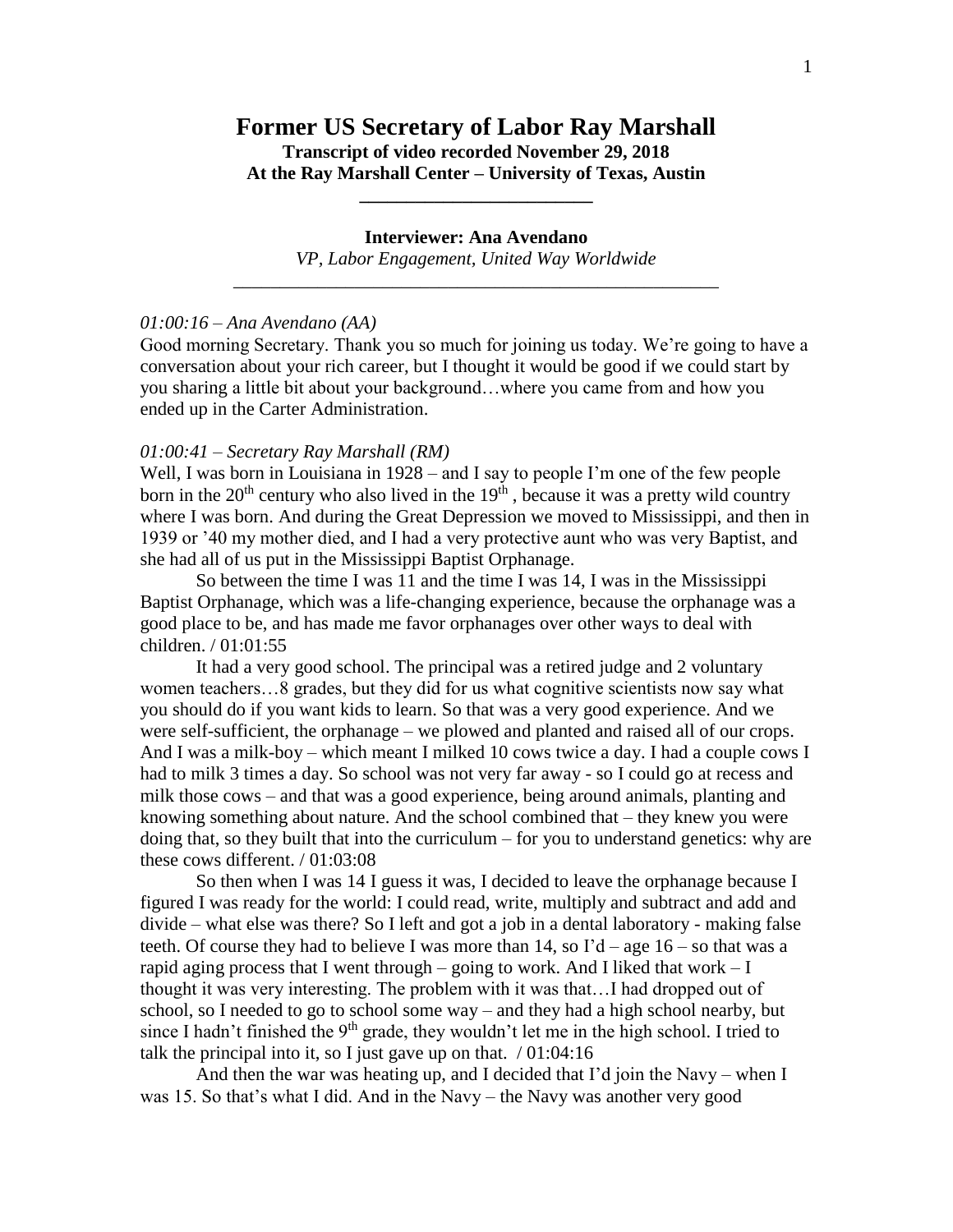experience. The orphanage had prepared me well for the Navy – because I'd had the group living experience - I knew how to get along with peers, but it also taught me - the Navy – first it'll teach you a lot about yourself. You know I learned that I could learn pretty fast, and I learned actually how good the orphanage education was. Because they sent me to radio school, and I had no trouble – the fact was that most people in radio school were high school graduates or had some college. And I did very well relative to them, and I figured out – they don't know how to learn. Nobody had every taught them how to learn the way Judge Buffington did for us at the orphanage. / 01:05:32

And the other advantage of being in the Navy, and the war  $-1$  was in the amphibious forces in the Pacific – was you learn a lot about yourself in that process, and you learn a lot about other people. You see, in the orphanage we were all Mississippians – very common – but in the Navy we were a diverse group – and it was useful to learn how to get along with a variety of people. / 01:06:02

And then you learn something about leadership, and your ability to do things. Before it was over I was a radioman on LST-968. And that was good experience. But the really important part of that experience was to understand that if young people are involved in an important common pursuit, and it's a serious pursuit, you forget about a lot of thinks like race, religion and all the rest. And I think I'd only seen one Republican before I got in the Navy – in the Navy we had some, and almost no Catholics or Jews and that was useful to see, to understand other people. / 01:07:01

And actually when the war ended, and we were getting ready to invade Japan – actually we were going to invade Formosa first – and I had been taught the Japanese were kind of sub-human - it wasn't like killing real people. And then when I got to Japan, I was in the occupation when the war ended, we went first to Wakayama – and I interacted with the Japanese. And that was another learning lesson. It inoculated me against...one of the first questions that one of the interpreters I worked with asked me when he found out I was from Mississippi was – *Has Warren county acquired the Vicksburg bridge yet?* And I said, *Well I know that bridge, but I didn't know Warren county wanted it. But I'm surprised you do.* And he knew a lot more about me, and about the United States. Of course he was a Stanford graduate, so that explains some of it. / 01:08:09

But I also learned to appreciate the Japanese, and after I got over the fact that they really had surrendered – you know I was apprehensive to start with because of Okinawa. That's where we first encountered the kamikazes – and I figured if we hit the mainland it's going to be a lot worse than Okinawa, and Okinawa's pretty bad – and partly because of the kamikazes. But nothing ---the Emperor told them the war was over – the war was over so far as they were concerned. And we never had a bit of trouble with the Japanese. / 01:08:50

#### *AA: 01:08:51*

So Ray, how did you end up as a Labor Economist?

RM: Well, I got – went to school on a ... I first had to decide what I was going to do. My original intention was to get out, get a high school diploma and go back to the Navy, because I had a chance for a fleet appointment to Annapolis, so I thought that would be a good thing.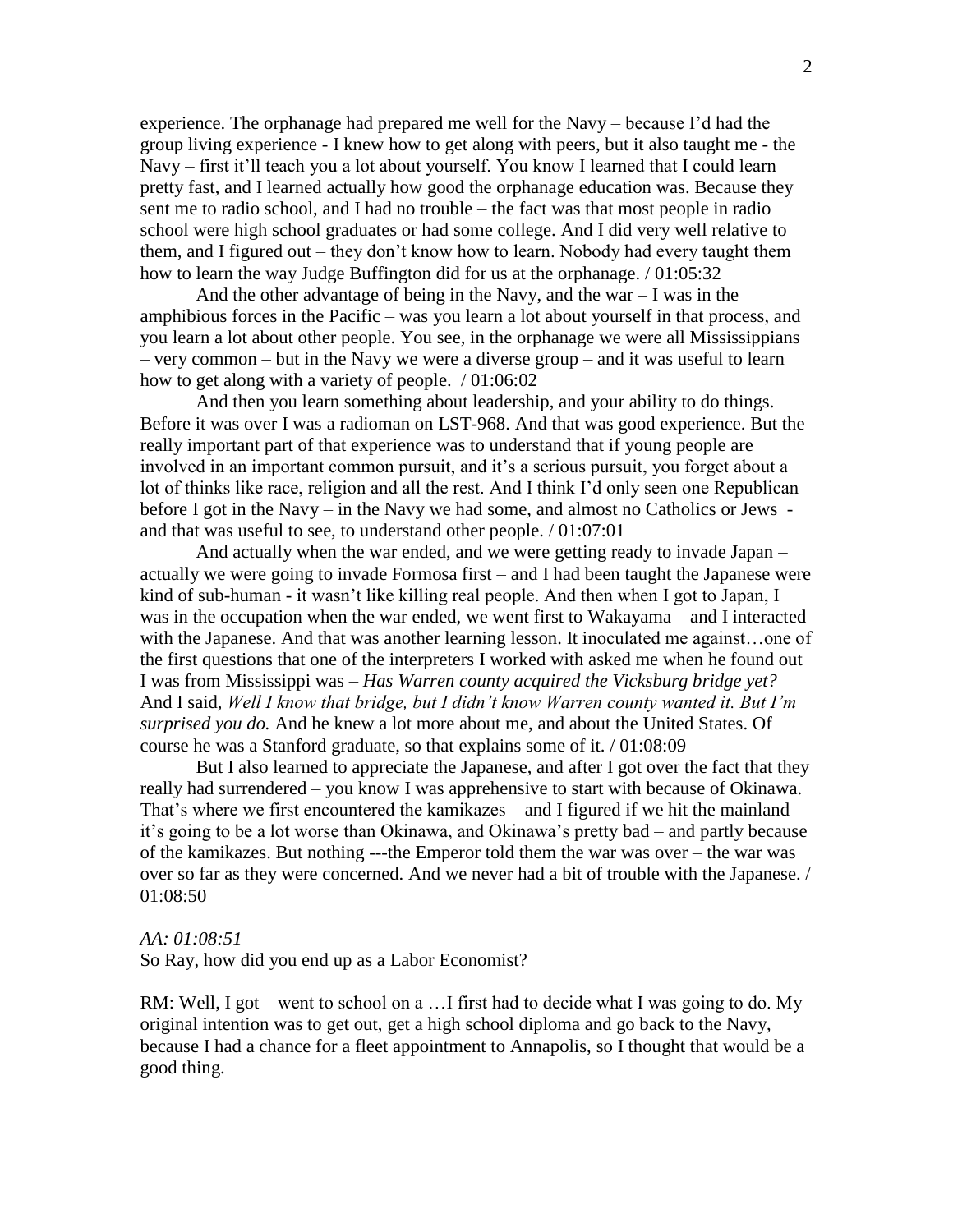So I went to a Community College to take the GED – my Captain told me about the GED – and I took two high school courses in the summer, and took the GED, and passed it - but they wouldn't count it because I only had two high school units – you need four – and the registrar at the Community college said: *we will count the GED as entry*. So that's how I got into college. / 01:09:57

And then I first started out to be a lawyer – and thought that was pretty long, and the reason I wanted to be a lawyer is because everybody always said, *you'd make a good lawyer*…and they had no idea what lawyers did. And when I'd finished Hinds County then Junior College, now Community College, and went to Millsaps College for senior work, and had a wise Constitutional Law Professor there at Millsaps, and he said, *what kind of law do you want to practice*? And I said, *I don't want to practice law, I want to be a politician.* And this was 1948. And he said, *well, what would you say to the people of Mississippi?* And when I told him, he shook his head and said, *you better get into something else, because life is hard for most people in Mississippi, but the only fun they get is politics, and you're going to worry the hell out of them. They don't want to hear all that about what you're gonna do to improve their conditions in the state.* / 01:11:03

And that's how I switched to Economics. And within Economics I acquired a strong interest in Labor Economics. And when I got a Master's Degree at LSU - Louisiana State University – I hadn't quite made up my mind I wanted to study Labor. Because I was interested in Economic Theory as well as Labor – I'd had one course in Labor. But the more I thought about it and explored things, I decided the Labor field was the one I really wanted to be into. If you really wanted to help people, you weren't gonna do it by being a politician in Mississippi in 1948-9. But understanding working problems and conditions of workers would - you could do things. / 01:12:01

And then by the time I made that decision, I got a Fellowship from the Rockefeller Foundation to go anywhere in the world to get a PhD. And I went to Berkeley, because of the strength of their Labor program there. I'd studied at other places first, and concluded that Berkeley had the very best Labor program in the country. And I acquired a strong interest in a lot of aspects of the labor field: wages, employment, trade unionism – in fact I wrote a book with that title.

And the way I found out about the labor movement – and got attached to them  $-I$ always had a strong commitment to workers' ability to organize as part of the democratic process. I soon concluded you couldn't have a free and democratic society without a free and democratic labor movement. / 01:13:18

So when I was doing work for Labor in the South, and I did several other books – one with the title*:* The Negro and Trade Unionism*…*and several books dealing with discrimination in the labor movement. And doing all that work, I got pretty close to the unions, and studied them and criticized them, and had a fair appreciation for them. My book on labor in the South was the first book on the history of labor in the South. And I did a lot of field work and that's where I first met a lot of union people, talking to organizers and the state federations especially. / 01:14:12

AA: / 01:14:13 And when did you meet President Carter?

RM: After I formed the Center for Human Resources, where we are right now, in 1969, and we studied rural development – was one of our main areas – the OEO, the Office of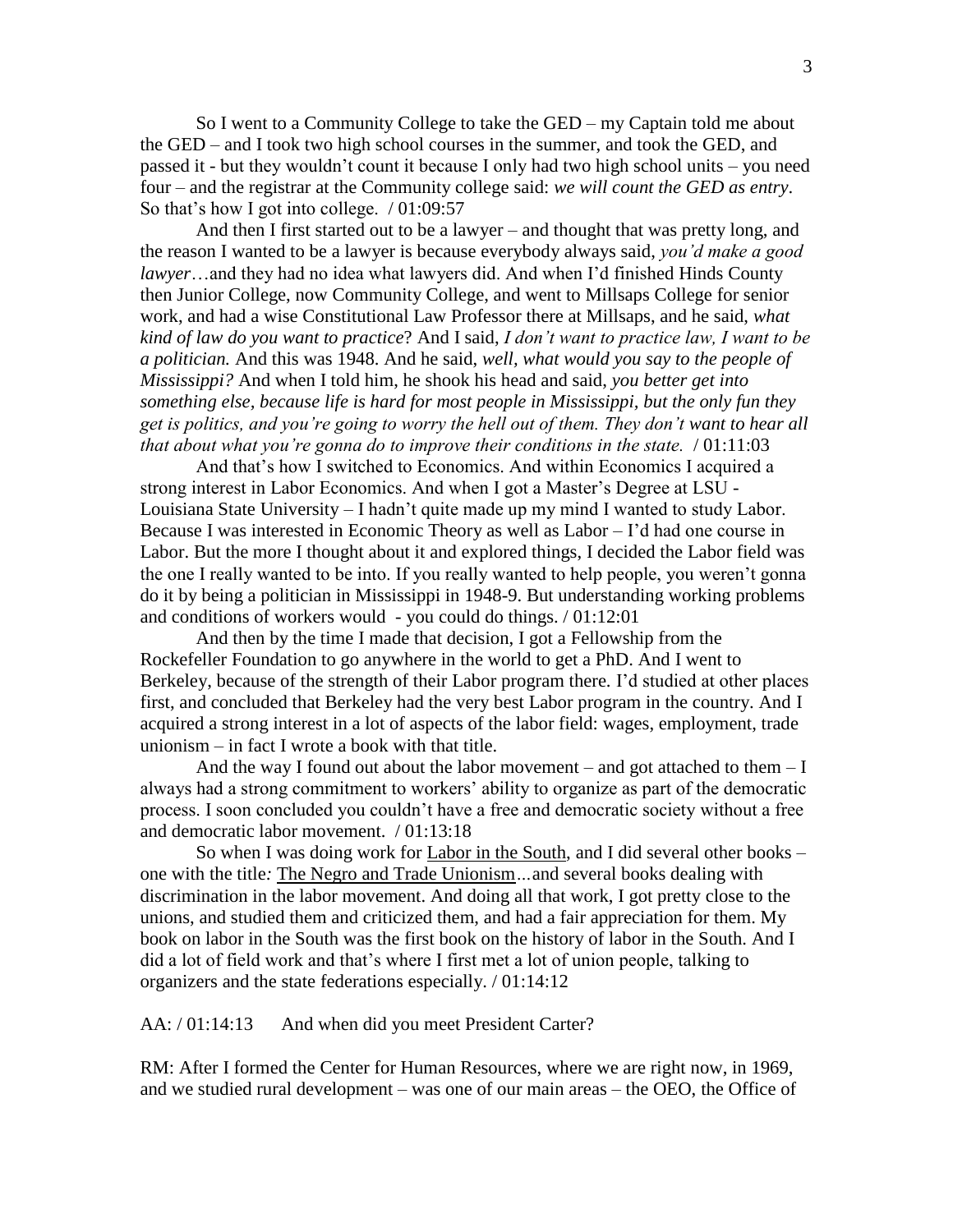Economic Opportunity, gave us a large grant to study rural things, and a group of foundations went together, and created a program to study rural development in the South. And about that time, President Carter had been elected Governor of Georgia.

Let me back that up. Before that, I had been part of a group in the South to try to change the political climate, and try to get some good people elected in the South. The society was called the L.Q.C. Lamar Society. The L.Q.C. Lamar was a Mississippian written up by John Kennedy in his Profiles in Courage*.* That's what we were trying to do – and Carter was one of the people we focused on. And there were others – Dale Bumpers in Arkansas – and progressives – democrats mainly who were changing the composition of the South. / 01:16:00

Anyway, when we put the rural development project together…we wanted to get 2 governors, and Jimmy Carter was one that we got. And we got Governor Dunn of Tennessee as the Republican. And I interacted with him then mainly with things I was writing – I wrote a lot of position papers and the like. And then when he decided to run for President…the kind of amusing part about that is that nobody thought he would run for president. When we asked him to serve on the rural development project, he said he'd be glad to serve - but he was going to be running for President. And our reaction was: *of what?* He'd just been elected Governor of Georgia*.* He said *…of the United States. I intend to win.* / 01:17:00

So that was the beginning of that. So when the campaign started, I helped write things for the campaign – and it was on rural development, which is mainly what President Carter thought I was – he didn't know I had a labor connection at all. / 01:17:23

And when he got elected, he asked me what I would like to do in his administration. And he though maybe I'd be interested in other things, and I said, *Labor would be my preference*. And that's how that happened. He then said - at first we had a meeting with him and Fritz Mondale, and some of his staff, where I laid out for him if I did become Secretary of Labor, here's what I would do. Here's what I think the Labor Dept. is all about – and what I think we ought to be about, and here's how I'd go about it. And he seemed to agree to that. And thought that's exactly how---we had high unemployment at the time, so we needed to address unemployment… / 01:18:22

#### AA: Unemployment was at 9%?

RM: Yeah. Unemployment was pretty high – in 1976 – '77. And that we ought to strengthen our training program, and the jobs program. Because – I had kind of an oldfashioned attitude towards unemployment, which was – that there's nothing more perishable than a human being, so if you don't work today, we're gonna lose that work. And so we ought to put people to work. / 01:18:50

There was a lot of criticism of the work programs - and I had several debates with Republicans and Democrats and macro-economists about direct employment. As I said to President Carter, *the best thing we could do is to get economic growth – and that's macro-economic – but they're not going to be able to very efficiently put everybody to work in the private sector, so we ought to have a public jobs program.* / 01:19:23

And I had learned that in the Navy. You know – people who criticized the jobs program - I said, if you'd been down my path, you wouldn't be critical of jobs, of putting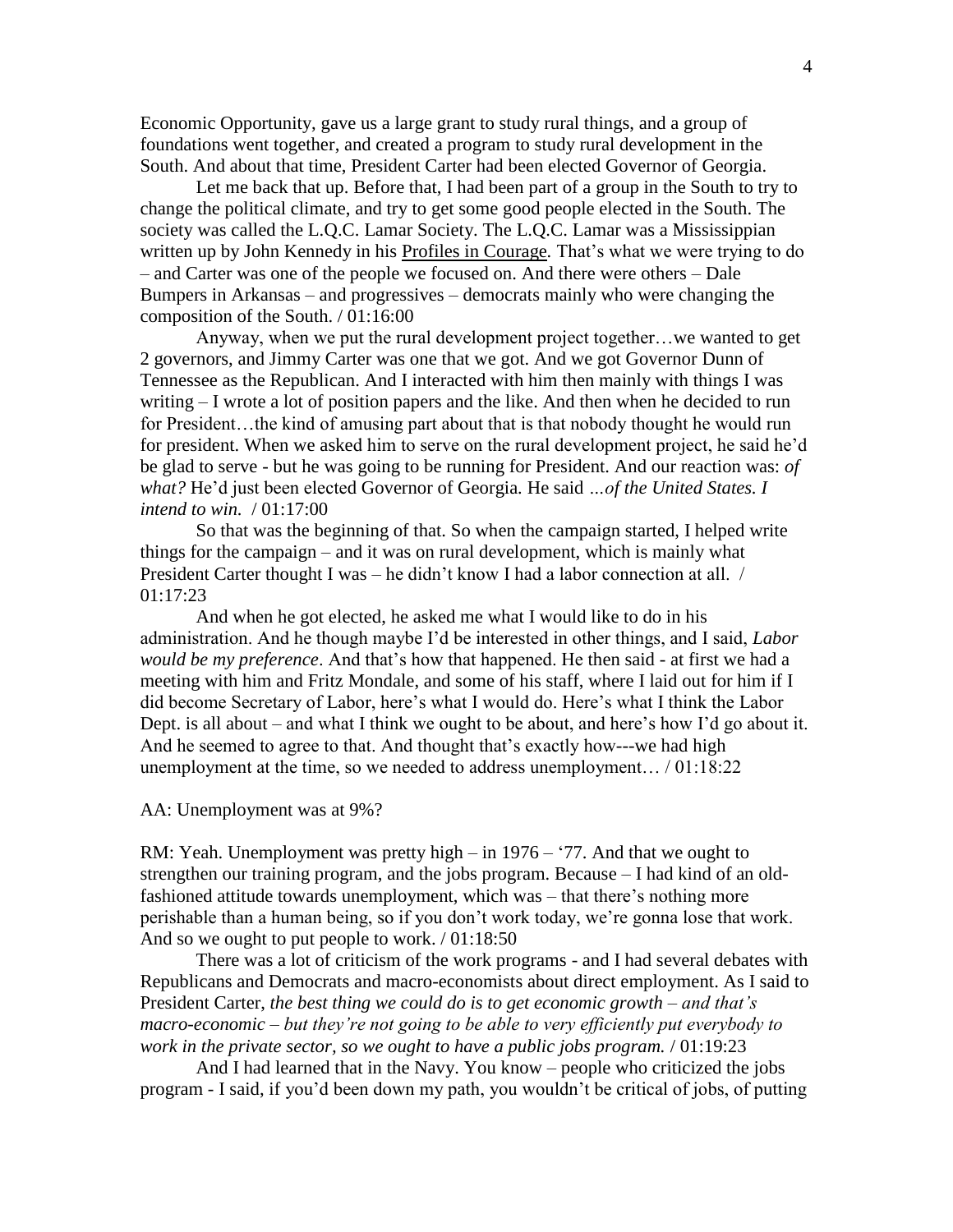people to work. We had to find our way around the Pacific Ocean, with WPA charts. And if we hadn't had those charts, we would have had a much harder time in a lot of those islands than we did.  $/ 01:19:53$ 

Probably what kept us from having to fight the war from San Diego was the Battle of Midway. The Battle of Midway - we had 3 carriers. Japanese thought we had one. When they hit that one, they thought our carriers were out of business. We had  $3 - 2$ of those were PWA (Public Works Administration) carriers – and if we hadn't put people to work making those carriers, the Japanese might have won the Battle of Midway. And they would have invaded Pearl Harbor, probably, and given our strength at the time, we would have had to retreat to San Diego.

So I've had a strong commitment to public jobs as a result of my whole life…first schools I ever went to were schools built by government, plus the fact that I just think it's silly for people to believe that what the government does is not important. / 01: 21:00 and to be anti-government is I think a serious problem, for this country, and I think it still is.

01:21:08 - But anyway, President Carter agreed that we would have a big jobs program. As big a jobs program as I thought we could manage. But the problem was I had no idea what size jobs program we could manage. So I brought Bob Brown, who had been in the Labor Dept. for a long time, in the Employment Service, to do a quick study of how many we could do. I was on record as saying we needed to do a million – in my previous writings. But I found out you couldn't do that – we didn't have the capacity to do it. / 01:21:46

So we did that – we mounted the largest jobs program that we could manage. And it was very good – when it's been evaluated a lot since then. And I've in some ways tried to copy the WPA programs. I wanted to have a CCC program – Civilian Conservation Corps – it did a great job for a lot of poor kids all over the country. And some of my Navy people were out of the CCCs. I never knew anybody who was in it who wasn't proud of it. / 01:22:30

And I had a strong belief in the Arts programs that the WPA had - I had WPA art all around my office. And anyway that's how that worked out.

And after I explained all that and came back to Austin, and in a couple days I got a call and he said, *if you're still interested, we've got a deal*. So I went in, and of course I never regretted that.

AA: 01:23:02 – And Secretary, the role of the Labor Secretary that you talked about with President Carter, you saw the role of the Labor Secretary as having an important role in the Administration. Can you talk a little bit about how you saw the role?

RM: / 01:23:14 - Yeah – the Labor Department is the only department of government specifically created to promote and defend the interests of the American workers. And you've got all kinds of other departments defending various business interests – in Agriculture and other places. So I thought that was a very important job that needed to be done, and we needed to be serious about it. And what that meant was, we needed to be involved in policy-making, and we were …I got involved in the policy-making…and you needed to constantly remind people of that mission…the mandate of the Labor Department, to protect and promote the interests of American worker in all of its aspects. / 01:24:09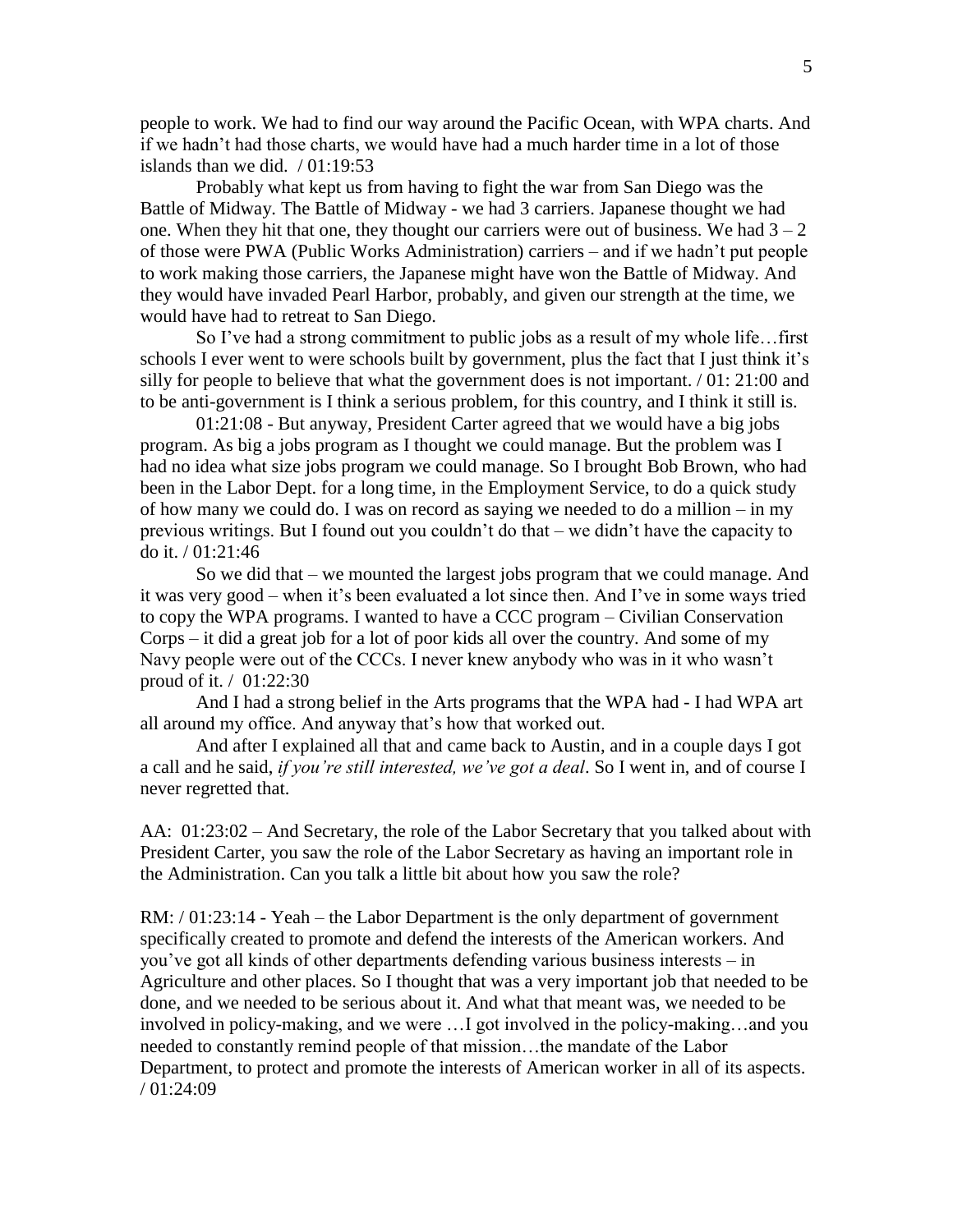Now part of what I found when I got there is that people didn't always keep that in mind. They had other motives and weren't really focused on that. So I tried to focus on that. And part of what President Carter did, it was part of our agreement, was that I would be in control of the selection of the appointees - that I'd bring my own staff in. He said that was acceptable, that he believed in Cabinet government. He gave me 2 instructions about that: he said the main condition is, *don't embarrass me* – don't get somebody who will embarrass us – *and extend your net, to include women and minorities who've been excluded.* / 01:25:11 And I was inclined to do that anyway, because the staff we had in this Center working on our projects was minorities and women.

So the ability to do that made a huge difference in what you're able to get done, and to see to it that the Labor interest was protected and recognized in the making of macro-economic policy. There's natural tension between macro-economists who believe in monetary fiscal policy, and labor economists, who believe in specific labor market activities. I used to say to my colleagues*, how high do you think an inflation would be if we put everybody to work that needed to be put to work in the Rio Grande Valley of Texas? You're not going to put them to work through changing interest rates – we've got to create jobs specifically for people – a lot of minorities, a lot of women – that wouldn't get jobs.* / 01:26:21

In fact in our jobs program, was the first time during the decade of the 1970s, that minority youth employment went up – not unemployment, but employment. And the things they did were remarkable things. And we had home healthcare for people, and that was a way to keep people in their homes. One of our projects – we had police cadets helping...and gang members made the best police cadets – in a lot of places. But it was really good work – the way we put people to work.  $/ 01:27:13$ 

The problem with it of course was that the administrative mechanism was not very efficient. It had been proscribed by Congress and therefore was cumbersome. It led itself to corruption because it didn't have proper oversight…and that was true not just with jobs programs, but with programs throughout the department – that tended not to have an effective strategy to accomplish the mission that was mandated for the department. / 01:27:55

And President Carter had also given us our marching orders on that. He said: *people know Democrats can be compassionate. Let us show them we can be competent*. So I set about trying to show that the Labor Department could do things in a competent way and not from top down.

President Carter was also interested in OSHA – because during the campaign there were a lot of complaints about nit-picking things that OSHA was doing …it was hard for me to believe that they were doing the silly things intentionally to undermine OSHA. In fact, when I got appointed, Ralph Yarborough, who was Senator from Texas and co-author of OSHA, called me and said, *Ray, I want you to pay special attention to OSHA. The Republicans are perverting it.* He said: *they're chasing the minnows and lettin' the whales get away.* So I made that our theme – that we're gonna quit chasing the minnows and letting the whales get away.

I later told Ralph, if I'd been smarter and more politically astute, I wouldn't have said *whales*, I would have said *sharks* - because there's no shark lobby that I know of, but there is a whale lobby - that I found out about.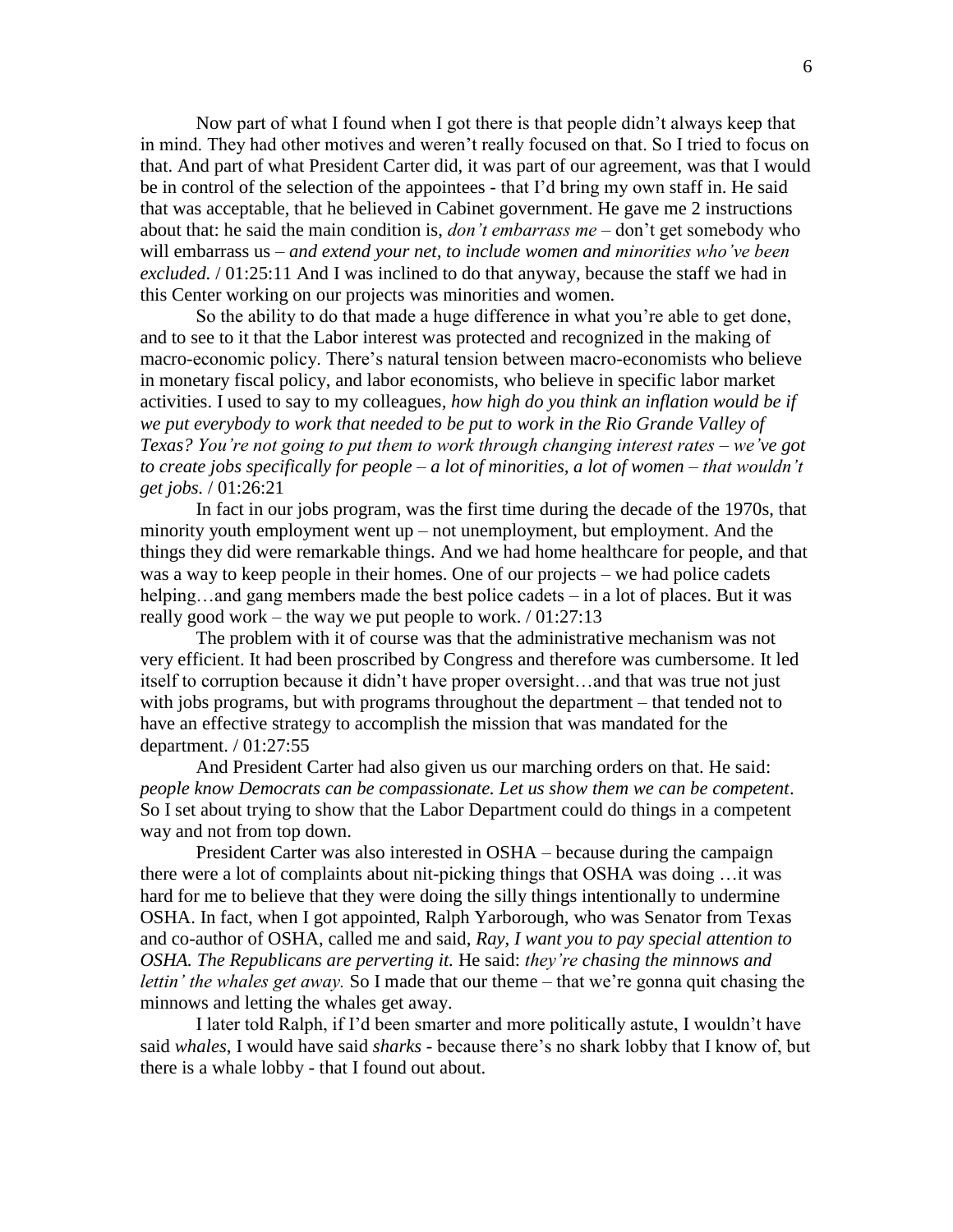But the main point of that is to concentrate on things that are really important, and we did that. We did that with OSHA – and did away with a lot of those nit-pickin' regulations. Best PR I had probably in my whole time was when I had one time –one day almost –when I announced the elimination of about a thousand regulations…but then concentrating on things that were really important, like cancer and carcinogen standards and black lung and brown lung - serious problems. / 01:29:47

Previously they had no strategy. Because when I called the people in who were responsible for OSHA, and when I asked them*, well what's your job*, they said, *protect the safely and health of workers*. And I said, *well, what's the magnitude of your job* – and they said, *6 million firms, or 6 ½ million firms. So how do you protect the safety and health of workers in 6 ½ million firms?* They said – *with inspections and regulations*. So I said, *how many inspectors do you have?* And they said, *a thousand*. And I said, *well listen to what you're tellin' me. You're going to protect the safety and health of workers with inspections and regulations, and you've got 6 ½ million firms and a thousand inspectors. You must be awfully fast if you're gonna do that. / 01:30:44*

*But let me ask you the really important question; given your strategy - and let's say I got you 50,000 inspectors to do it, would that solve the problem?* And he said, *what do you mean?* I said*, could you inspect a place today, and somebody get killed there tomorrow?* He said *yes, it's happened - and it had recently happened on my watch, during a West Virginia cooling tower disaster.* And I said, *then something's wrong with our strategy – we need to come up with a different way to protect the safety and health of workers.* And that's when we created a program called New Directions.

And the New Directions was to give to people in the workplace the power and the knowledge to solve their own problems. / 01:31:41 And we would monitor the systems they used – not every individual workplace. And that turned out to be a pretty good way to do it, and it was a lot more focused and efficient way to do it than to believe you could do it through inspections and regulations. / 01:31:59

But I think part of the problem of course was that the management of the government was copied from the management of a lot of corporations. And they adopted the ideas of Taylor - Frederick Taylor. In fact the person in charge of managing it (OSHA) was a disciple of Frederick Taylor. So I got rid of him in a hurry, because his whole idea of management was that you put together ways to watch people….to monitor their performance. And I said, *why in the world would you hire anybody you had to watch*? / 01:32:35 We're not gonna do that. We're going to set goals and objectives, and get people who agree with those goals and objectives, and then give them the freedom to do that./ 01:32:46

That's the way we tried to manage the department.

AA: And how were you able to get employers to...

RM: Well sometimes - employers are naturally opposed to regulations – some are – not the best ones. What I learned pretty fast was that the best employers were all for a very effective safety and health program. And I made them the "best practice firms" in whatever industry. For example, DuPont had a very good program for safety and health. And Irving Shapiro was the chairman of DuPont, and I went and visited him to see why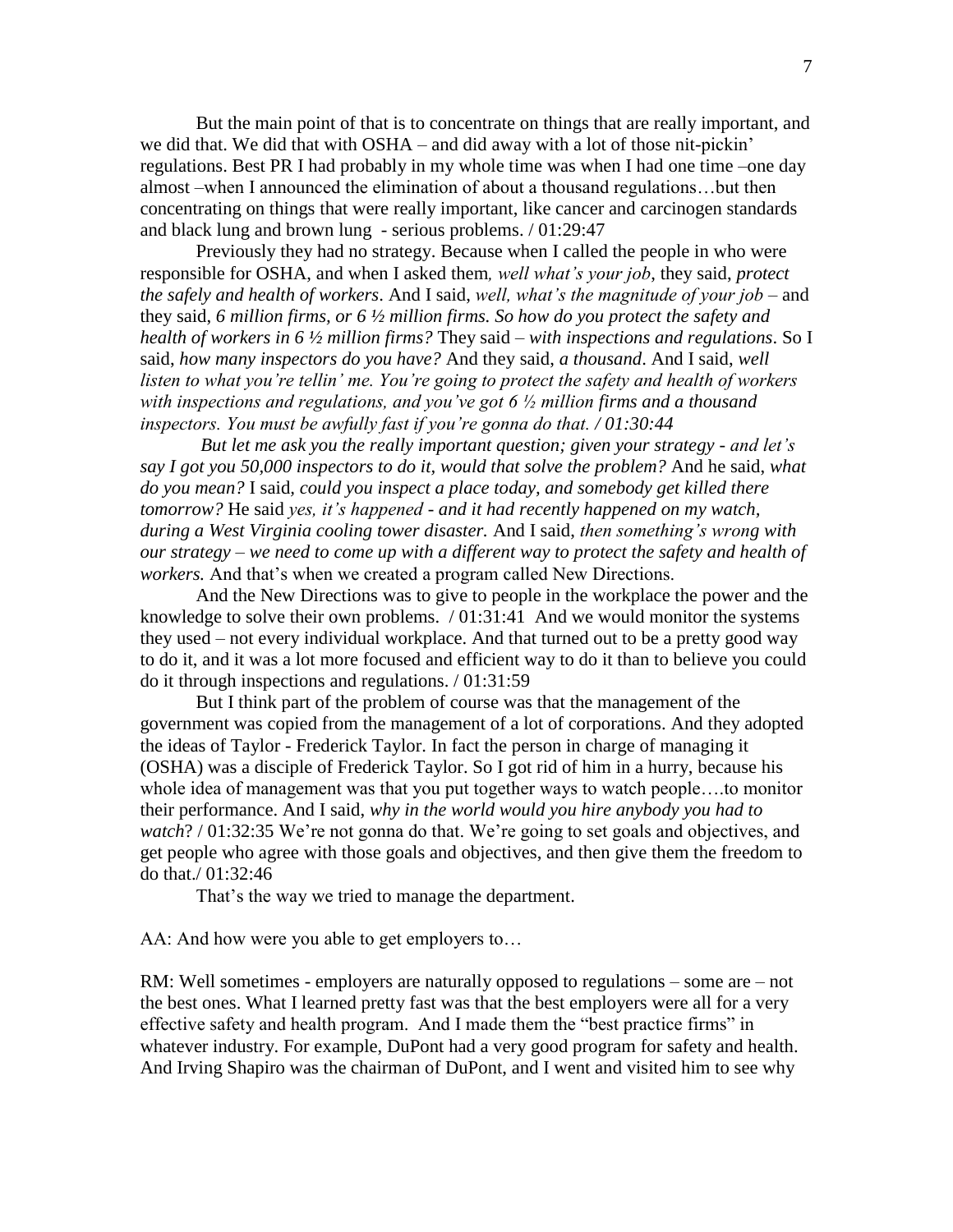they were doing what they were doing - and why they were doing as well as they were doing relative to other people in that industry.

And he took me out in the hall and showed me 2 photographs: one was a hole in the ground and the other was a building. He said the building was DuPont before the explosion – that hole was DuPont after the explosion…we started out in gunpowder. And so if you're involved in a hazardous industry, you learn right away you've got to deal with it effectively and you've got to have good management to deal with it. You've got to have the workers who understand what they're dealing with...and have heavy emphasis on training of people to deal with the hazards. And then he said, I'm not sure I should be tellin' you all this, because if others in the industry find out how profitable safety and health is...you know it's one of our big profit centers...it's almost like a trade secret – what we're doin'. / 01:34:45

Now that was the attitude of the best of them. And I would always say to the other companies in the industry – if they can do it, why can't you do it. So that was one management attitude. / 1:35:01

The other management attitude was a typical management response to regulation. It was to be opposed to it - without any thought about benefits of it, and whether it was legitimate, and what effect it can have on their industry. So part of the New Directions program was to give industry associations the resources to really understand their problems – because I found most of them didn't really understand. / 01:35:35

I went out and worked as an OSHA inspector, and found that, one place we were inspecting in Philadelphia I guess it was, thought they had a very safe workplace. The manager of the place …I had an OSHA badge and tried not to be recognized as the Secretary of Labor…but the manager unfortunately recognized me and went and got the president of the company to come – because he thought they had such a good program, that I must be there to learn how good their program was.

They had a pretty good program – but they had 2 life-threatening…well at first they wanted to know if they should get the media - when the President and his son came. And I said *no*, *I don't want you to get the media*. *I'm sorry they got you. I'm here trying to learn what this is all about. / 01:36:32*

But I had a real OSHA inspector with me of course. And what we discovered this was a smelting plant. What they discovered is - nobody knew what the hazards were. The OSHA inspector measured the atmosphere and found carcinogens in it. You know, they didn't know that. So he said to the operator of a crane – *show me how you put that metal into the vat*. He used a crane to dip it down in. *And how you bring it up*. So he brought it up – and when they were doing it, they were just flinging the carcinogens into the atmosphere. Well they didn't know that that was a problem, or they wouldn't have been doing it. So we had to write them up for that. / 01:37:19

And then they went up on a catwalk and found exposed electrical wire that could have killed whoever went up to do it. So in the post-inspection with the president and manager, I said, *aren't you glad we didn't call the media!* Because these are serious problems.

So part of the New Directions program was to give people the resources to understand the problems in their workplace. / 01:37:52

And then the other part of the regulatory regime: I made the assumption frequently being contested by my OSHA people – that most employers want to have a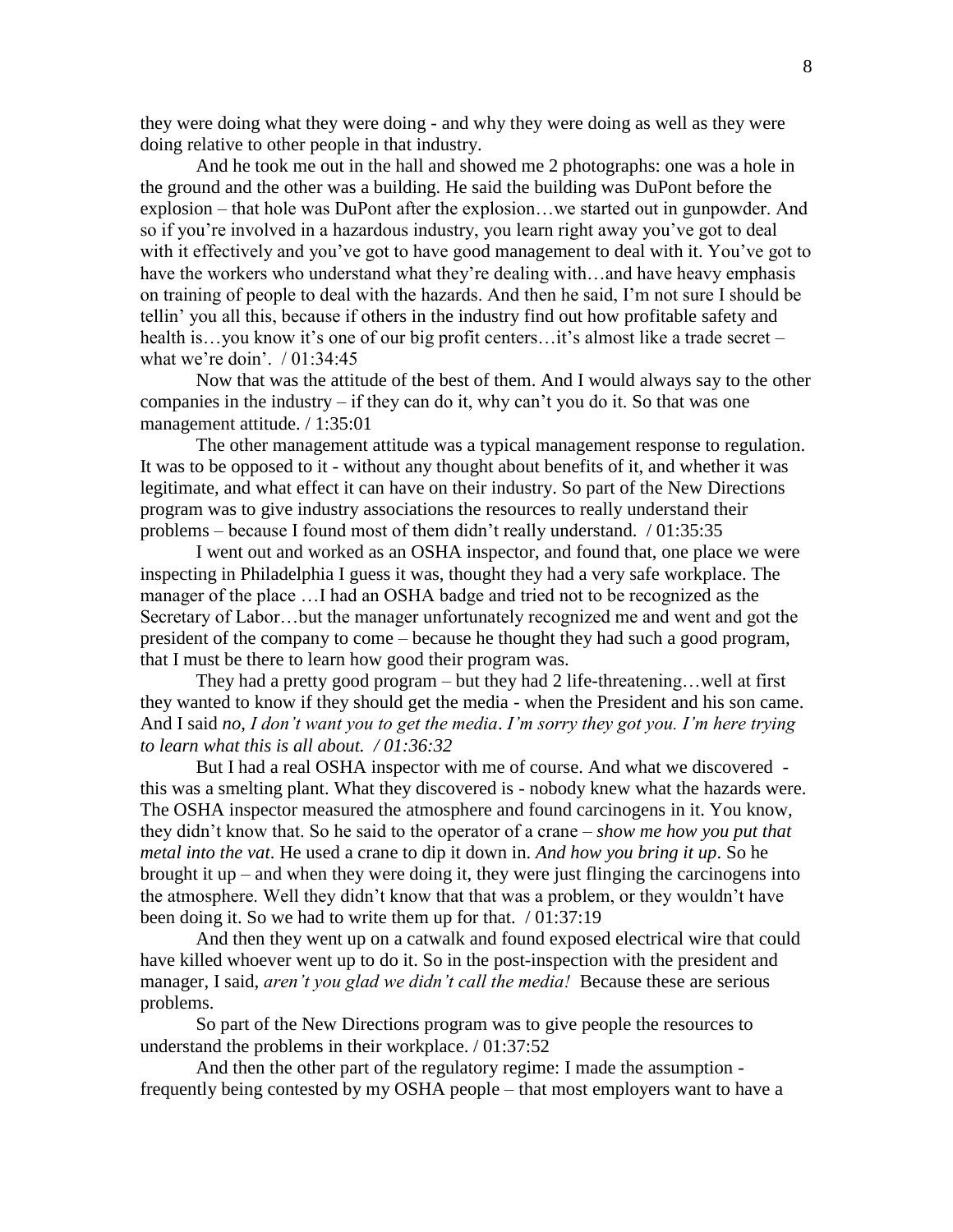safe and healthful workplace, but part of the reason they don't is economics. Part of it is, that if you can shift the cost of protecting safety and health of workers, to the workers, their families and the public, then if you're a profit-maximizer, that's what you'll do. That's the reason you need regulation, in order to prevent that from happening. / 01:38:27

And the other thing – they minimized the importance of safety and health – they tended to dismiss it. And that was something we couldn't allow, too.

01:38:51 – So I'd addressed their associations, tried to tell them what we were doing and solicit their help…but to convince them that if they really were trying to protect the safety and health of workers, they had nothing to fear from us, and that we would help them with that…but if you were not, we will come down on you hard. / 01:39:12

So what I found from that, and its obvious, is it doesn't do you any good to have a voluntary program unless it's backed up by hard, serious enforcement. It's like Dr. Johnson said: *nothing like a threat of a hanging in a fortnight to concentrate your thoughts wondrously*. Well they get concentrated if they know you're gonna do that. But if they think you're not gonna do it – as many companies did; they thought all you're gonna do is make them post a notice about discrimination, or about safety and health. And then they can go on and doctor their books, and give you false information, and all the rest of that. But if they thought you were serious about it, as we were ---then they would have….

…and some of the people who weren't serious enough about it…there's another lesson I learned in the Navy: a lot of military people weren't serious about it, about safety and health. / 01:40:13 And I had a problem with Admiral Rickover…he came to see me one day - he was a good friend of the President's, and I thought, well I better figure out what he's coming to see me about. I had a system that anybody who looked at my calendar and saw people coming that I had agreed to talk with, tell me what they're coming for. So I can be ready for them. And Admiral Rickover came in, and the first thing he did was to criticize the lushness of my office and surroundings. I had him for lunch – I had a very good chef. He said: *this is unseemly for a Secretary of Labor to have quarters like this*. I said: Admiral, *I didn't build all this, but I'm not about to rent any of it out, either, because it was considered to be a necessity by the people who did build it*. / 01:41:12

And anyway, he said that people were troubling him and his shipyard, atomic shipyards. OSHA gave him a lot of trouble. I had already talked to the President, told him Admiral Rickover was coming, and said*: I know he's a good friend of yours, but I want you to know, I've already been briefed by my solicitor – and they've got a bad record, and we're gonna straighten him out – that's what I'm required to do. / 01:41:41 I want to alert you to that.* The President said: *Ray - you do what you think is best, because Admiral Rickover is nowhere near as good a friend of mine as people think he is.*

So when the Admiral came in, I was ready for him. And he had that attitude of dismissing it. It wasn't just military people – a lot of managers are dismissive of safety and health – even though, as Irving Shapiro said, it could be their best profit center./ 01:42:21

So anyway the managers who really wanted to have good safety in the workplace - we tried to win them over, first by the New Directions – giving them the information, secondly by letting them understand that we're not just out to get them – we're out to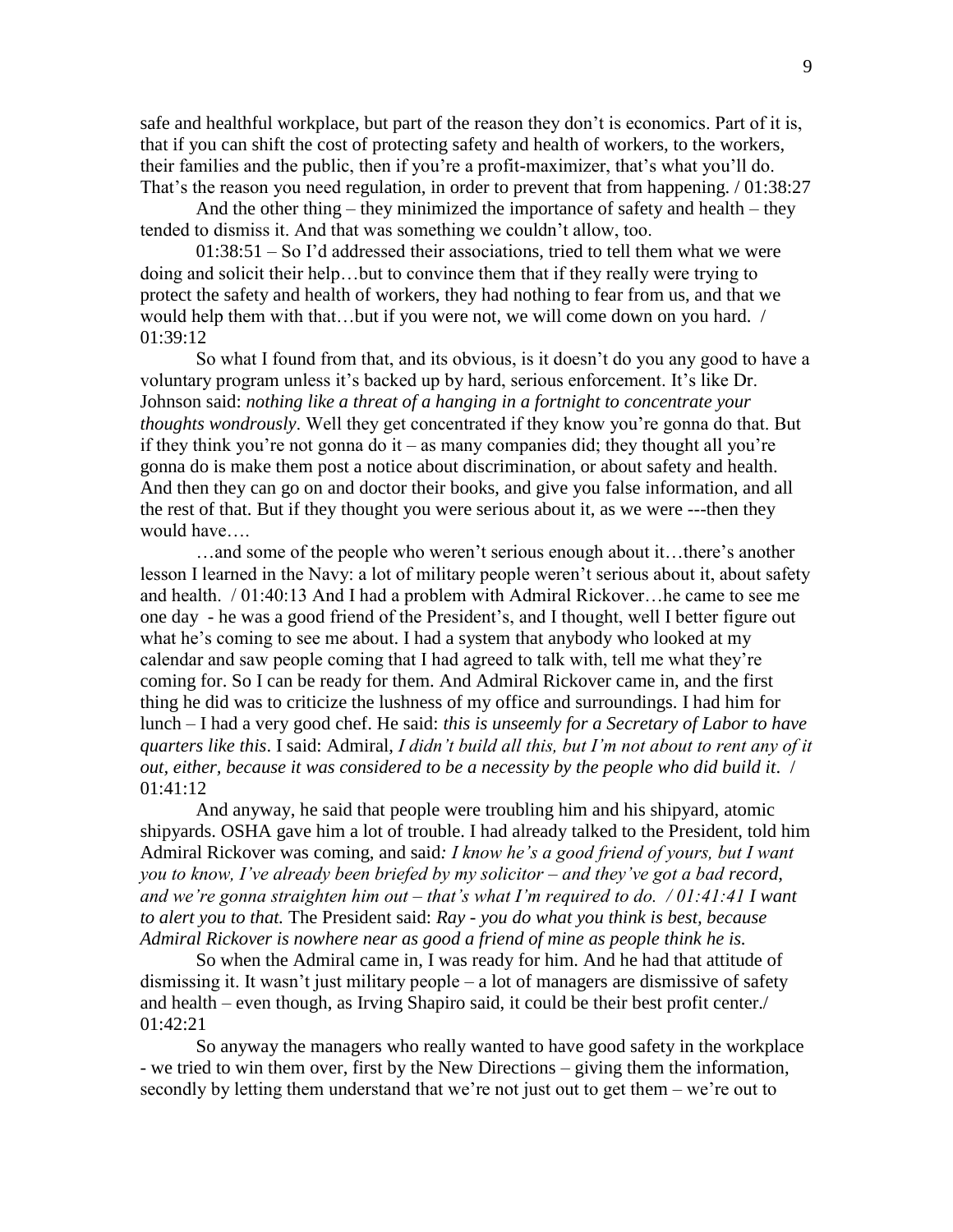help them solve problems they've got – with what we're doing. And if you'll cooperate with us we will cooperate with you. / 01:42:49

One approach that we had in OSHA was …if an employer could come up with a better way to do it, than what was prescribed by the experts, then they could do that. And almost invariably they could come up with better ways. Especially if they knew they had to protect the safety and health of their workers. What we would say is – you can do that, but we're gonna monitor the workplace to be sure there aren't serious problems to the workers from black lung, brown lung, carcinogens…while we're trying to figure out a better way to do it.  $/ 01:43:38$ 

Now employers appreciated that, you know the best employers especially, that we were flexible, willing to work with them, so long as they kept their attention to the main motive that we had, to protect the safety and health of the workers.

And I encouraged that they form voluntary associations to do it, and we would help with that. So anyway, that was one way to get employers to work with them, and I have to say that I think it worked. You still had some that wanted to avoid the liability, and you had to go after them / 01:44:24

AA: 01:44:25 - And Secretary – relatedly – the time that you were Secretary of Labor also coincided with the time when women were first coming into the labor market – very segregated labor market, and they were coming into the male-dominated occupations, which were also the highest paying occupations with the best benefits – and were facing struggles. So can you talk to us about your role as Secretary of Labor in that transition – and how did you deal with that? / 01:45:00

RM: Yeah, there were several things. One way I did it is to set up a structure to deal with it and to try to create a culture within the department and with all of the people that we were going to be serious about eliminating discrimination against women, minorities and anybody else. My view was – it's wasteful, and bad for the economy, bad for the democratic system for us to practice discrimination. We got good values - enunciated values – which are not always followed. But my interpretation of the progress we've made is - we're becoming more inclusive, less discriminatory and therefore more efficient and a more democratic system. / 01:45:54

So I brought Alexis Herman in. I had a project that first was called "Black Women's Employment Project". And I learned a lot from that too. Black women told me their problems - often more because they were women than because they were black. And so you had to deal with separate programs - Alexis was very good at that. She was right out of college - 23 years old, when she came to work, and a lot of my colleagues thought she was too young for the job. She tells me the story that after I interviewed her and decided that she was the one for the job, that she had forgot her purse, and came back into the room to retrieve her purse, and she overheard my colleague say: *well leave it up to Ray Marshall to hire a child to do an adult's work.* And I'll tell you what I told them: *I'm not worried about her age. What I am worried about is that she's so good – this might not be a good demonstration---I think she can make a bad idea work.* But I think this is a good idea, and she did make it work. And then we expanded it - it became a national program. And then we changed the name to "Minority Women's Employment Project." / 01:47:29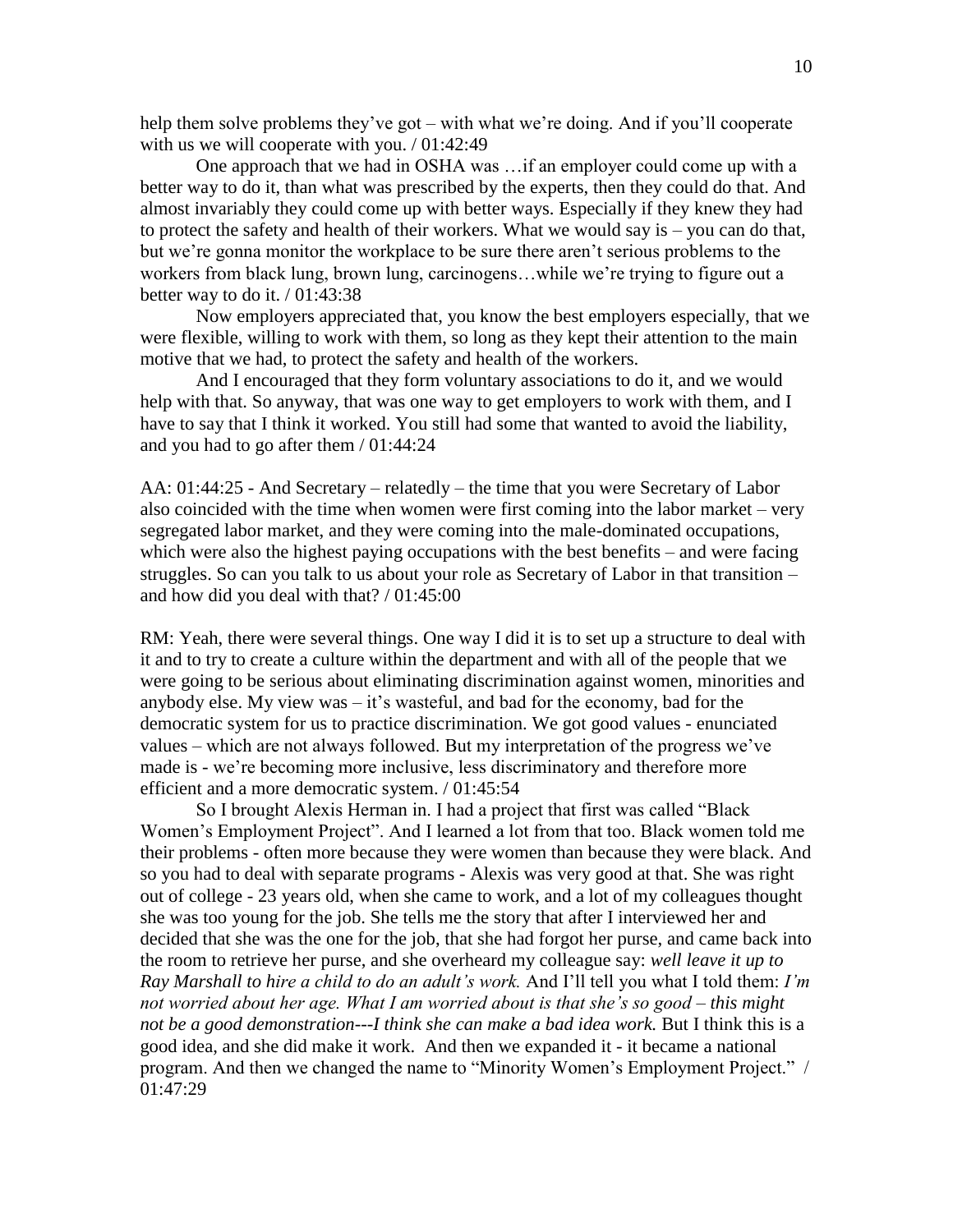Very important lessons learned from those projects - had another one which Ernie Green ran for the construction industry – the Apprenticeship Outreach program. And what we were trying to learn to do is not just deal with overt, specific discrimination, which is easy. The thing we tried to do is deal with *institutionalized* discrimination ...people don't even---good people don't think they're discriminating.

01:48:00 - I'll never forget Pat Moynihan once – as part of oversight - I was telling him the jobs we were creating in the jobs program, and Pat said, *the trouble with all those jobs is they're men's jobs*. And I said, *well Senator, I don't recognize men's jobs and women's jobs. Anybody who's qualified to do the work should get the job*. And Moynihan let that ride, but he made an appointment with me – no staff present – to apologize. He said, *you're right about that. I hadn't thought about that – that there were men's jobs and women's jobs.* And that was the definition of the progress, and if we're going to really believe that *all people are created equal, endowed by their Creator with certain inalienable rights*…we ought to have policies that practice that. So I thought that about women. / 01:49:04

But the institutionalized part of it we learned to deal with, and I spent a lot of time on that. You first had to understand what discrimination was all about, and it's not what most people think it's about. It's not about physical association - it's about status and opportunity.

So that's what Alexis was doing, and Ernie – we were demonstrating…and the whole theory of what we were doing is, if we demonstrate people can do this work, then people can no longer say they can't do it, because they're doing it. And then people say – well when do you want affirmative action to end? And I say – when opportunity is as institutionalized as discrimination is. / 01:49:53 So people don't really have to think about what they're doin'.

So as a result of that I had Alexis come to be head of the Women's Bureau, and elevate the position of the Women's Bureau in the Department. Of course she had already gotten to be 29 by then, so it was still a relatively young person to be doing that work. And the reason I brought her in is that she had already worked with me, but also she understood what discrimination was all about, and how you change it – and how you institutionalize opportunity. And that's what we needed to do with ALL of our programs, not just the anti-discrimination. You know we moved OFCCP (Office of Federal Contract Compliance Programs) into the Labor Department out of the agencies – that's another agreement that President Carter made, because the agencies were not interested – they're more interested in getting the bombs built in the Defense Department than they were preventing discrimination against people, but in the Labor Department that became our primary objective. / 01:51:02

But I wanted Alexis to be part of the management group so she would tell everybody else there how what we were doing affected the opportunities for women and the ability of women to work. And she started a day-care program in the Labor Department as a way to help women work – to be able to work. And I got a lot of pushback from that – and I had handicapped people I let work at home. And people said – *well, they work at home, somebody else might do their work*. And I said, *what do you care who does the work so long as they get the work done?* /. 01:51:44 And that day-care system – it was early education really, it wasn't just babysitting the kids.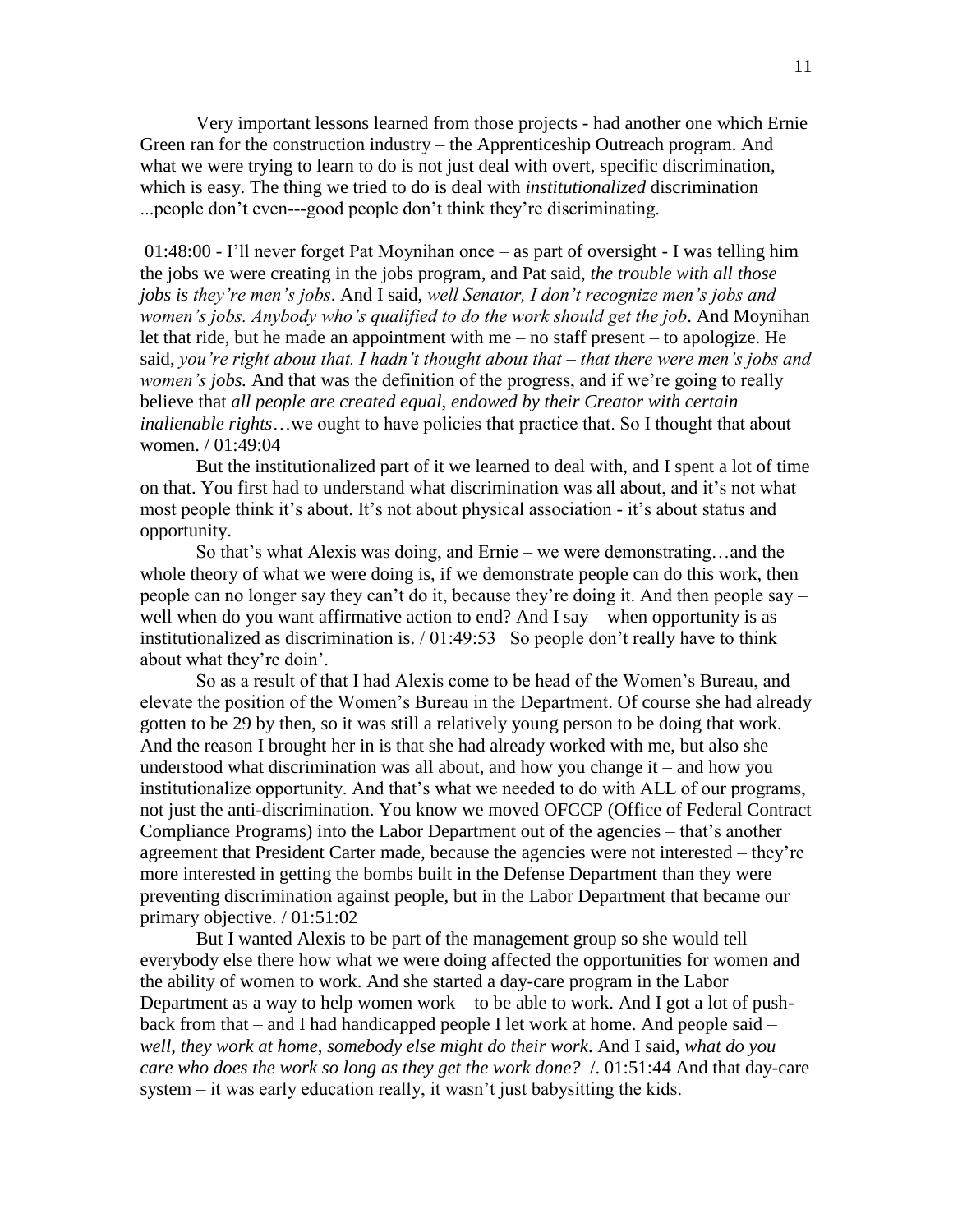So anyway, that was the position we took. And then I also was inclined to agree with President Carter's advice and mandate to me: expand your net and include women and minorities. And when we did that… but he also said, *I don't want you to pick 'em just because they're women or minorities* – and I wasn't inclined to do that either. *I want you to pick them because they're in the net - and you select the best people in the net.* / 01:52:33

And I did that. I never gave anybody a job just because they were black or a woman. But it turned out that the best people in the net – the best person in the OSHA net – was Eula Bingham. And I got great resistance from the people in the industry, and she was the only one of the people I appointed that President Carter wanted to meet – because he said he was getting so much feedback – a lot of people trying to fire her AND me. / 01:53:06 So he wanted to meet her, and after he met her he said, *you're right, she's the best person for the job.*

And Karen Klaus, who was my solicitor, was superb in doing that. And the women there, it's better to have several women rather than have one – that's what I found in the construction industry. You send one out, they'll harass them, but if they know if they harass that one, they're going to send a group, then they'll quit harassing. And if they get by with it, they'll do it.

But with the staff - I wanted the staff to see…it's not just Alexis telling us this is a good thing. You got colleagues here who are helping you with your legal problems, and we've got the best person we could get to do that. And she was – and they agreed. In fact, the Justice Department wanted to appoint Karen to the DC Circuit - and the Bar Association opposed her, because she'd never had private practice. They came to see me about it, and I said well, doesn't it impress you guys at all that she's beat you in court? Whether she's had a private practice or not? / 01:54:43

But anyway, this turned out to be very good for the department, and for getting our work done – because we had good people that were able to do it.

AA: 01:54:56 - What about the day-to-day work for women who were trying to break into these industries, like coal-mining, and facing these kinds of cultural barriers. Can you talk about your experience with that, or in construction?

RM: Yeah – and I've said, we had trouble with some of the industry people, and some of it was kind of like Pat Moynihan – they just hadn't thought about it. You know they did things the way they did: *men mine coal – women don't mine coal*. And they even had a superstition in some of the mines, that women were bad luck. And I said, *we'll you're not gonna convince ME of that, that women are bad luck down in the coal mines.* But in mining areas, the best jobs in the area unfortunately are coal mining. So women should have access to the best jobs in the industry. And I'll bet you, even though I've never seen it yet, that women will make good coal miners, because what coal miners are doing frequently is running machinery and the like, they're not just pick and shovel digging coal, but a lot of women could do that, too.

But they resisted that – the union resisted - some of the union people. And they said *you're likely to get explosions if women come down into the mine and the blood's going to be on your head*. And I said, *well, let the women know the hazards. I will promise you we'll do everything we can to prevent the hazards.* And we brought Mine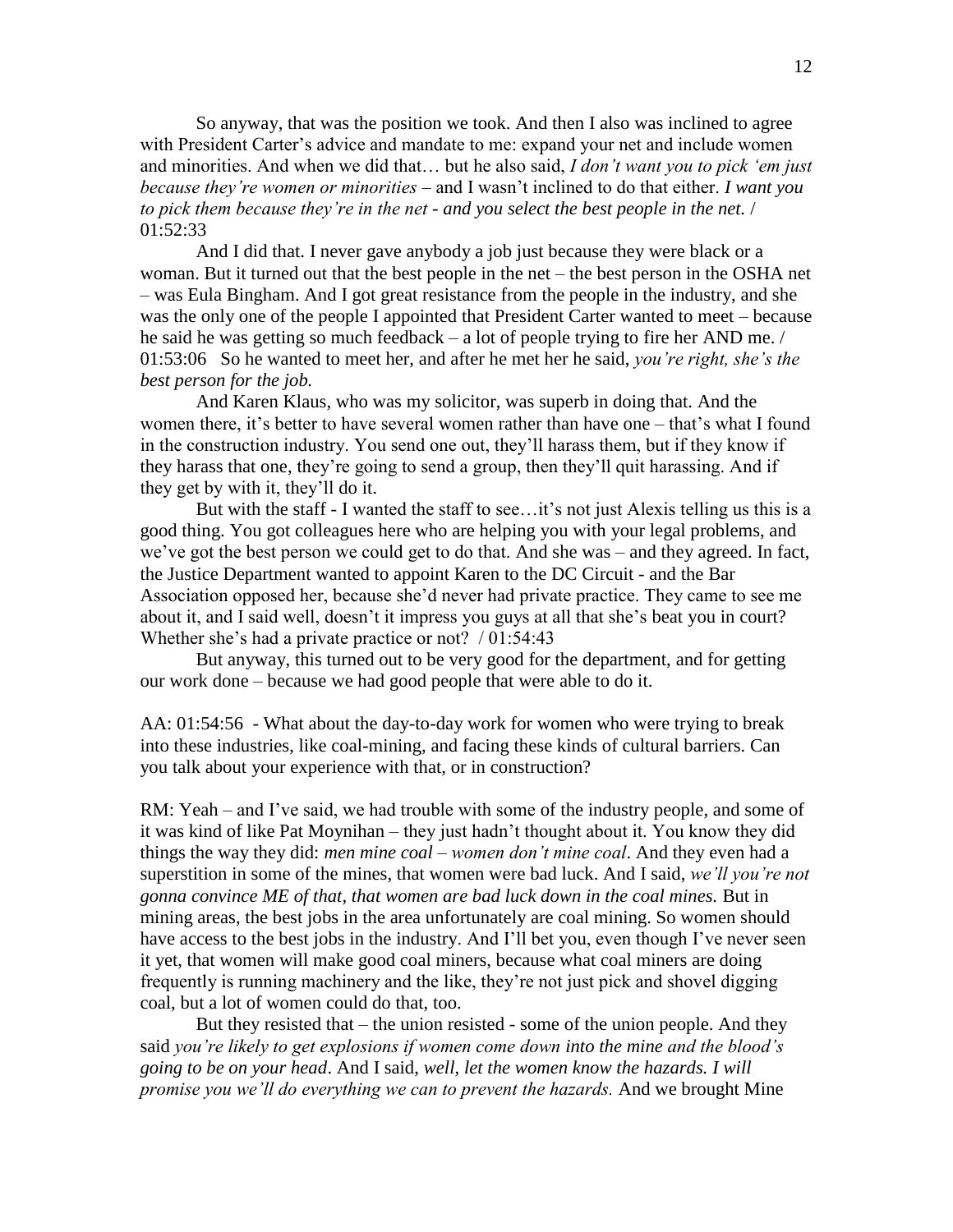Safety out of Interior, into Labor. And let THEM decide if they want to take the risk of going into the mines or not.  $/ 01:56:43$  And many did, and some were killed – it's the unfortunate part about a hazardous industry. / 01:54:54

But once you institutionalize it – once you get people where they've seen people doing it – once women become supervisors in the construction industry, once they become contractors and superintendants, then people no longer believe that women can't do this work – or blacks can't do this work. There were superstitions in all these industries about who could do the work and who couldn't. So you had to break that down. / 01:57:21

And the way you did it of course – you couldn't have done it just by persuasion. You had to have enforcement power - and say that if you don't do it, then we will...as I said to the union people…I had John Dunlop assemble the Building Trades, because they were about discrimination, and he said, *well I'll assemble them and let you talk to them. I'm not gonna do it.* This was before I was Secretary of Labor. And there was great resistance, but not much, because part of my explanation to them is, I'd tell them Marshall's Rule #1 - which is: "Those people who resist inevitable change will get the most of it. And if you will change with it, then you can facilitate the change to fit your circumstances." And if you don't do that and you're forced to change, and the Courts force you to change, you're not going to be able to maintain control of the Apprentice program, or the Hiring Hall, or any of those things. / 01:58:33

Plus the fact that discrimination is fundamentally BAD trade unionism. Because if trade unionism is not a democratic organization, it's not faithful to what unions should be all about. And if you bar people who can do the work, because of their race or color or something else, then you're not being a good trade unionist. And you're undermining a democratic institution. / 01:59:06

And this one Building Trades meeting, the President of the Bricklayers Union…and I had gotten along well with him, and his brother ran the BAT - Bureau of Apprenticeship and Training in the Labor Department, and I'd gotten along with him. Because before I was Secretary of Labor, I was Chairman of the Federal Committee on Apprenticeship. And he stood up and said, *didn't I understand "local autonomy".* And I said, *oh sure I understand "local autonomy"*. And he said*, well we can't tell these business agents what to do, and managers what to do – they have "local autonomy".*

And I said*, well let me ask you a question: suppose you found they were stealing the money. What would you do?* And he said, *we'd put them under trusteeship*. And I said *what you've told me is not that you can't handle it, but that you don't give this very high priority*. / 02:00:15 *Let me ask you something else*: *you admit that this is a very serious problem in the country. Discrimination in the unions is a serious problem for YOU, in the country. And I don't believe that business agent who's elected by those people who are discriminating can solve the problem. George Meany tried to solve the problem. He got so mad about discrimination on the Rayburn building that he tried to recruit non-union electricians, but couldn't find any. So I don't think George can do it – he will do all he can. So let's follow the logic. This is a serious problem. Who's in the best position to deal with it? The International union presidents are.* And he sat down and said it was going to be damned hard. And so - *nobody said it was going to be easy. But you'd be better off just picking your own apprentices and controlling your own system, than having courts force it on you.* / 02:01:26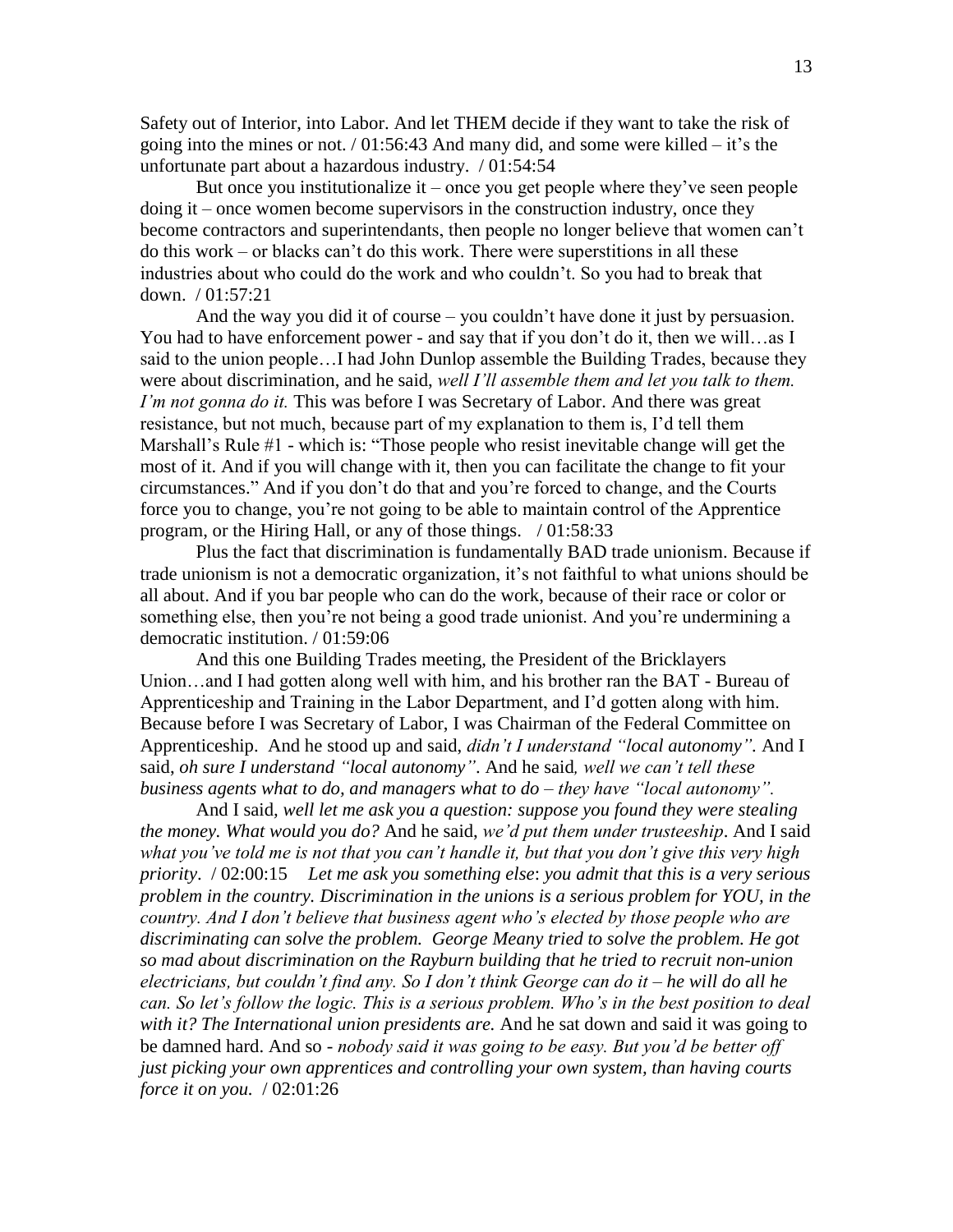And fortunately we'd had some recent cases where the judge listened to people and said, *I think they'd be good electricians – admit them!* - without any assurance of qualification.

So part of the overcoming of discrimination is to overcome these myths and to show people what can be done, and that people can in fact do the work - and everybody's better off if you do that.

## *PAUSE*

AA: 02:02:21 Secretary, can you talk to us about your efforts, with regard to apprenticeship – sort of outreach apprenticeship programs?

RM: Yes. During the 1960s discrimination in apprenticeship and in the building trades was a serious problem. And when Willard Wirtz was Secretary of Labor he was looking for ways to deal with it - and he funded this Center. I told him what I thought about how he ought to do it. And one of his staff people, when I explained it to him, his initial reaction was: *It'll never work. It's too simple*. And I said, *well, maybe that's your problem. Maybe you're trying to make simple things complex.* 

So Wirtz, in the Labor Department, through Howard Rosen, who was then Director of Research, and made a contract with us, and we developed, we found in place things that were working. I'm a strong believer in the comparative, adaptive method: you study things that are working, and try to figure out why they're working, and then try to see if you can adjust/adapt that to the situation you've got. / 02:03:52

So I found a couple of projects where they seemed to be on the right track of doing it. Also then we have to model it. To say, here's what….

AA: And what were they doing?

RM: The basic idea behind – and I explain that in detail in the books, but the basic idea is, if you're going to break down institutional discrimination, you have to do it through affirmative action, which I define as - positive measures to include people who've been excluded. / 02:04:33 So you develop a positive approach.

Now our approach to the apprenticeship program was first to try to persuade the industry was, here's what you need to do. You need to try to recruit, train, hire women and minorities to do things. And part of what had happened was, in New York City, where they had really serious demonstrations in construction projects, finally the industry called the Civil Rights groups' hand, and said *we'll take all the qualified applicants you've got.* / 02:05:18 And of course if you've got institutional discrimination, by definition you won't have many people in the industry. When we took the background on them, we found that there were less than 2% of minority apprentices in the country …there were 7 electrical IBEW apprentices in the South, and they worked for TVA – so you had to then create a mechanism to recruit, train, place, help people who - to be sure – and that's what the apprenticeship outreach program was all about. / 02:06:07

Today, partly as a result of that project and the reduction of discrimination generally, minorities are about as well represented in the apprenticeship as they are in any skilled trade occupations. And part of it was to break that down. And what you would say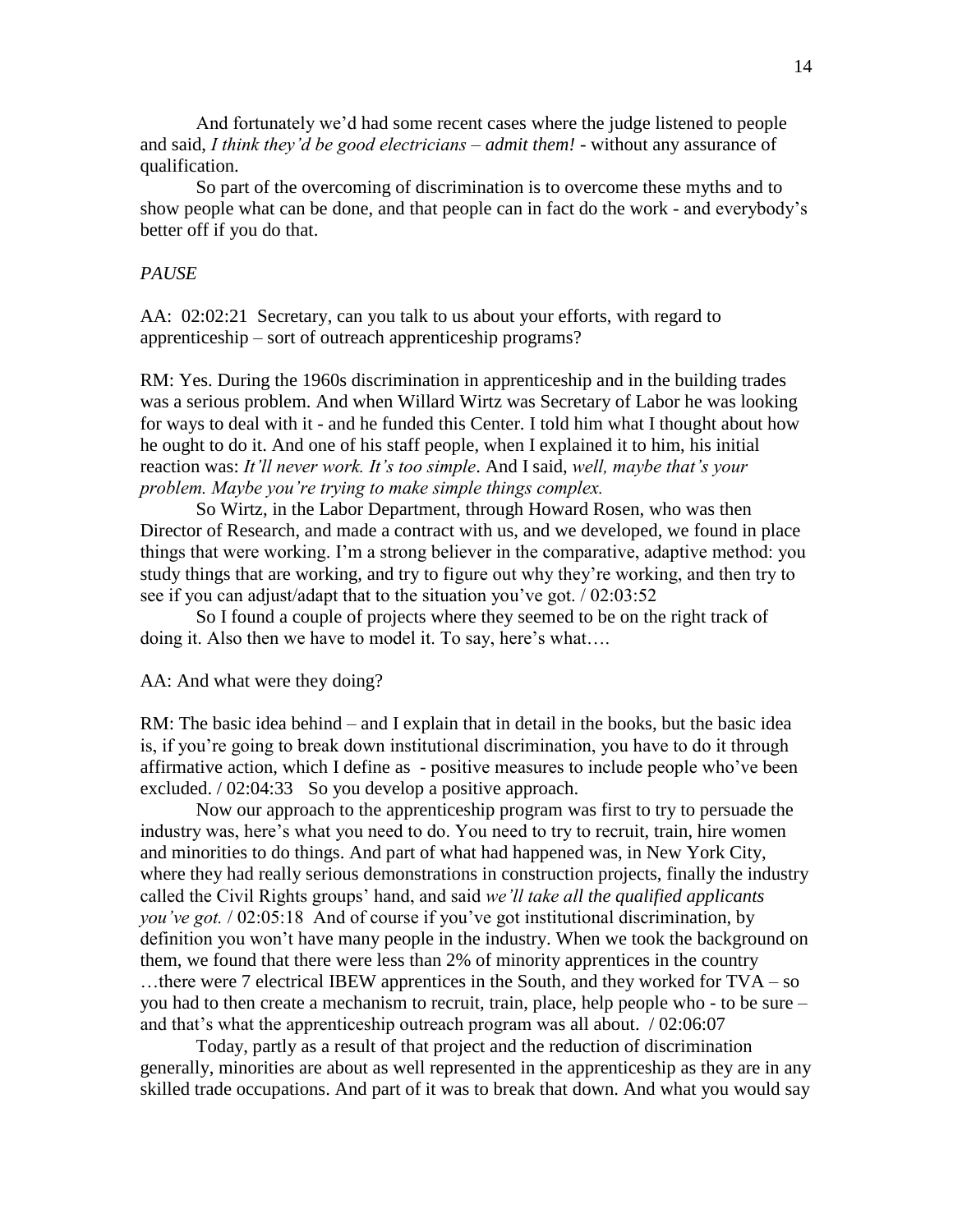to the unions – we're going to see to it that you only get qualified people, and we're going to - we helped them – we actually defended them against the discrimination. What I tried to convince them was, *if you don't break it down, you're going to lose control of the apprenticeship.* / 02:06:46 *You're going to lose control of the Hiring Hall.* And as you know, in the building trades you lose those 2 things and you're in big trouble.

And people accepted that, in the building trades, and we said you can't just hire your friends and relatives - that was part of their defense. You've got to hire people who are qualified. We'll see that they're qualified - you can count on it that we will recruit people that can do the work – and then we will certify it. Now if you don't take them after we've certified it, we will join legal action against you. And we've got evidence about what happened to the people you did hire…where you got them, and how they compared with our group. And you won't win many of those lawsuits. And they understood that, and therefore they did it. / 02:07:40

And it started out small scale, and then by the time I was Secretary of Labor it was a national program - the Apprenticeship Outreach Program. And as I mentioned earlier, we did the same thing with women, and broke down discrimination there.

And what we found in a place like Atlanta, for example…with women, we did research there first – is that a lot of the women who were graduating from the Atlanta university black complexes couldn't get jobs in Atlanta, but they were getting jobs doing those things in Philadelphia, or some other place. And they were recruiting people from Philadelphia, white people, to do the jobs the black women were trained for. So institutionalization is - connect up, build a bridge between the community and the industry, and gain the support of all people involved in it, and it worked. And I think it's one of the best social inventions of the 1960s – as a way to break down institutionalized discrimination. And that is the real problem. / 02:09:04

AA: And that also speaks to…labor markets remain highly segregated – even today.

RM: Yeah.

AA: Just briefly, what is your reflection on that, and are we implementing policies that …

RM: I think we're still underway with that process, and it takes a variety of forms. One is – you wrote in your piece – is harassment. And that was happening too. Not just – they were discriminating against women because they were women, but they harassed them because they were women, and we had to put an end to that. And the only way to do that that I know of is the same way: that is, specify what proper action has to be - and then have serious penalties if people don't take proper action. And that way you initiate the change, and then the change tends to feed itself. Once we had black electrical contractors – we had institutionalized discrimination –  $/02:10:15$ 

Now to show you what we faced though, with the Outreach Program – I'll give you an example of a problem…and that was, I met with teachers and counselors at most of the black schools in Texas – in Houston, to try to sell them…see they weren't counseling kids to go into the electrical trades or whatever, and I laid out what the opportunities would be, if they could, to that one group there. And when I got through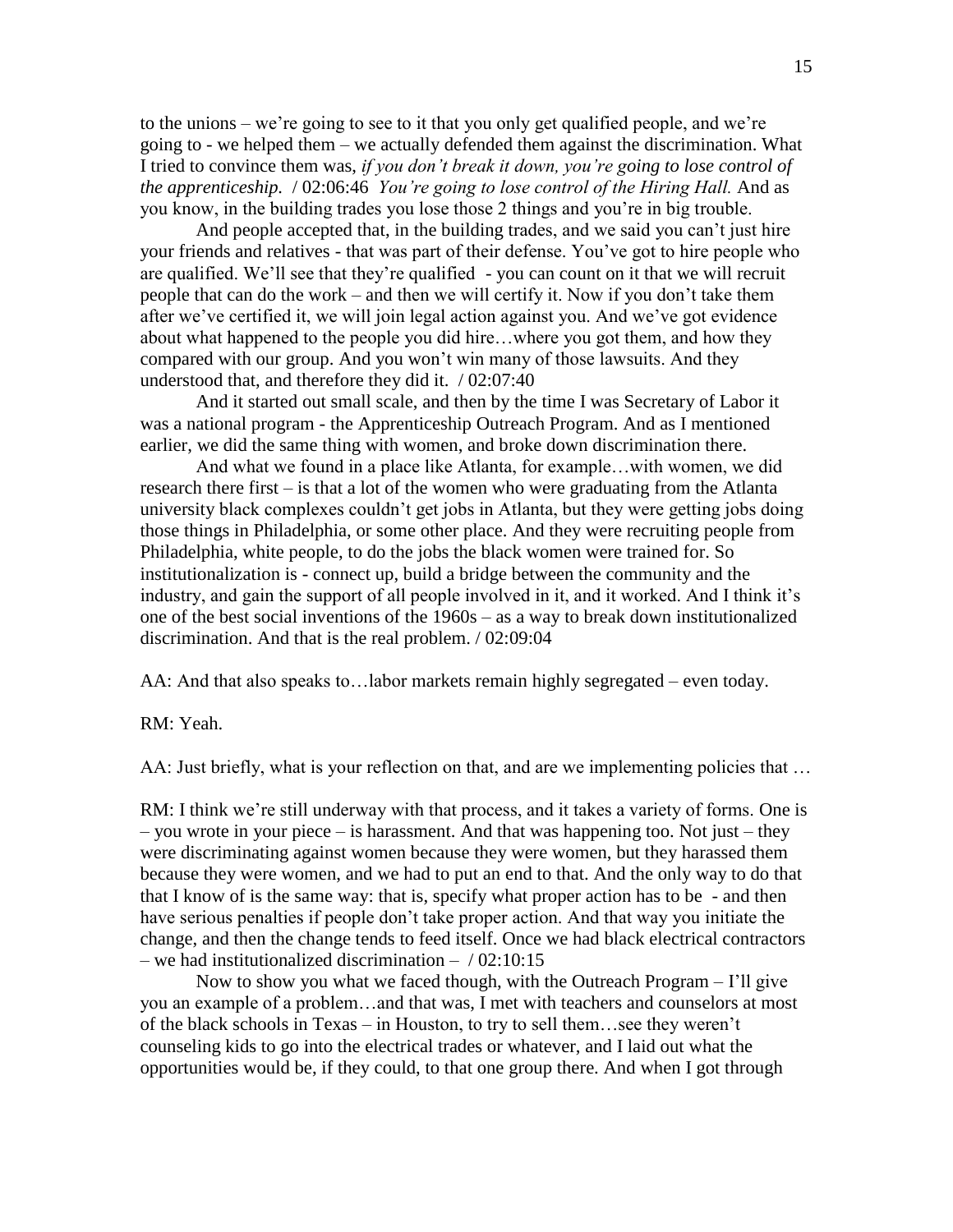with it, one of the black counselors stood up and said, *you gotta be joking…*.says, *we find people with those qualifications, we send them to medical school.* 

And I said *well, I'm not joking, and you don't send them to medical school*. *Most of your graduates go into education. And then people who can be electrical apprentices, as you know - apprenticeship training is partly managerial training. They can become contractors and make good salaries and have much more interesting work. I think what you ought to do is not send people anywhere. You ought to make knowledge of different situations available to them, and then let them decide whether they want to be electricians, or plumbers – or whatever.* / 02:11:44

And always with me I had somebody - a black person who had graduated from the apprentice programs and who *…*I said*, Eddy tell them what you do and how much you make*. And none of the teachers made as much as this journeyman electrician.

But you had to fight that. Families didn't believe it. You know I found that in almost all the things I'm doing. Once something becomes institutionalized, people don't try to change it. And you've got to have a conscious intervention to change it. / 02:12:21

And that's what our Apprenticeship Outreach program – and most of our programs that we started here, were that way. One of the big projects we had was the Tennessee Tom Bigbee Waterway Project. Now they were recruiting people from all over the world to work on those projects - and ignoring the black people along the waterway. So we created a project – I did it with operating engineers – the International Union of Operating Engineers with Jay Turner - who was international president.

And what we did, we had a cooperative movement with rural people we had formed here – we had a federation of Southern cooperatives we had worked with, so we got those people to become heavy equipment operators…you know farmers – low income farmers. But that system had become so institutionalized - they were bringing in people from Scotland – to do a lot of that work, when they had people right there who, with a little training, could do it. / 02:13:33

Plus the fact that the Scots didn't want to be in the Delta – to be living along the river. But people already live there – so why not create opportunities for them. the discrimination part of that was the TVA – which we had also studied, was run by the U.S. Department of Agriculture, where discrimination was rampant – so they helped institutionalize the discrimination in those areas, and you had to break all that down. / 02:14:02

AA: And this project was - when you say "WE" – you mean the Marshall Center was doing this work?

RM: Yeah – we did the evaluation and recommendations for what to do next...and I guess in that one, we instituted - the same thing with the Apprenticeship…anyway, in responding to Willard Wirtz, he said that was exactly what we needed to do. / 02:14:30 In fact Bobby Kennedy said our work on the construction industry was the best social science research he had ever seen. He wasn't friendly to union-type work, but he was to that.

AA: 02:14:50 So let's go back to the Labor Department days. Another big initiative - or a piece of legislation was the increase in minimum wage.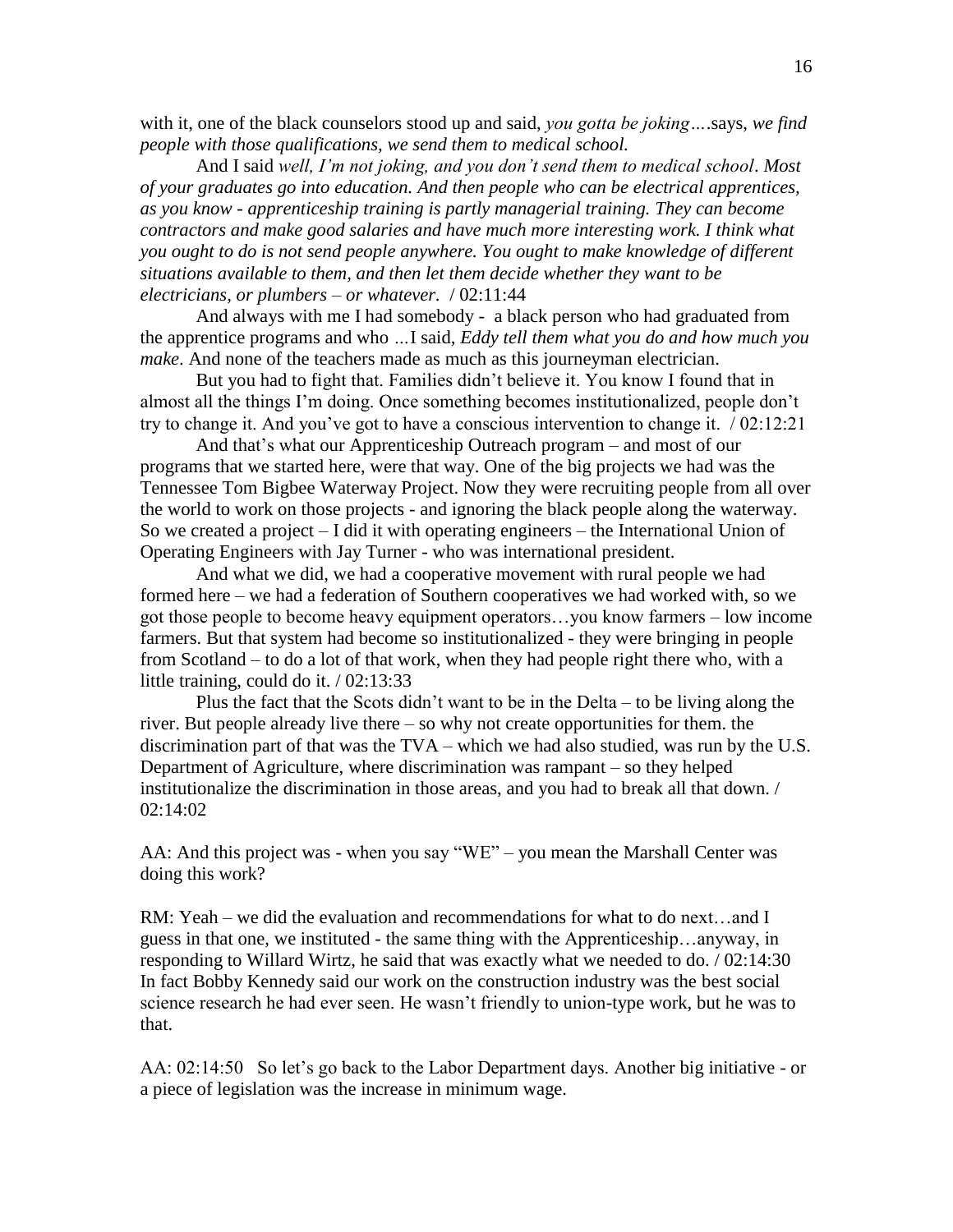#### RM: Yeah.

AA: …and that was not an easy sale, basically.

RM: That's right. And it wasn't an easy sale to the macro-economist within the department, so we had a rule. Juanita Kreps – who was Secretary of Commerce, was also a labor economist, also there was a tendency to keep her out, so we made an agreement with President that we would be including what was called the Economic Policy Group now it's the National Council I guess you'd call it. And the rule was, if you couldn't agree among yourselves, then you had to take it to the President and he would agree – he would decide. So when we were working on the minimum wage, orthodox economists are philosophically and psychologically opposed to minimum wages. You interfere with the market. Many of them have the same attitude towards unions – unions are interfering with the market. And the market is their baby, as one of them said. And therefore you create an immediate buy. / 02:16:26

So economists have created these models to show that if you raise the minimum wage, you get unemployment – and if you raise the minimum wage you get inflation. That's a faith – not a real theory. Because a faith is that which endures in the face of adverse reality. You know if every time you raise the minimum wage you *don't* get that result, you ought to question your results.

And for a long time they wouldn't question their results, and my view is, what a minimum wage does is to help the market work better than it would otherwise, because a lot of people get excluded, because - even using their models, nothing to do with their competence and ability to do that work. And it's a lot better to put them to work doing useful things than it is to have them unemployed. And if you don't pay an adequate wage, you're going to have trouble getting people to make a living doing those things. / 02:17:34

But anyway, in this case, early in the administration, we couldn't agree. Charlie Schultze, who was Chairman of the Council of Economic Advisers, and I and I think the Secretary of the Treasury – Blumenthal – all went in to explain this to the President. And Charlie was a very good economist – very good about most things…and he had his charts showing how you would create unemployment - and create inflation….and of course inflation was a serious problem – had *nothing* to do with labor markets. The perpetuation of discrimination had something to do with labor markets. Inflation was due to external or price jumps – not much workers can do about *that*. / 02:18:29

So they tried to explain to the President that he would get more inflation and unemployment if we raised the minimum wage, and when Charlie finished, I told the President*, if I wanted to waste your time, I could demolish everything they just told you, because that's what we do in Labor Economics. But what they've told you is irrelevant to our problem. This is not an economic problem. We're talking about people at the bottom of the economic ladder. They're people who are not members of unions, they don't have a lot of education, and they won't get a job unless we give it to them. Now that's a moral problem is what I think – hasn't got a lot to do with economics.* 

*The second thing we've said is that we believe people ought to make more when they work than when they don't. We want to reform the welfare system – to encourage*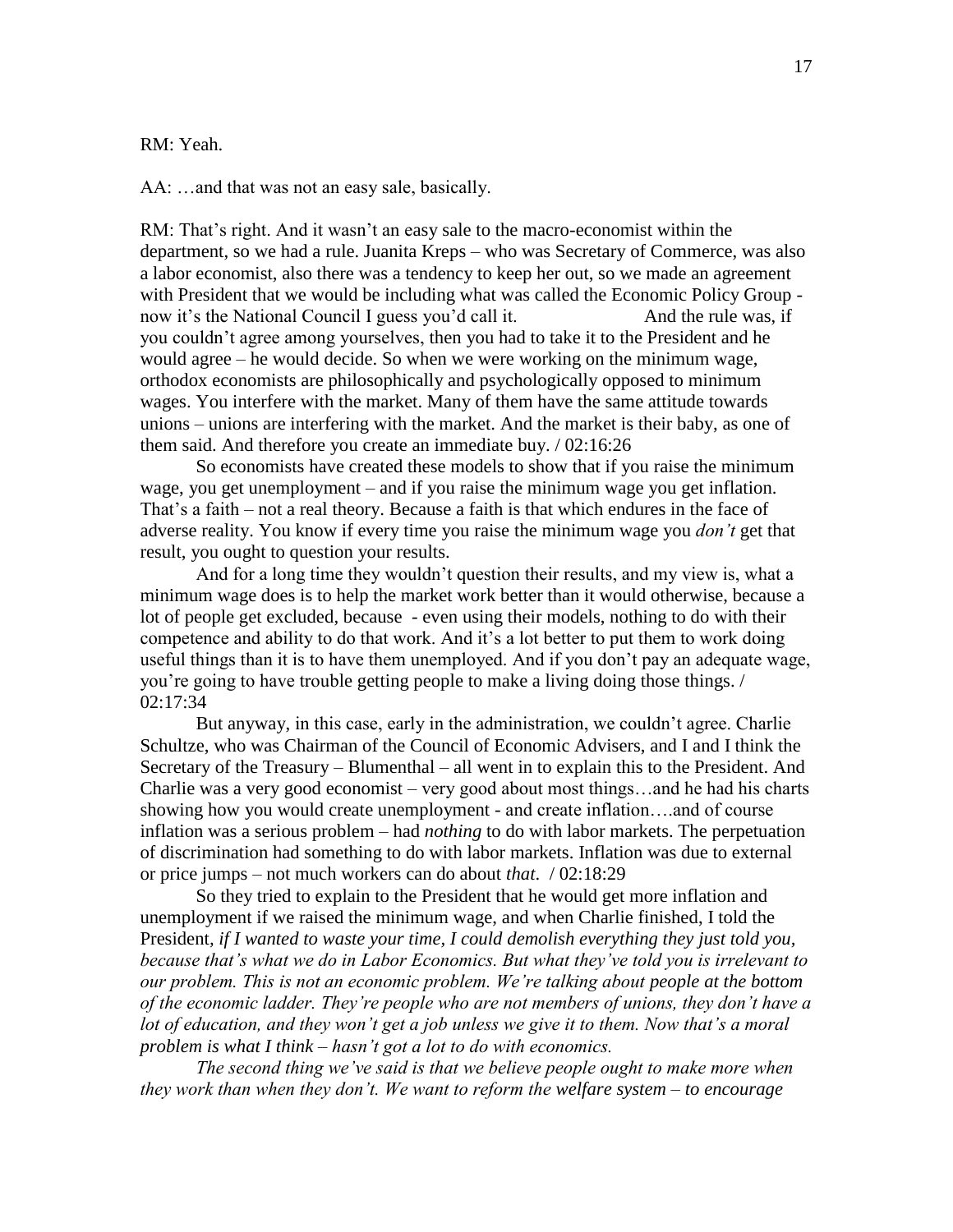*people to get off. Now if people take a wage cut when they get off welfare, you're not going to reform the welfare system very much - now that's a moral problem.*

*Our statement about people ought to make more…that's an "ought" – it's not a scientific statement. We just believe if people go to work – out of welfare and go to work, they ought to earn more. You ought not to diminish their standard of living. / 02*:19:54

So the President said, *we'll raise it*. He agreed to it.

So when we got out in the hall, leaving the Oval Office, Charlie Schultze said, *that was dirty*! And I said – *no Charlie, that wasn't dirty.* I said, *the trouble with you guys is –you're mono-lingual. But I'm bi-lingual. You know I can speak Baptist. And the President understands that a lot better than he does all those charts and graphs you all got, plus the fact that if I wanted to waste his time, I could have taken your stuff apart. 'Cause as you know, that's what I've been doing for a living – for a long time./ 02:20:40*

But anyway, that's how we got the minimum wage…and it also shows you why it's important for a Labor Economist to be involved in economic policy-making. Because as a realistic approach to how the labor market actually works rather than a model in your head about how it works …a model is useful most of the time, but it's only a first approximation, and you have to go beyond that. And anybody who's trained in Labor Economics will understand that, and will help the President with that. / 02:21:17

#### AA: 02:21:25

Secretary, you also had a role, a big role, in the Carter administration in international matters. Can you talk to us a little about why you view the international aspects as so important?

RM: 02:21:41 - well, international things are very important to workers, partly, in a globalizing economy…you know - it hadn't happened yet, but what was pretty clear was that the labor market would be globalized along with business, and therefore you need to have a way to protect workers' interests in, say, international trade matters...and as I mentioned, the macro-economists were bad about excluding labor economists ---the trade economists were worse about excluding, because they considered everything we were doing as being pure protectionist, and therefore that was bad. / 02:22:38

They didn't want to have a worker's voice articulated in their proceedings, and I thought that it needed to be articulated. And we were in the Cold War still, and the fight – the whole Cold War was about what do you need to do to protect workers, to improve their conditions…that's what Communism, Socialism was all about. Capitalism said we'll do it – the market will do it – you don't have to have these interventions.

So part of the fight – and of course, in the global polity, one of the big fights was for the support of workers, everywhere. Workers in Poland, in this hemisphere – and as you know, in Chile – the big question was, who can best protect the interests of workers? And that was THE main issue in my mind - what kind of system can best protect the interests of workers. And I believe strongly that a democratic system would, and that you couldn't have a democratic system unless you had free and democratic unions. / 02:24:06

And therefore what we should be about is both protecting the labor - so that you don't allow labor standards to be the way you compete – you know, suppressing labor standards. That's not easily understood, because people accused me of wanting to have an international minimum wage  $- I$  said no  $- I$  think that we ought to have an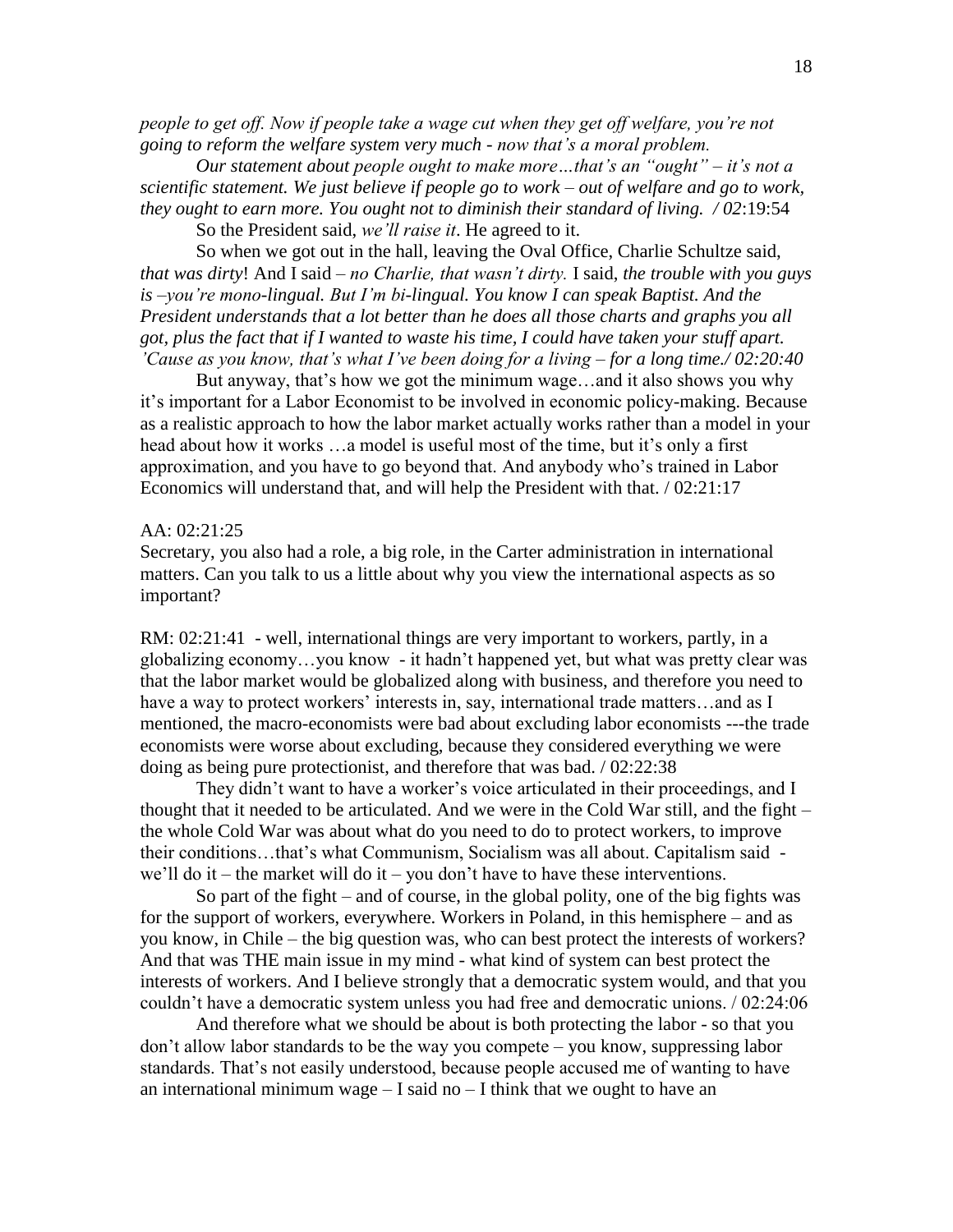international minimum wage standard. There's a difference between having low wages because of your level of development, and having low wages because you're holding them down in order to obtain a competitive advantage. The latter is unacceptable. The former is perfectly acceptable. / 02:24:51 But you don't get the latter, unless you have a wage standard. And you're not going to get a free and democratic society unless we help unions in places, organize, and bargain collectively, and form their own…but we should insist that they be free.

And as you know, there have been several un-free international labor movements. Some un-free because they were run by the Catholic Church. Some un-free because they were Communist-dominated. So you have to have a way to strengthen both labor standards and the right of workers to organize and bargain collectively. / 02:25:45 You couldn't do any of that without being heavily involved in foreign policy, and through the ILO – which is the oldest of the United Nations' organizations.

And we took a very active role in the ILO – partly for the labor standards thing, but as you know, when we came in, Henry Kissinger had written a letter threatening to withdraw from the ILO, because they were perverting the process…they wanted to do Security Council work within the ILO, and make everything political. And anti-Israel work in the ILO. And that diverted attention from trying to get workers better wages and protect their safety and health and all the rest of that. / 02:26:40

So when we came in, the big issue immediately for the administration was, do we honor the Kissinger letter, or not. Well I looked at it and said*, I think we do, for 2 reasons: one – well, several reasons…one: we need to have some continuity in government. You know we're getting a bad reputation around the world, 'cause every time a new administration comes in, we change foreign policy. Well how do you build alliances and trust with that? And I'm inclined to support the best things the previous administration did, but to resist those that are unacceptable. / 02:27:20 and I think Henry Kissinger's letter was acceptable, and we need to do that.*

To show you why I thought it was important for me to be involved in that, is that the Secretary of State did not believe we should withdraw – and honor… The National Security Adviser did not believe we should withdraw….because they say it was not right – we're part of the international community and we helped create all these institutions and their usual thing – that you need it. And I said, *well, I don't think it's necessarily in our interest to be part of an organization that is perverting its basic purposes, as the ILO is, unless we can cause them to change: / 02:28:11 But what I hope is, and what I expect is, that once the ILO and the other people in the ILO believe that we're serious about withdrawing, then we'll be able to have leverage to be able to get the changes that we need*. / 02:28:17

And I had all kinds of overtures from other countries …Britain came to see me, and said, *we've been trying to do all these things you've wanted us to do, in order to keep you in* - and I said, *what bothers me is you didn't want to do them. If we've got a culture where we're all supporting this, then we ought to want to do it.*

And I had an Ambassador assigned to me  $-$  a guy named Horowitz  $-$  and I said, now I want the world to understand that we're serious, 'cause the President had said, during a debate, in fact he passed me a note during a debate, and said, *Ray, we will withdraw.* That was the first time he ever passed me a note.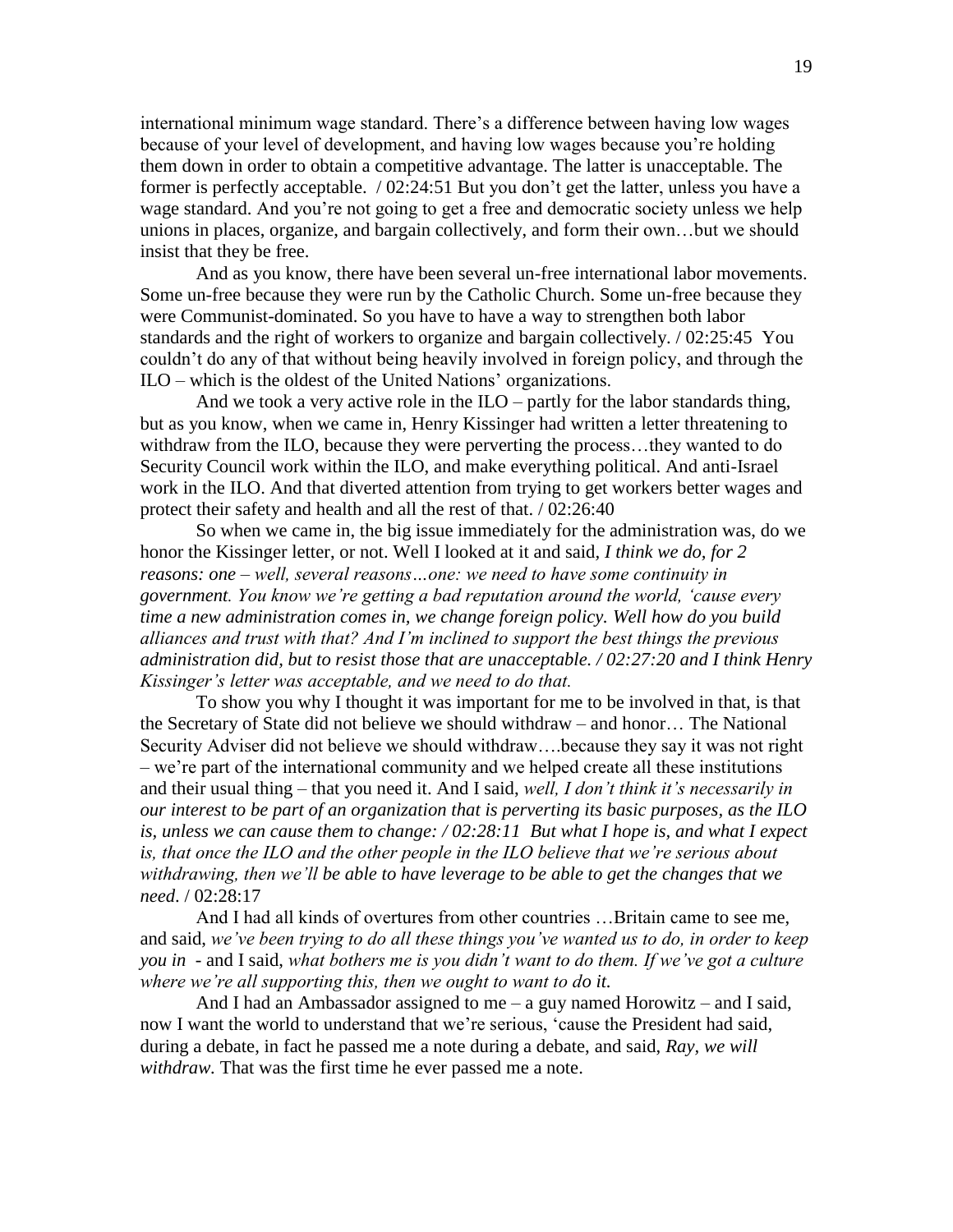Of course Zbigniew and Cy (Vance) were arguing against withdrawal. And when the President made that decision, the international community was surprised. Because they thought *they* would win that argument. In foreign policy, naturally you're going to pay more attention to the Secretary of State or the Security Adviser than you are to the Secretary of Labor. But the President didn't - he saw the logic of what we were trying to do. / 02:29:50

But the international community was not convinced, and the Soviets were not convinced that we would withdraw. The Soviets tried to make overtures to me through the Finnish Labor Minister, who was the only Communist among the OECD group – and since I could speak some Finnish, the Finnish Minister of Labor let me know the Soviets were concerned about it. / 02:30:33

But anyway, my overtures to countries through Horowitz didn't work – they didn't change. So we withdrew. And when we withdrew, then we got change, and the community began paying attention to what we were doing. And I think the ILO was a better organization as a result of that. A weak organization - in the sense it doesn't have the power to enforce the conventions. I would have given it power. What I was trying to promote was a tighter relationship between the World Trade Organization and the ILO so that you would enforce the labor standards through trade agreements. And the WTOs resisted that, because they're dominated by trade people who believe all that's protectionist anyway. / 02:31:10

But in the end, ultimately I think that's what we need to try to do - as well as have labor standards within all of our trade agreements. And they ought to meet the requirements of a good standard or a good law of any kind. They ought to be fair, they ought to be transparent, ought to be enforceable, ought to be sensible. If you can do all those, we'd do a lot better job of making the international labor market work better than it does.

But what the ILO does is important, but not as good as it could be, because it mainly had moral authority, and what I've learned with moral authority is it works mainly with moral people. And if you're dealing with immoral people, then you're gonna lose that one in the short run. You might win it in the long run, but you're going to have trouble in the short run. / 02:32:10

But I also believe that our work to strengthen the labor movements in different countries… I know for sure that we strengthened the labor movements in countries. I think that Solidarity in Poland had at least as much to do with the fall of the Soviet Union as Ronald Reagan in telling Gorbachev to *tear that wall down*. Because that was the real threat to the regime – a democratic movement creates a bias against an autocratic movement – and vice-versa. President Carter would always tell us, don't ever give any encouragement to autocrats of the Left *or* the Right and let them understand what this is all about. / 02:33:02

I think - and I know for sure – that the formation of COSATU in South Africa the Council of South African Trade Unions …. when I was Secretary of Labor, blacks couldn't join unions in South Africa. So I wouldn't meet with their Labor Minister – whatever they call him – I think it was maybe not called Labor Minister, but because of that---and they changed it. They were worried enough about us, and worried we would start boycotting the mining industry …I was giving that as an example, not what I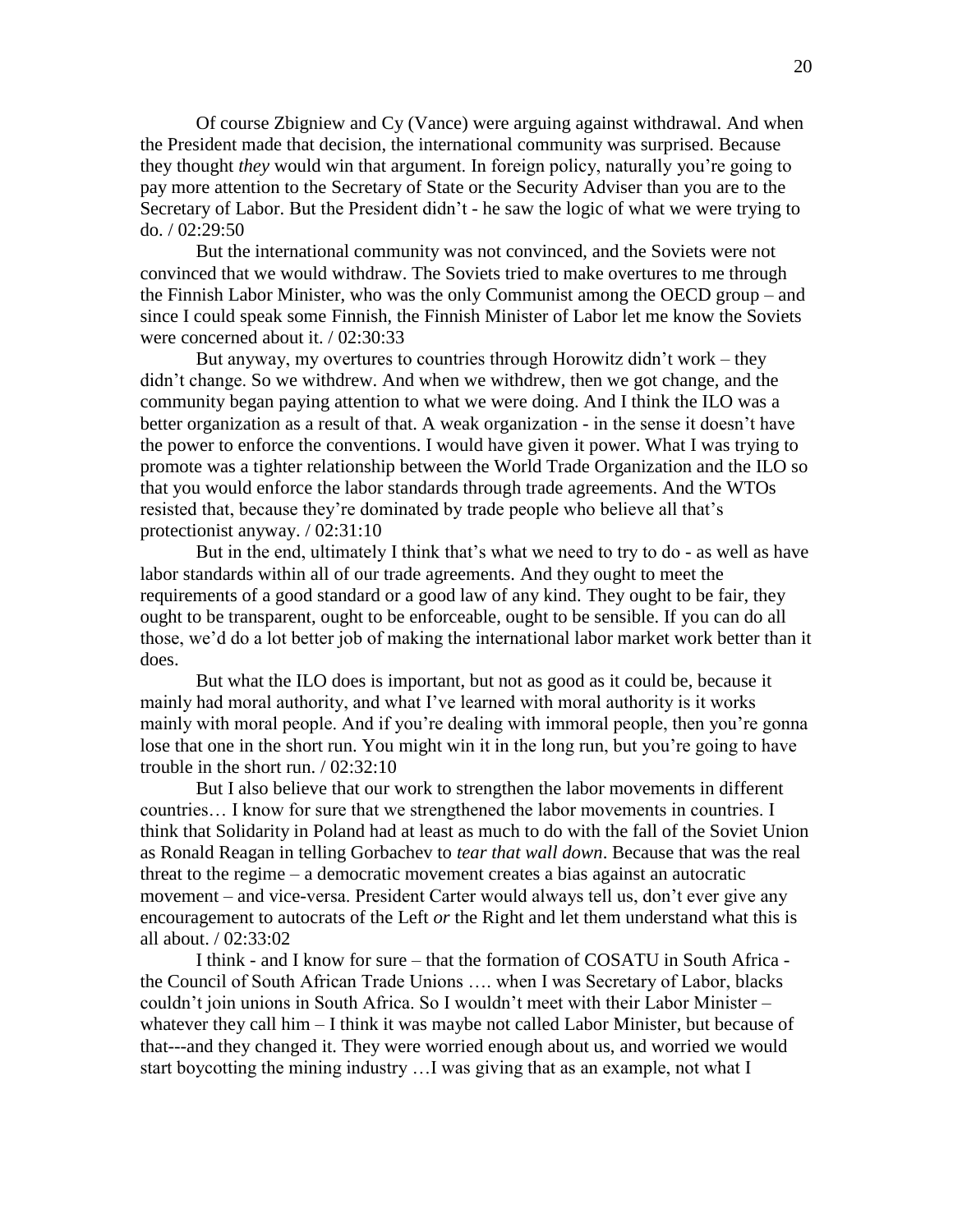thought I could do - to them. / 02:33:36 *You know you will lose economically if you continue to do this.*

And I think that COSATU had at least as much to do with the relatively peaceful transition to democracy in South Africa as the ANC. The ANC was made up mainly of preachers who didn't have their feet on the ground. And I had dealt with a lot of preachers in the labor movement – good people, but completely out of touch with reality a lot of times – and would get the workers in trouble because of that. / 02:34:13

And I think we strengthened democracy for a time - I think we're backsliding now - but I think in this hemisphere there was great concern about what President Carter thought about him (General Figueiredo in Brazil) and his human rights approach to foreign policy.

I learned this first-hand in Brazil. I represented the United States at the inauguration of General Figueiredo in Brazil, and it was during Camp David. Fritz Mondale was supposed to go, and they had me go / 02:34:54

As soon as it was announced I was going to go, a group of dissident trade unionists asked to meet with me. The State Department was very concerned about that. They didn't think I ought to do that. But the Labor Attaché in Brazil thought we should do that and he said *these are reasonable people*…and I told the State Department I wasn't going to extend any kind of recognition to them, I just wanted to hear what they had to say.

And when I met with General Figueiredo the next day, he knew I had met with them, and he was delighted. They thought he would be offended. He said, *what did you think?* And I told him, *well, I think these people were eminently sensible*. I tried to goad him – I said *I notice there are not many live dissidents in Brazil – how do you guys stay alive?* And they said *we know that better than you do, so we're gonna do everything out in the open. But we want the international community to support what we're doing*. / 02:36:16

And they liked what President Carter said. But my message to them, and to General Figueiredo, is that *democracy is a very untidy business, but it's very efficient in the long run. And you would get a lot more help at what you want to do, to move towards a democratic system, by democratically elected unions, than you will from these people you are paying to be union leaders. They're not elected by anybody, so they don't have much voice with the workers – but these guys do. / 02:36:52 It will be in your interest to encourage the development of free and democratic unions, and democracy. We applaud the distance you've come. We regret the distance you still have to go*…was the main message. / 02:37:11

And Figueiredo then asked me if I would meet with his Labor Minister, who was being sworn in that afternoon, a man named Macedo, who was a banker – he didn't know much about labor things at all. He learned a lot about it – he turned out to be a good man - I met with him for about 4 hours and give him my democracy speech, and one of the funny things that happened was, after several hours of discourse, they were genuinely interested in the mechanics of - how does it work? You tell us that a free and democratic union is necessary for freedom – but how does that work? What causes that to come about? / 02:38:03 And what is your evidence that a democracy can be efficient?

And I said, *well, one of the best ways is that serious problems get solved in democracies. And they don't get solved…you never have a famine in most of these*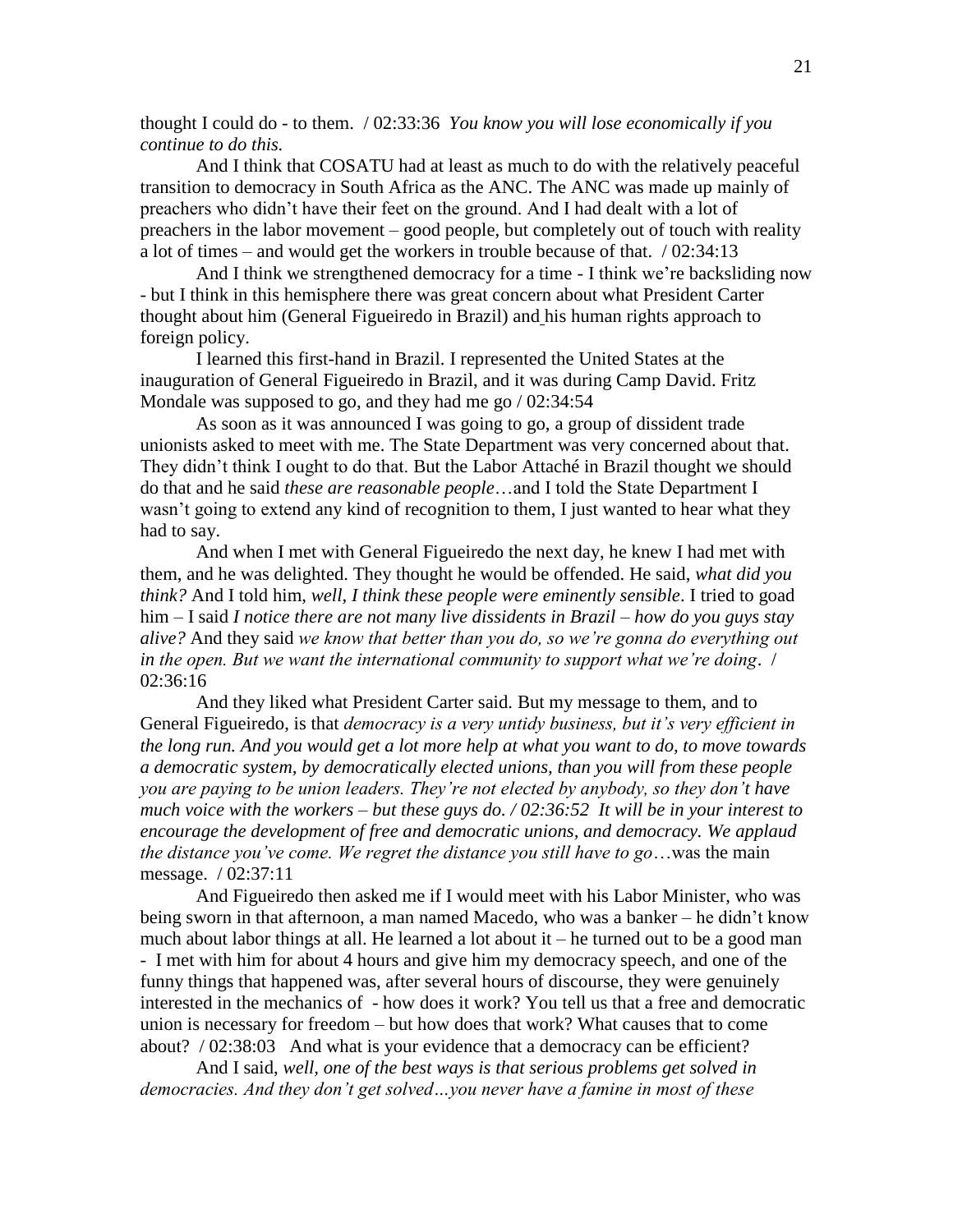*countries like India that have come - because they're democratic. Because it's a solvable problem and if you don't solve it, you lose your job.* And self-preservation is one of the main things they're interested in. So that was the mechanics of  $it - you know, spell it out$ – they wanted to know in some detail, *how does this work* ?/ 02:38:40

And at the end of it  $-1$  guess it was Figueiredo's person who brought me over there, said, *well, the trouble with your logic is, that every time we let the people vote, they don't vote for us.* And I said, *well that's kinda the way it is. I can imagine a scenario where they wouldn't vote for anybody else.*

And incidentally one of the people in those meetings was Lula da Silva – who's later President of Brazil. / 02:39:15

And it goes back to the value of the Labor Attaché program – now they call it the Labor Officer program. They are as important to the State Department as I thought I was – or I thought the Secretary of Labor ought to be, to an administration…is to help them understand why this is. / 02:39:38

I guess it was Warren Christopher who told me--- I guess we were trying to strengthen the Labor Officer program, after I was Secretary of Labor---he said, *now that the Cold War's over, I don't know if we need it.* And I said, *well that shows how little you understood about it to start with. It's not a Cold War thing – the Cold War was part of a democracy-creation process – by causing international markets to work better than they would otherwise.* / 02:40:05

And he agreed with that – and they kept the Labor Officer program. I don't know – I haven't looked at it lately, but the fact that we had a Labor Officer program…in fact Cy Vance  $-1$ <sup>st</sup> Secretary of State, told me before he died...shortly  $-1$  met him up in New York, he said one of his regrets was, he didn't take my advice and put a Labor Attaché in Iran. / 02:40:36 Because part of the logic is, you get a whole lot better information if you got somebody who's dealing with workers and mass movements and knows what's going on on the ground,. If you're just dealing with Shah and the elites, you know you don't know what's happening and they didn't know what was happening – had very bad information about what was going on in Iran. And that's the value of that program – one of the reasons to have it –and one of the reasons I paid a lot of attention to it.  $/ 02:41:10$ 

AA: And you also formed a group of economists – The Copenhagen Group.

RM: Yeah – The Copenhagen Group…

AA: Can you tell us about that, and why that was important?

RM: …and what we found – and the OECD, which was another group we devoted a lot of attention to, because I wanted *them* to pay more attention to labor matters. The OECD is made up mainly of the rich countries, and run/dominated mainly by orthodox economists, and their thinking about things – or politicians and their thinking about things…

02:41:55 - So we formed--- the Minister of Labor from Denmark is Sven Auken, was his name…he and I got to be pretty close, and it turned out that the Prime Minister of Denmark had been a graduate of the Harvard Trade Union Project– [Anker Jørgensen.](https://en.wikipedia.org/wiki/Anker_J%C3%B8rgensen) And they were working together, and they were kind of natural allies to what I was trying to do. But one of our problems within the OECD - and particularly the OECD Labor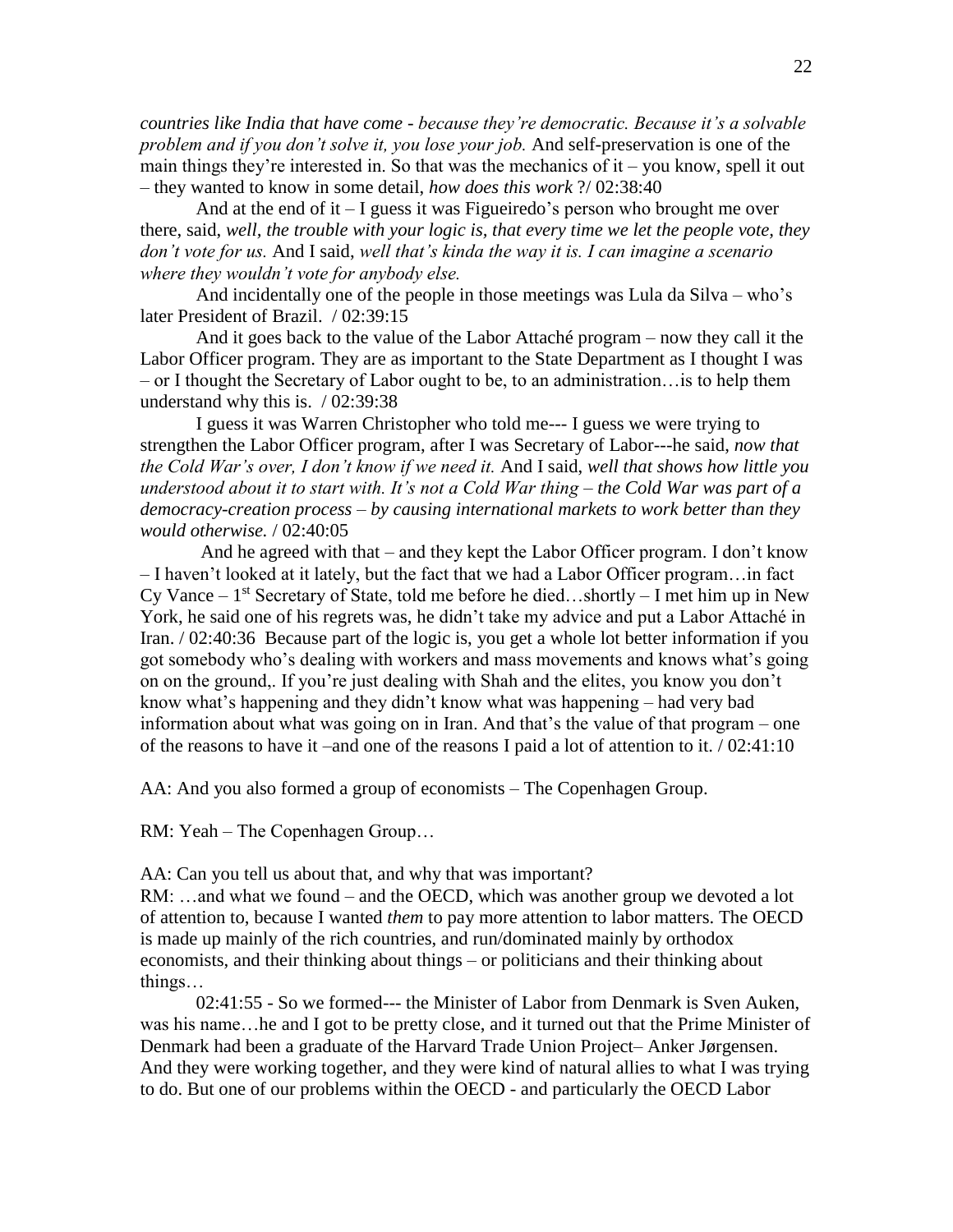Ministers, is some of the Labor Ministers knew something about the job, and some didn't – you know some just got the portfolio – but you had to keep it at "show and tell' or you'd lose them. / 02:42:43

There were 8 or 9 of us who had been professional labor market - labor – the economists – people, and Sven Auken was in that group, and we decided we would form a group that would meet separately from the others, and we started in Copenhagen, which is one of the reasons we called it that.

And it was an extremely valuable institution for those who were concerned with workers' safety for a number of reasons: one was that you learned a lot by studying what other people are doing – the *comparative adaptive* idea. So we'd take issues that we wanted to take up that we were having trouble with, and that someone else was having trouble with, and study those jointly. We'd try to find the best practice. And then get a better idea about what *we* ought to do in our programs. And that was a useful reason to have that together – was to learn.  $/ 02:43:49$ 

The other reason was to strengthen the labor function within the OECD. As you know, the ILO is tripartite. They've got separate agencies for trade unions and employers. And what we started doing is making it tripartite to the degree we could. And the way we did that was to hold a meeting and invite both sides to the meeting – and breakfast or dinner, or whatever, and discuss problems we found to be joint.

And so having that group meant we had an added boost to our function within our own government. Because Helmut Schmidt for example would never come to the United States without bringing his Labor Minister. Well that meant I had to be involved in that. So that we were able to strengthen our functions within our governments as well as learn between them. / 02:44:57 And also strengthen our position within the OECD because we were trying to get some things done that other people were not trying to get done.

AA: 02:45:12 – And you also had the International Bureau of Labor Affairs…

RM: Yeah – ILAB

AA: ILAB.

RM: Yeah - International Labor Affairs Bureau. That was another part - that's where we did most of our international work. / 02:45:25 I started off with that by getting Howard Samuels, who as you know had been President of the Industrial Union Department. And who I had known for some time and worked with – to come and be the Deputy Under-Secretary for International Labor Affairs.

He was superb. He knew a lot of these international labor people already, particularly big organizations like the International Metalworkers Federation, and helped get them on our side. He also – they helped a lot with immigration work. We hired special people within ILAB to do that. He helped a lot with the labor standards in our trade agreements, and helped us do what we needed to do to protect immigrant workers in the United States / 02:46:22 ...have a foreign worker program that protected the interests of both American workers and the foreign workers – which was a lesson we learned from the *Bracero Program*: if you didn't have somebody looking out for the workers' interest it wouldn't be looked out for. / 02:46:38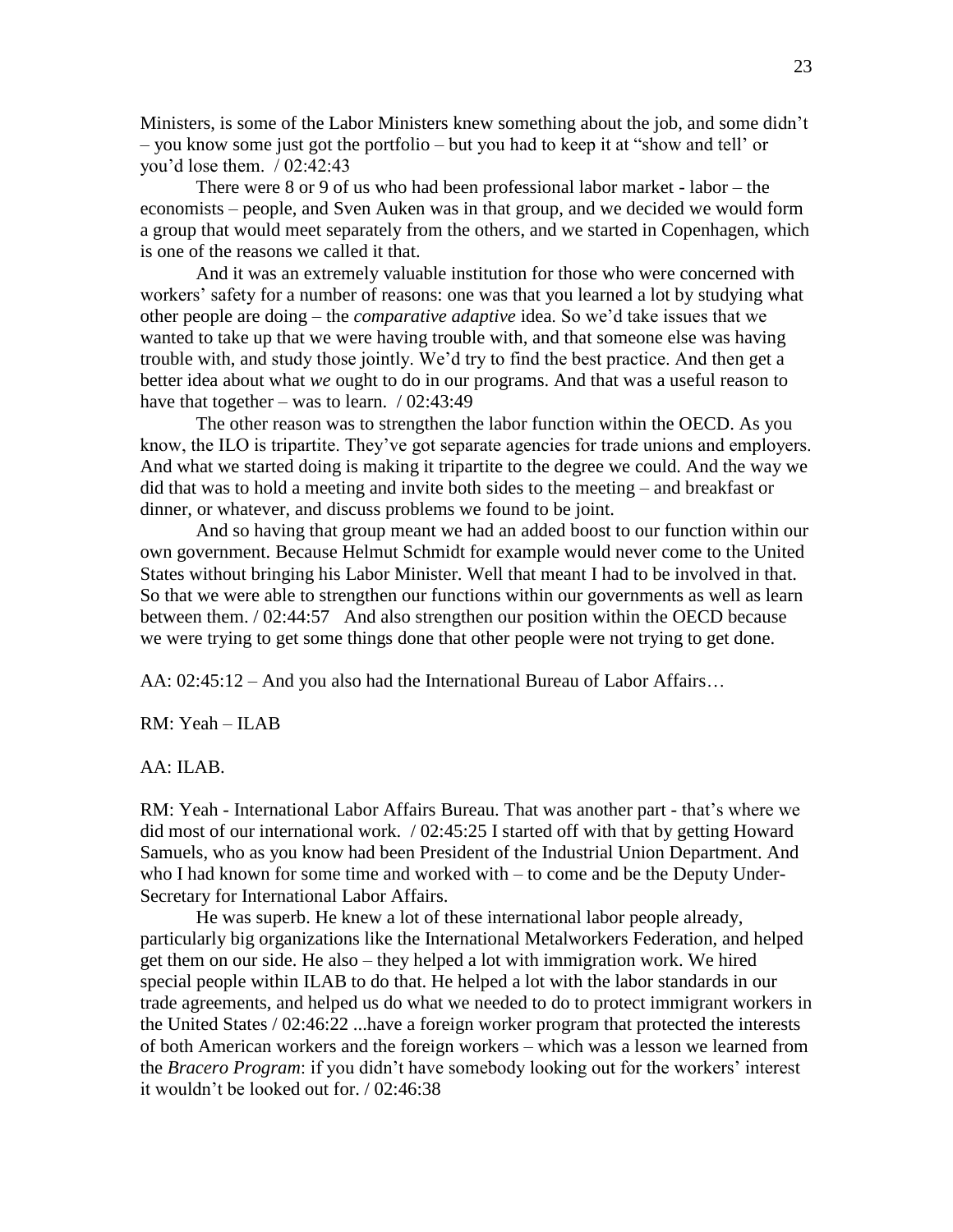AA: And that was done out of ILAB?

RM: Yup – all that was done under ILAB - under Howard Samuels' leadership. And he couldn't have been better. He would organize groups well within our government, and did a good job of dealing with his counterparts in other departments. And was wellenough informed, and wise enough to be able to convince people that what we were doing was in the interests of the United States as well as other countries.

AA: 02:47:17 - What's your opinion or reflection on the state of the international labor movement right now?

RM: I don't know enough about it right now. My guess is - what I DO know about it is, it's not doing as well as it could. And we seemed to be headed in a much better position when I was there, in Washington  $-I$  thought we were making a lot of progress on a lot of fronts.

I think the same thing on discrimination. I'm surprised…if you'd asked me then what it would be like in 2018, it would not be like it is in 2018. I would have projected the progress we were able to make in the '60s – and we're institutionalizing things, and moving forward. And I would have thought that in the international environment now – that there would be enough pain created by globalization that the world would see that it would be much better to have a strong international labor movement. If democracy was expanding, and if you wanted it to expand…you'd have to have a stronger international trade union movement. / 02:48:39

The fundamental question in any market, is how are you going to compete? In an international market it's more obvious. You've only got 2 choices about how to compete: you can either compete with costs and wages - or you can try and compete by standards – and productivity, quality, education, training, minimum wage – all the rest of that.

If you adopt the equitable growth strategy, which is what I think we ought to have, and which I'm surprised the world does not yet have more of now – it would be a lot better. Why? Well, there's always somebody with lower wages. Wage competition is a loser and you wouldn't want to win it. And in a high-wage country like the United States, and in all the wealthy countries, it means you get convergence in international markets by lowering the wages in the high-wage countries. Well, I can't see too much future in that strategy, which is what we adopted – our wages have not increased - real wages, very much, since the 1970s. / 02:50:06

And the other option means that you improve education, training, productivity, wages - and you have a much more equitable distribution of the benefits. And I - in my mind, that's just a lot more sustainable. I think growing inequality is not sustainable in a democracy. You will either become autocratic, or you will get chaos. The other option is to have democratic institutions.

And I think part of the problem is that I think people misinterpreted - people in the United States especially, but I think in other countries as well, misinterpreted the demise of the Soviet Union. / 02:51:01 They interpreted it as a victory for free-market fundamentalism, which wasn't the case at all. It was, in part, a testament to the strength of democracy, and the strengthening of democratic institutions. And therefore we ought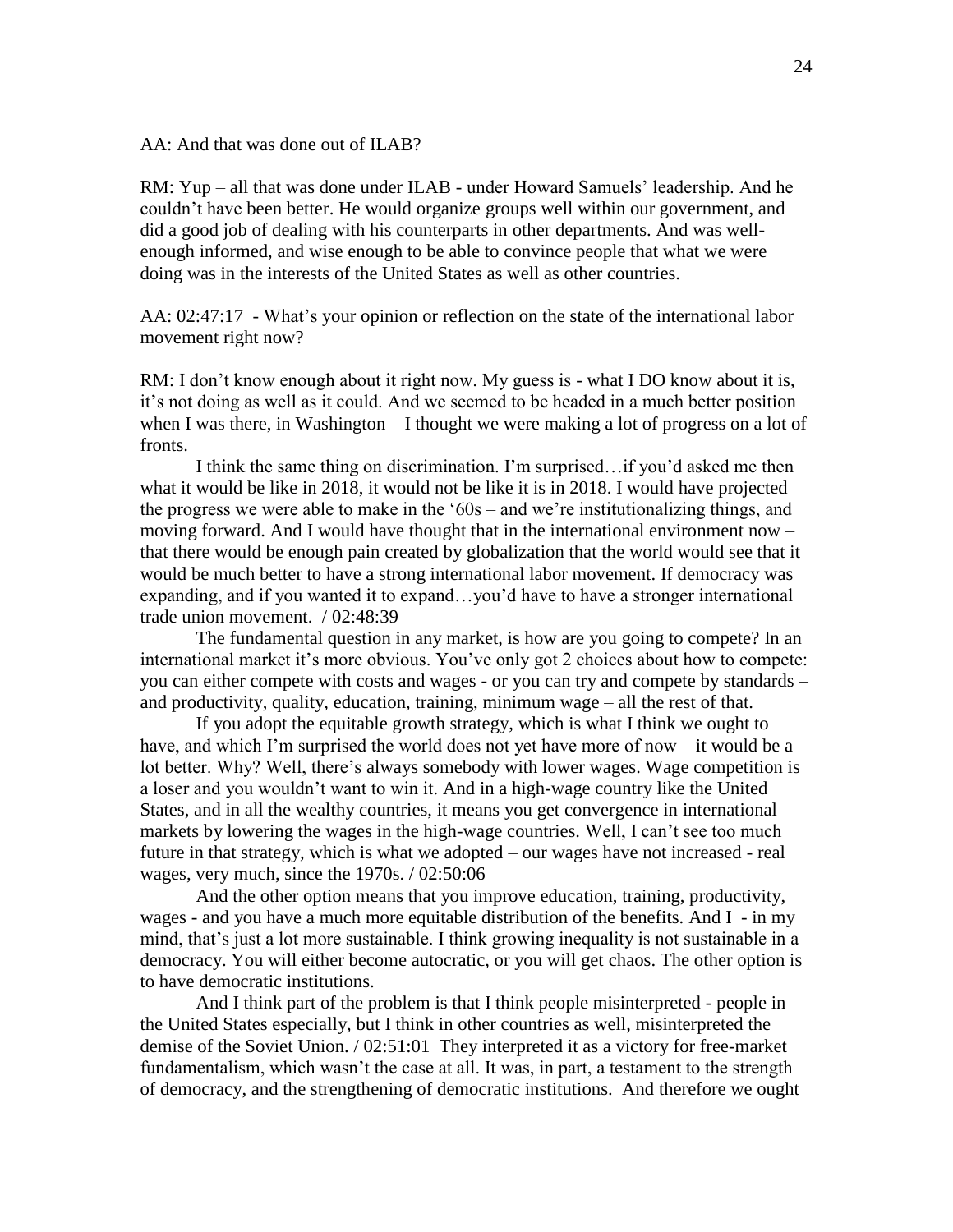to stay on that path – we ought not to go try to believe that the market will solve all problems, and that labor standards are protectionist and discrimination against women is not a real problem – because women are different therefore, and they shouldn't make as much as men, 'cause they gotta have babies, and they can't be in the workforce and have a career. And all that stuff you get from the institutionalization of problems / 02:52:01

And if you believe in free-market fundamentalism, there's no room for affirmative action, or labor standards, or any of those things. And you get what we predicted – you get declining real wages. You get---Mexico and the United States have a low-wage development strategy. It means that we're both losing, because the Chinese had lower wages than the Mexicans, and now of course the Vietnamese have lower wages than the Chinese.

The Chinese are beginning to see…I went to China. When Deng Xiaoping came here, and he wanted me to come to China and talk about labor markets and the like, and I thought they were gonna get on a better path – that they seemed to be likely to move in a democratic move ---but now we're not. And I think one of the worse things Ronald Reagan ever said is that *the government is the problem*. / 02:53:03

The debate ought not be about the size of government – but it ought to be about the competence, which is what we were trying to get it to be, and once you just let the market take over, what you really mean is you want wealthy people to control the system. And that's unfortunately in my mind what we're getting in the global…

You see, as long as the business community was worried about the Communists they were quite ready to agree to the development of free trade union movements all over the world. And the closer you got to the Soviet Union the more they worried about it. That's the reason you've got many democratic systems in Finland – where I was for a year as a Professor. And I noticed that. The business people there were a lot more supportive of their trade unions than they were in the United States. / 02:54:07 But once that threat was removed, they reverted to kind of this fundamentalist way.

And it weakened unions – as you know they're in decline almost all over the world –but it's deceptive in a place like Germany because they have the Works Councils, and therefore workers still have voice. Works Councils are kind of like getting government to pay for your local unions. And even though the DGB resisted that when we imposed it on them after World War II – you know that was one of our inventions, is to make them have "*Mitbestimmungrecht*" (German word that refers to workers' right to co-determination) - the unions and companies resisted, but now they don't. So …but the fact that they've got the residual of that democratic system ... it means that workers will be better off than in a country like the United States where they don't have a voice much at all. / 02:55:15

#### *(PAUSE and tech chat for audio levels)*

AA: 02:55:38 – Secretary, going back to the Labor Department…tackling these *big* problems that the US economy faced back in the '70s, and still faces today, one of the things you did was to set up the Tripartite Industry Committees. Can you talk to us about what was the reasoning for that, and do you think it was successful - and do you think it's something we should be thinking about now?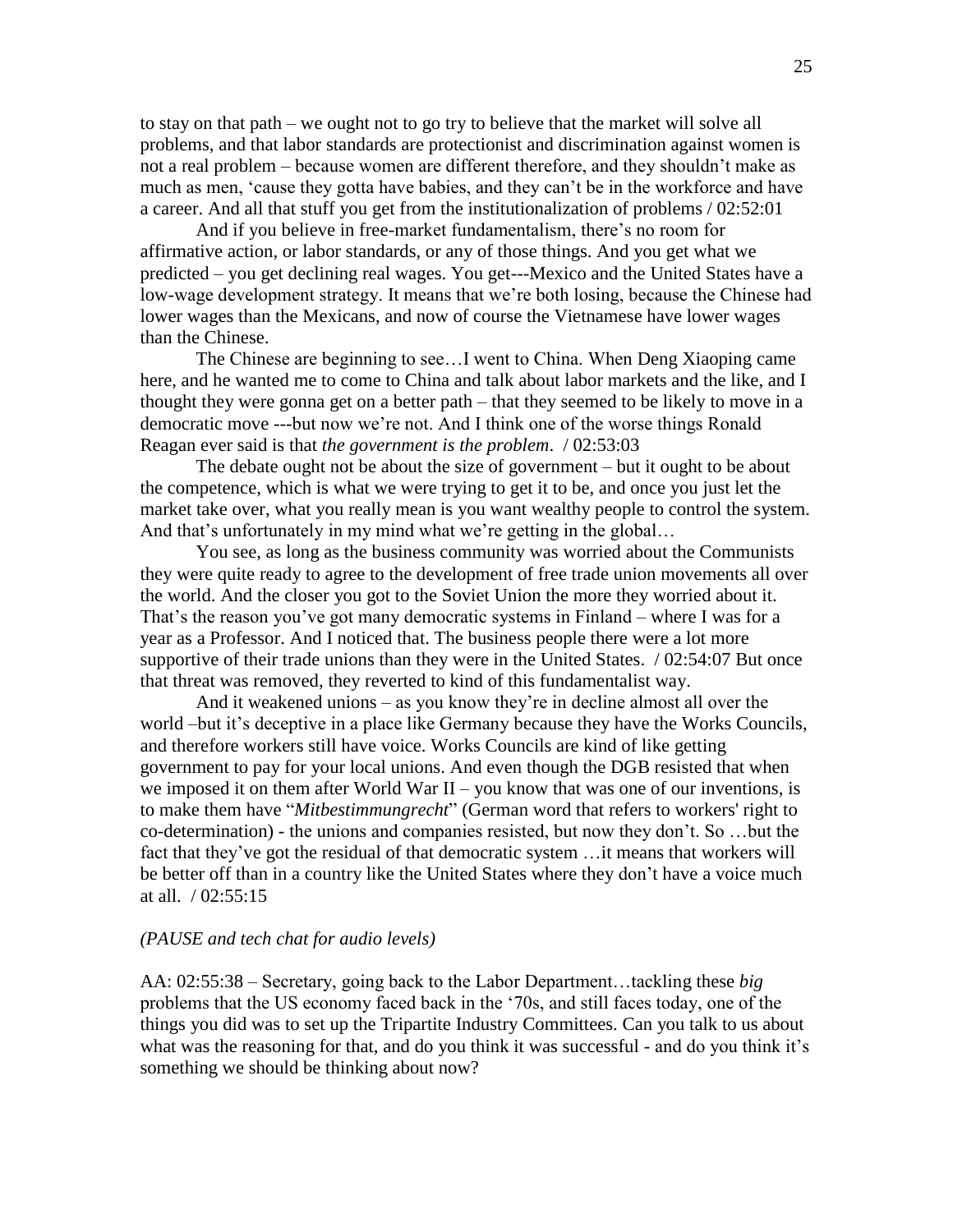RM: 02:56:07 – Well I'll answer the last part of that first, and say I absolutely think we ought to be thinking about it now. The Tripartite Committees were based on the need of all the parties to work together on their common interests. They're also based on the need for all the parties to understand each other, and have much better information. In a polarized society, one of the biggest problems is that people really don't have good information about each other.

Now what we found in the Carter administration, early, and what I think I already knew, was the government really didn't have good information about industry. It had statistics – that's not necessarily good information. It's a good place to start, but topdown information without bottom-up information is useless if you're trying to make important decisions. / 02:57:11 So you need to have some way to get much better information than you have – about specifics, rather than how the general economy is going.

We had some serious problems because we didn't have good information about energy, for example. We kind of got stampeded into dealing with the coal strike, because the Secretary of Energy had misinformation about the impact of the coal strike on energy supplies. He had information from the 1950s and '60s – and not from our time in the 1970s. And so I had to get heavily involved because he came to a Cabinet meeting and said if we don't get involved, we're going to have serious trouble…and laid all this out. The President asked me what I thought about that, and I said *I don't agree with any of that, but he's got data and I don't have it. And you're risk in not believing him is a lot greater than your risk in not believing me. / 02:58:26*

Because part of what that did is upset our fundamental collective bargaining strategy – which was to stay out of it. Because my view of it was – and I had to convince the President of this - if we get involved in it, the price of settlement will go up. Because if one side believes they can get more from us than the other side, we should stay out of it. They will not bargain, and we want them to bargain. / 02:58:58

So that was an example of not having good information. And then when we were dealing with industries that were in trouble, because of growing globalization – like steel, autos, aircraft. Most of our industries in the 1970s were under attack from Japan, and other countries – who were encroaching on the American market, which our companies thought they had for a long time.

And of course each side – you know, those activities - tend to blame somebody else. I think one of the biggest problems in trying to deal with a serious problem is assigning false causes. / 02:59:47 You know they would say – *it's the government's fault,* or *it's the union's fault*. They couldn't all be right.

So we formed these Tripartite Committees partly to give everybody better information. And information that was not only bottom-up – but "understanding you"…you know there's not much you can do in looking at government data to tell what this guy who's running the steel industry or steel company is really like. Or what the union president is really like. You have to work with them. / 03:00:22

And we adopted a rule in all these committees that we wouldn't let anybody recommend anything until they agreed on the facts. And we got much better understanding. In the steel case for example, we created tripartite study committees to go around the world and look at the steel industry.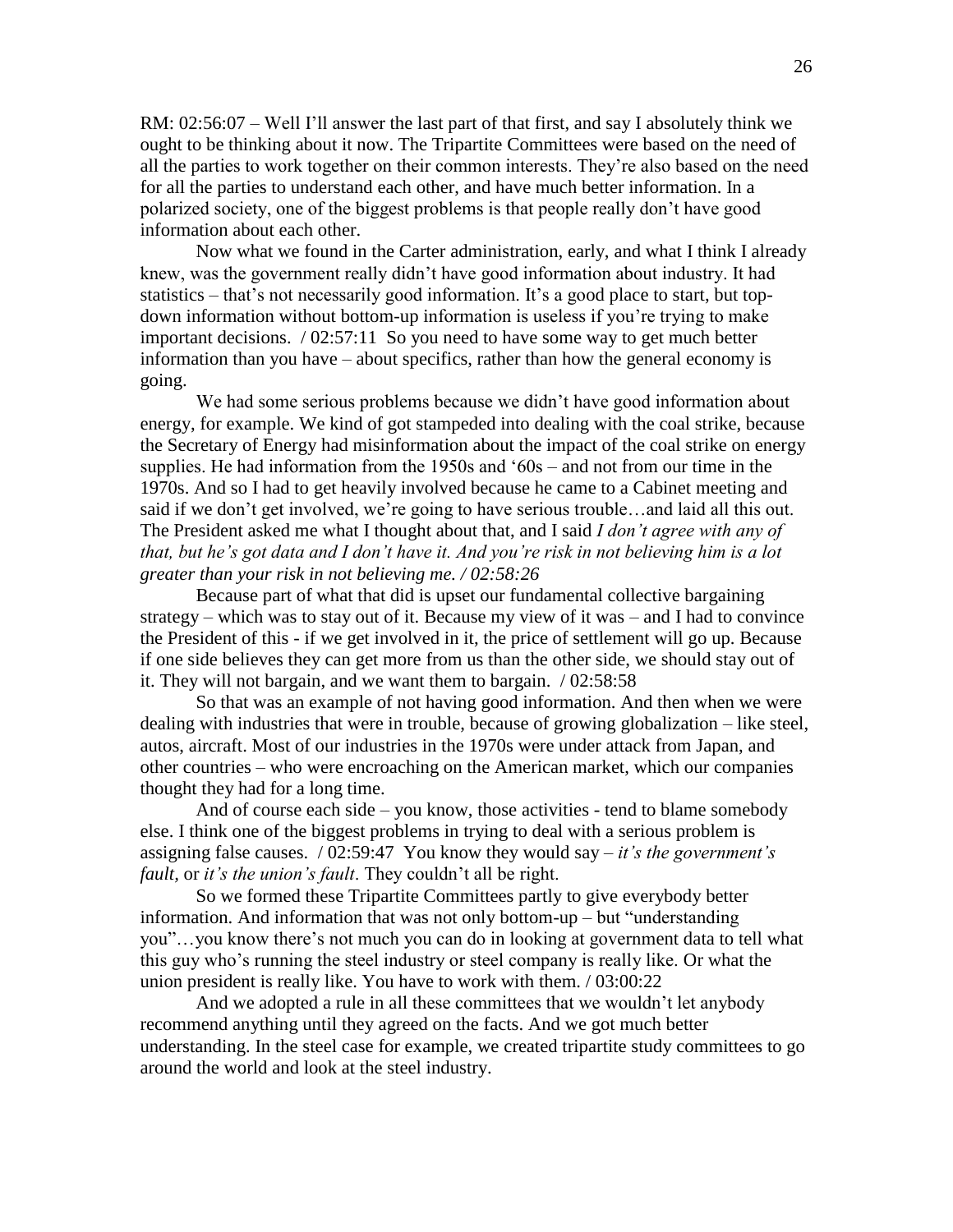And they came back at the end of the studies, and when I asked them what has surprised you all most about this, almost in unison, Lloyd McBride speaking for the union, and Dave Roderick speaking for the companies, said how little we knew about the steel business. See they knew how to do what they were doing, and they learned a lot about what other people were doing, and therefore made better decisions about what the causes were.

And it wasn't government regulation. We found that government regulations cost the Japanese steel companies more than they cost our companies. / 03:01:28 They just spent them on different things.

So that was an important part of it. The basic idea was, you don't necessarily ask the parties to do anything they're not responsible for. We were responsible for trade agreements, and responsible for taxes and other things that affected the industry. The industry's health affected taxes and the government – so we had mutual dependence on having good decisions, and trying to narrow the range of disagreement. And facts tended to do that. / 03:02:05

Another industry committee that I thought was extremely useful was the Construction Coordinating Councils in each area – each labor market area. The government does a lot of building; the Labor Department is responsible for Unemployment Compensation, so we're interested in keeping unemployment in the industry low. Government's interested in getting good building at lower prices. The companies are interested in the stability of employment. The union's interested in the stability of employment. So these coordinating councils got together and worked on the problem. / 03:02:53

And we had what's called a "bid calendar" – and you wouldn't try to do all the work in the spring. You don't have to. But you have to have some joint planning. The government's going to say – when we're going to build – and you can do a lot of the outside work in the spring and summer, and do the inside work in the winter. And that evens out the work…the workers have more constant employment, the Labor Department pays out less in Unemployment Compensation, companies are able not to have to pay premium wages at a time of shortage. And nobody's really doing anything different from what they're supposed to do, except be sensible – to talk with anybody.

Now unfortunately the Reagan administration opposed those committees, and did away with them. I think that was unfortunate…in fact, Mac Baldridge, the Secretary of Commerce in the Reagan administration, told me he thought it was a mistake for them to do away with those, partly for all the benefits I've outlined. It's what I call a "low-budget high-impact" activity – and the government ought to do as much of that as it can, and you ought not to be opposed to that for ideological reasons. / 03:04:18

AA: And another area - related but different – where Tripartite work is really necessary, is in the area of immigration policy.

RM: Yes.

AA: Can you tell us about – you started this work in the Carter administration - tell us about that. And then later we worked together at the AFL-CIO on this issue so tell us about that, and can you start with immigration…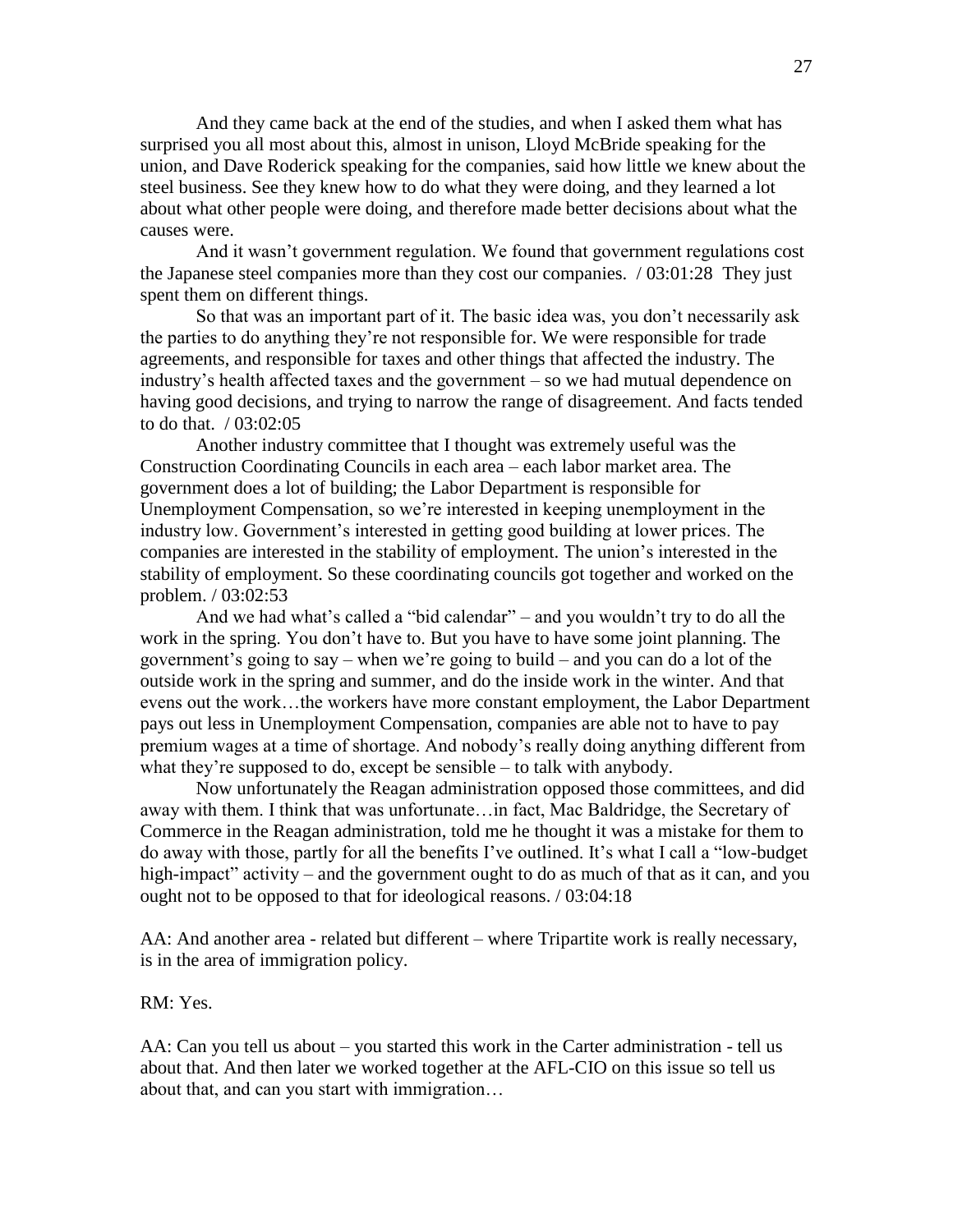RM: Well immigration in 1977 didn't seem to be as much of a problem for people as it is now. When we were getting our agenda together, before it even went into government, the President asked if anybody saw anything we'd overlooked, and I said *yes, I think we need to deal with immigration*. And I had been doing some work on immigration, and we had a debate about it. / 03:05:15 Some members of the Cabinet thought it wasn't too much of a problem – we ought not to have to do much with it.

But the President in the end was convinced …my basic argument was*: it will get worse if we don't deal with it. Because the Immigration Act of 1965 has changed – it will change the demographic composition of the United States for one thing.* That shows you again the problems created by inadequate information.

When they passed the Immigration Act of 1965 and made family reunification a basic principle of immigration, the argument that President Johnson and then Senator Kennedy used is this will perpetuate the population demographic of the United States. Well, if you had nobody who knew in depth about what was going on, then the global market would have believed that, because Europeans were not eager to come to the United States by then. We had broken the family connections, but with a long period where we didn't take a lot of immigrants. / 03:06:39

We had to prepare for diversity, and prepare for more immigrants coming from different places – we needed a much better way to manage it than we had – they were keeping records in shoe boxes – in what was then INS – the information system was really not very good. / 03:07:00 And people were too eager to ignore the basic problems you would get from having much better information.

It was fairly clear to me, from long study of it, that if you just left it up to employers, then you'd get a lot of immigrants and they'd be paid low wages – lower wages than market wages in the United States, and that would damage American workers and cause backlash against the immigrant workers, so a much better way to do it is to import the immigrants when there are real shortages, so you need to measure shortages. / 03:07:44 You ask employers, *do you have a shortage* and they *yes,* unless they want to have a layoff, and then they say that we don't have a shortage – but not many employers' groups believe – you've got labor shortage – or narrowly – and they will say…you ask 'em – *how do you know you've got a shortage*, they'll tell you how many people are applying to get the visas. Well that doesn't tell you anything about whether you really have a shortage. So what we need to do - we need to understand all of that.../ 03:08:28 and so part of what we did – what I did – is to do whatever I could about protecting foreign and domestic workers to require that…your ability to exploit a worker can never be a legitimate reason for you to get workers, if you're trying to get us to certify workers to come in.

And of course the companies said they weren't doing that, and they couldn't find people. We never *failed* to find people they said they couldn't find – in most cases. I know of a few cases where you really would have had trouble finding people – and it's true you can't get 'em as quickly, but that doesn't mean you can't set up a mechanism to get 'em. / 03:09:17

And we had an order to protect American workers---we had to see to it that both American and domestic (foreign) workers – so we enforced the labor laws.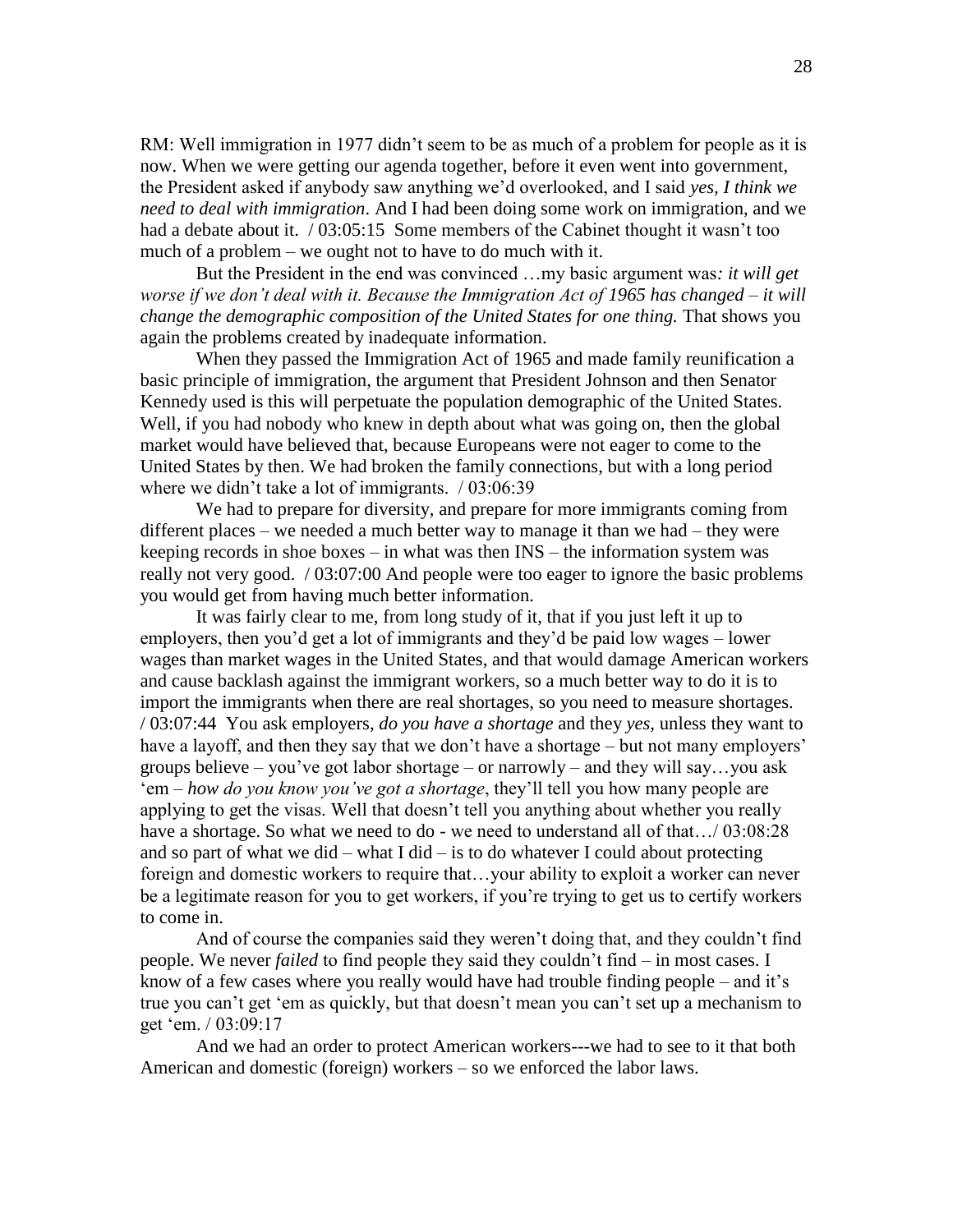03:09:35 / One of our best projects we called The Employers of Undocumented Workers Program. We set about rigorously enforcing the labor laws in all those places we knew had high incidences of undocumented workers. We weren't going to enforce the immigration laws – because it's silly to try to combine labor and immigration enforcement, because you've got to rely on the workers to help you enforce the labor laws. And they're not going to give you a lot of help if they think you're going to deport them. And that you're out to do that. / 03:10:15

So that project collected a lot of money from employers…we found 100% violation of wage and hour laws, for example - and sent money to foreign countries, to workers, after we retrieved them. Now the value of that was – if you're really going to do it, then the employers will use legal means to hire people, and not illegal. As you know, if one of your options is to hire somebody off the books, illegally – or to follow the laws – both sides will frequently say *we'll do it off the books* – both the workers and the employers. So you have to understand that and prevent that from happening. We did - we tried to do that. / 03:11:04

Now another outcome was the creation of the Select Commission on Immigration and Refugee Policy, following up on the idea that we don't know enough. You know we don't even know how many unauthorized immigrants there are in the country – and we didn't know then. We got Census to help us come up with an estimate, but the estimates were all over the map. And we developed better ways to measure shortages.

And I think the Select Commission created a pretty solid analytical and factual basis for immigration reform. / 03:11:50 Unfortunately they didn't do it – they didn't pass a good law in 1986, which was the time that got passed, and partly it's because they didn't meet the standards of a good law – it wasn't enforceable. And people who were responsible for it, knew it.

Actually the most successful part of that law was what was then called the "Amnesty Provision" - where they did follow what we recommended, but they didn't develop effective identifiers, so that you would know whether somebody's in the country legally or not. They gave you 20-some odd identifiers, all of which are easily counterfeited, and so we created a cottage industry in counterfeiting documents, rather than passing a good law. / 03:12:47

From that, I think, we learned what a good law would look like. And I think we came close to putting together a good bill, when you and I were working on that. The 2013 bill – I didn't call it a good bill, but I called I an acceptable bill. And much of it goes to what we've been talking about before – about getting good information, good recommendations …and I had recommended that we create an independent commission to do that, and in the 2013 bill they created a bureau in the Department of Homeland Security, which is not independent at all. It has to be an organization made up of professionals… you have to inoculate them from the political process and insulate them from that, to the best you can… / 03:13:51 …so that they *can* produce good recommendations and get good data - concentrate on doing that. They can get the kind of top-down bottom-up data that I think you need if you're going to understand immigration and try to deal with it. / 03:14:15

By benchmark was a British Migration Advisory Committee – MAC. It had a good reputation – both political parties recognized them …they were not afraid to speak truth to power…which is what you really need.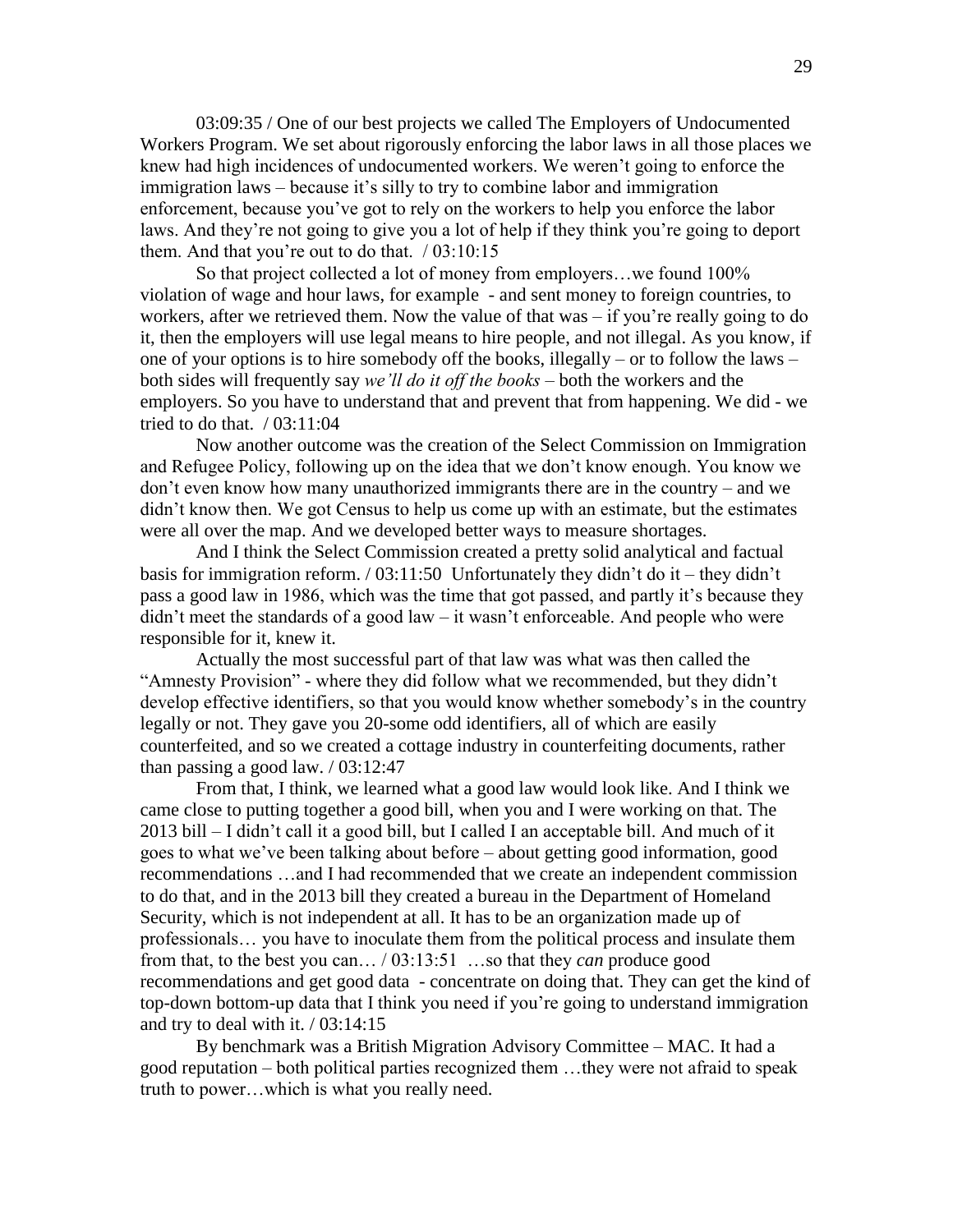Now, that doesn't mean that you insulate the process from politics. You can't do that. In a democracy you shouldn't do that. But what you can do is to make the democracy work better. That is, if you've got better data and you make a recommendation to the Congress, and that data's public, then the Congress can make better decisions. They can't make good decisions if they keep the same caps, for example, for 20 years, with a rapidly changing market. / 03:15:10

And that's one of their problems now  $-$  is that  $-$  like the H-1B cap is inflexible. They'd have a flexible system - and part of what a Commission would permit you to do is give the Congress the information, and it could either act on it or not. But you'd give them some cover for not responding to the employers or others who want them to do things. If an independent group said we do or don't have a labor shortage, you're in a much better position to act. Or if an independent group could say it will or will not have an adverse effect on American workers. Nobody knows that now because we don't measure it very well - but you *could* know it…that's part of what we need to do. / 03:16:12

But it's also the case…we were talking about 2-3 million unauthorized immigrants, now we don't know how many we got, but the latest estimate from Pew is almost 11 million – it was higher than that  $-12$  million. But we ought not to be making guesses about these things. My argument with people who resist the Commission idea is: *what do you think monetary policy would be like if it were made by a committee of the Congress – instead of the Federal Reserve system?* It'd be chaotic – more chaotic than it is.

And the same thing for international trade policy. The International Trade Commission does a pretty good job of making recommendations to the Congress. And we ought to do that with immigration. / 03:17:07

AA: Secretary, one of the reasons we were able to get that bill through the Senate in 2013 which, I agree with you, is imperfect...

RM: But good – acceptable.

AA: Acceptable, yes, definitely. It preserved the family unification system, it provided some rational method for new entrants…one of the reasons we were able to do that was because we had the unions on the same page. We had finally arrived at a unified labor movement policy after decades of…

RM: Division…

AA: Yes, of not having that.

RM: And actually, resistance.

AA: And very fragmented and viewed by the unions.

RM: Yeah.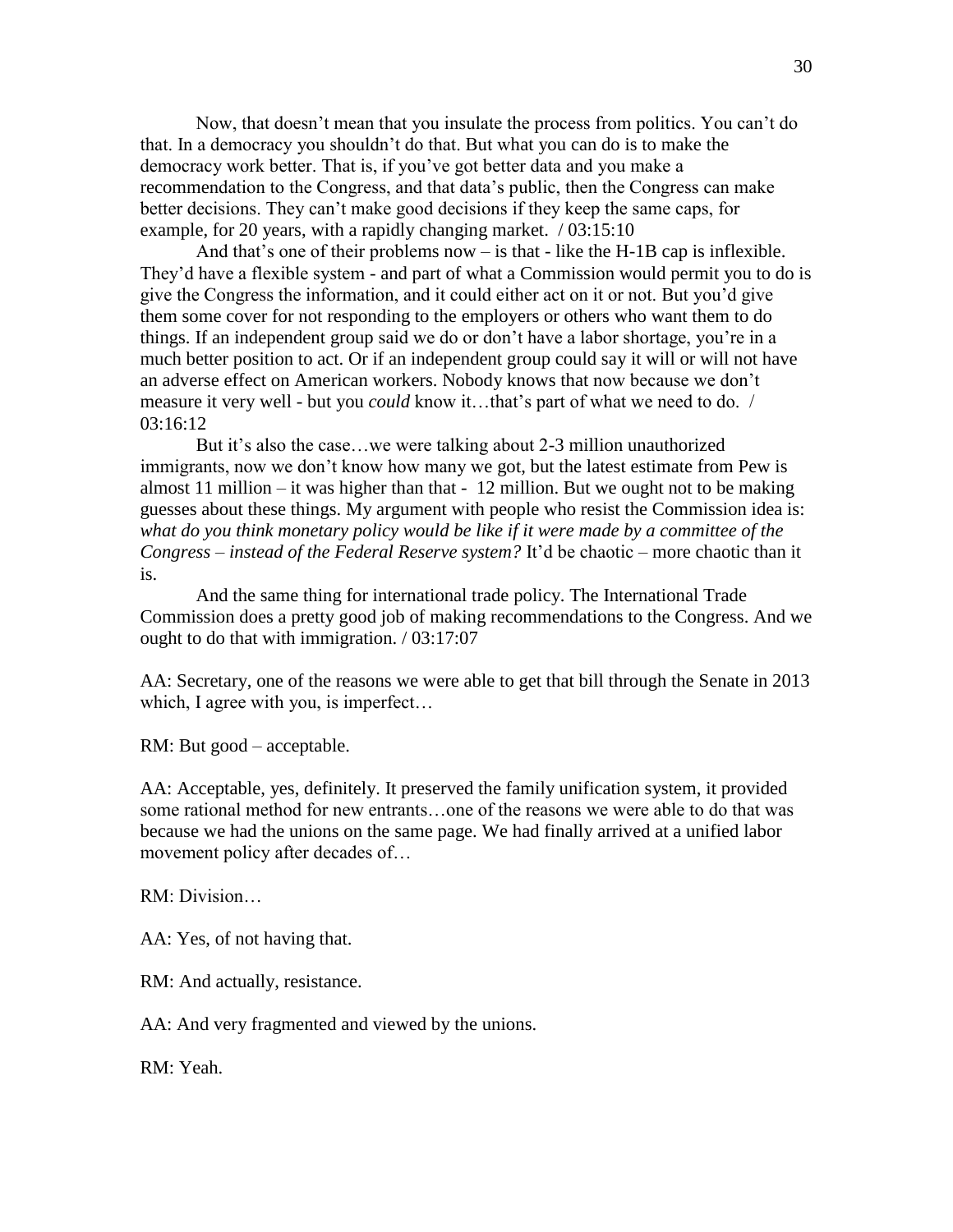AA: You came in in 2008 – President Sweeney brought you in, to head up the process. Talk to us about that process …and just do reflections on what did you learn from different unions, and how you were able to build a unified policy. / 03:18:09

RM: Well, the way you do it is - in the first place, you gotta have trust. They have to believe it when you say, I'm trying to do something that will help us solve a common problem - it's your problem, my problem, the country's problem. And therefore let's see what we can do – put together the best framework we can to deal with that problem. It helped in my case that I knew what their problems were and how they worked, and I understood collective bargaining and was sympathetic to the growth of a free labor movement. / 03:18:50

Otherwise it was just talking with them, and they would have objections, and meet those – you know, legitimate – and not yield to those illegitimate ones, but if it's legitimate - say, *well I think we can fix that.*

But the overwhelming argument then, with all of your colleagues, was: *this is in your interest. Your future depends pretty much on what we do on immigration. And some unions more than others. And it's to your advantage to help us come up with a better solution to this.* And I think that worked. That's what caused them to…you know there were differences as the margins, but I don't know anybody who disagreed with the framework that we set up. / 03:19:50

And of course an important part of that framework that the 2013 bill dealt with was: *what do you do about the unauthorized immigrants who are already here*. That's easy to demagogue. And it's easy for people to not understand how we got it, and therefore what is the most sensible way to deal with it.

We got it because we didn't pass a good law to start with. But you know there's no point in arguing about that now – we did, and we got all these people here, and we ignored it until 9 -11…and all of a sudden if you're trying to enforce a bad law after you've ignored it for years, you'll make things worse, not better. / 03:20:43 - and that's pretty much what we have done.

And a sensible way to deal with it, is to have people who meet certain standards, certain requirements – we'll adjust their status. It is *not* in our advantage to have 11, 12, 15 million people living outside the protection of our legal system. And you're not going to deport 15 million people – I don't think - it doesn't make any sense to do that. Those people who came in had every reason to believe that the country didn't consider this to be a serious problem. If it did, they couldn't have come in…they couldn't have gotten jobs. The IRS wouldn't issue them a tax account. The banks wouldn't do…their country counselors told them it was all right. And they also knew that in many cases, where they started trying to enforce the law, the members of Congress from that district would come after the INS and say, *why are you trying to close plants in Georgia*? That happened in Georgia.

So if you were one of those workers, you would believe, as one Texas judge put it, *our immigration policy is an amiable fiction*. But now, if you're going to make it serious, one of the best ways to correct it is to clean up the mess you've created by having a bad law, adjust the status of those people, bring them into the legal system – and not have them living outside the legal system – and you can say, as many do, that what you're doing with that is encouraging illegal immigration. / 03:22:54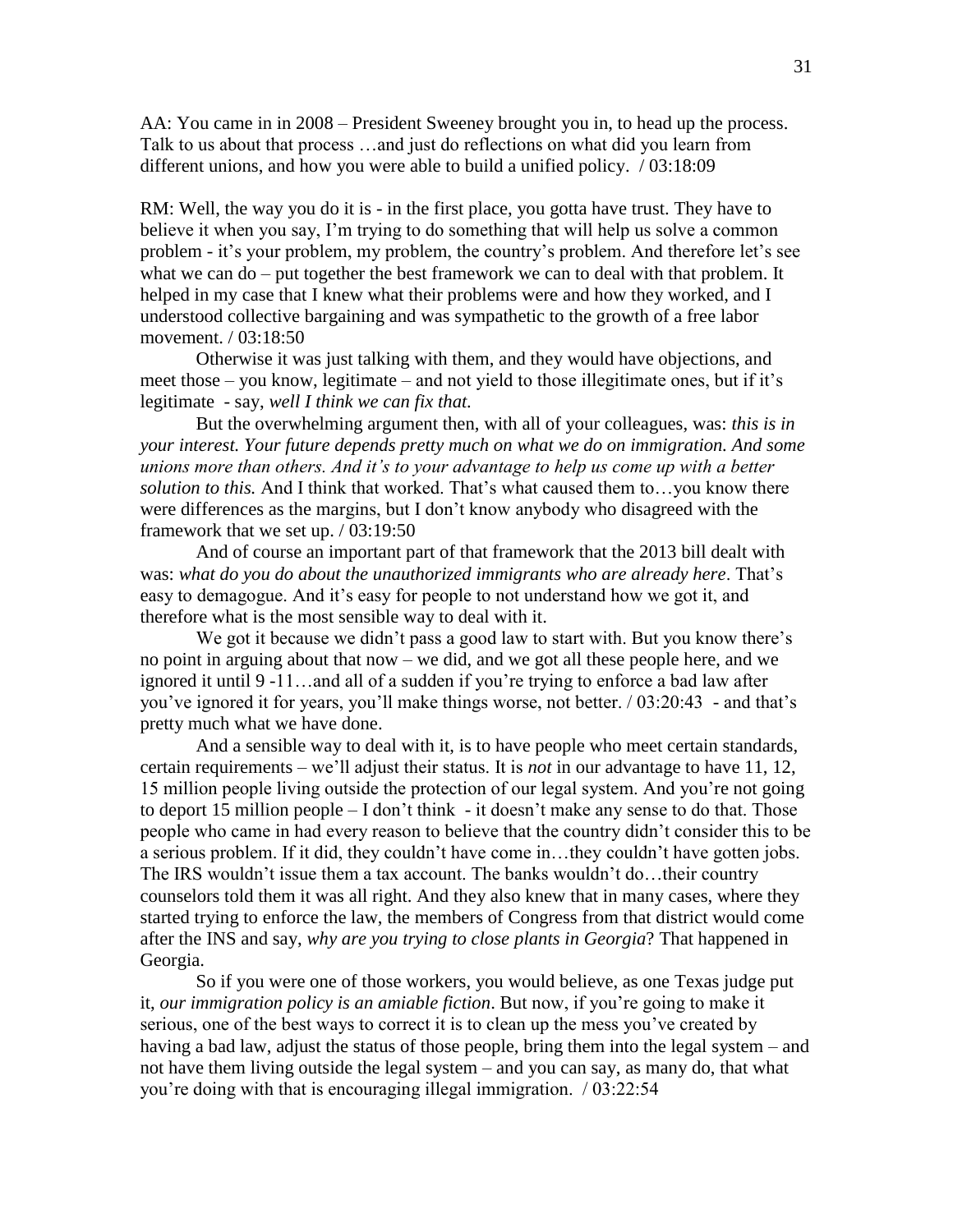And unless you have good enforcement strategy, that's true. But now if we're gonna have a good enforcement strategy, you can't make that argument anymore. And people will have a legal system that crowds out the illegal system. And that's what we're trying to do – I still think that's what we need to do, and it's not going to help us at all to constantly drive a wedge between immigrants and the rest of the population.

/ 03:23:34 – The most neglected part of immigration policy is the integration policy – how you're going to integrate immigrants into the system. Not many countries have done that very well, and that's the way you avoid long-run conflict – being a diverse population. I think the Canadians have done that reasonably well - even though they have people who criticize…I agree, they could be better. But what the Canadians do, which I think we ought to do, is at least have fact-based solutions their problem. Their system is flexible, and they're constantly trying to improve it – which is another one of the main reasons to have good data. And a good data system increases flexibility and understanding. / 03:24:31

So anyway, I think that's where we are now, and that's what we ought to do.

#### PAUSE

AA: / 03:24:42 – Secretary, I want to move a little bit now to the current moment, where the current US President, Donald Trump, has been using this issue of immigration, as a very divisive tool. Do you think that…what could we have done to prevent that? Would passage of the bill in 2013 have been enough? In retrospect…

RM:  $/03:25:10$  – Well I think if we'd been serious about it, it could have made things much better. Because it had an adjustment of status provision, and it dealt with the "Dreamers" and others, and I think we need to deal with that. But it goes back to having a good enforcement strategy - and it's not a good enforcement strategy to say we're gonna round everybody up, or - and it goes back to my earlier statement about employers of unauthorized immigrants: we need the community's help in getting the really serious criminals and dangerous people. You're not gonna get their help if they complain about criminals in their own neighborhood, we're gonna deport them – that we'll indiscriminately deport everybody. So you've got to have a smart strategy for how to do that. /03:26:11

So you're not gonna solve the problem by building a giant wall either. You build a wall – people come in other ways. Think of how much it violates the sensible requirement to cut the money for the Coast Guard to build a wall. Now where you think the people gonna come in  $-$  if you cut the money for the Coast Guard. Or to not understand that many of the people, maybe half, now come in with visas. Unless you're gonna stop people from coming in at all, then you're not gonna stop people with a wall. / 03:26:58

Part of understanding the situation that we face is that there is a "border industrial complex" – that is dangerous. It creates a waste of resources. They will build a lot of prisons - they will hire a lot of people to try to deal with this problem, and they will rationalize why they're doing that. Well, you need to have those industries, but you need to understand that's what they're doing. And have a strategy that won't let them get away with it. */* 03:27:40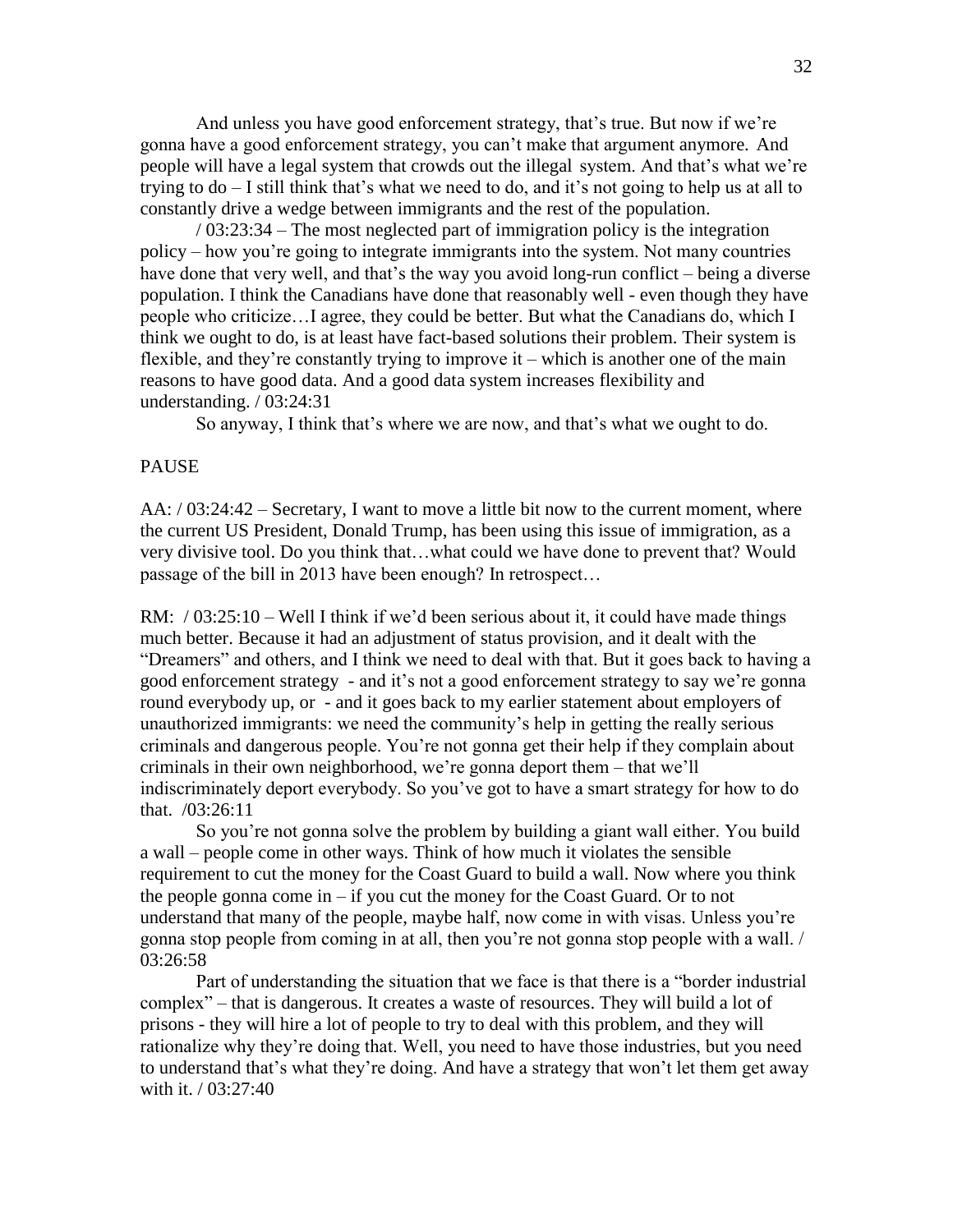I also believe that what we were trying to do with an independent Commission – it needs to be independent. It needs to have people who are appointed because of their professional competence rather than their political affiliation – so they can really *be* independent – maybe long staggered terms. And they need to be experts so people have confidence in what their recommendations are.

But that's my concern about it – that we don't really have a sensible strategy.  $\ell$ 03:28:26 Some of the things the administration is trying to do, you can support – like we need to enforce the law better…we need to have a better law. You know if you're trying to enforce a law that doesn't make much sense anyway, then you're really going to create a lot of problems. And they are….indiscriminate deportation. It violates our values as well as common sense. And disrupts families – and all the rest we ought not to do. / 03:28:58

But by the same token we can't let everybody in the world that wants to come to the United States, come to the United States. We have to establish some priorities, some agreement on that. And get the kind of people that will support an equitable growth strategy rather than supporting a low-wage development strategy. / 03:29:21

AA: Secretary, your scholarship and your work has reflected one philosophy – that is, that workers' voices - you wrote about this in Unheard Voices…*Workers' voices are a key part of policy making,* and that *they have to reflect it. Unless policies reflect the reallife experience of workers, they don't work.* Can you talk to us about that, and do you see that reflected in current public policies? / 03:29:50

RM: Yeah. I do. I think that too much of our policy is made by people with a vested interest in the policy. And since workers don't have – they have less power now…about a fourth of the workers in the country were members of unions when I was Secretary of Labor. And now we're down into single digits, and headed lower, for other people. So the ability of workers' voices to be expressed now has greatly diluted from what it was.

And I think that's a mistake. And it even goes back to Franklin Roosevelt who said, *You aren't going to have enduring prosperity unless all major groups share in that prosperity.* And if you really believe in a society and in common interest of people who are Americans, then you have to have all voices expressed. / 03:30:53

And now, they're not expressed. Workers have very limited participation, except through the voting process. And trying to have a voting process without unions is like trying to have a voting process without political parties. You know somebody has to organize the groups to express their interests …and somebody needs to organize the workers…. /03:31:26

I wrote another book about 1970…in 1967 - I guess it was - something like that, called Labor in the South – and this was what I was complaining about then, was that people who were trying to industrialize the South who were opposed to any kind of worker programs because they had a low-wage strategy. They were recruiting a lot of industry that was on its way to the  $3<sup>rd</sup>$  world. / 03:31:57

The *free rider* laws, called "Right to Work" – I don't know why anybody ever let them be called "Right to Work" – it doesn't have anything to do with the right to work. The only reason they got the "Right to Work" – the so-called "Right to Work" laws, was because that was the only provision in the Taft-Hartley Act that would allow a state to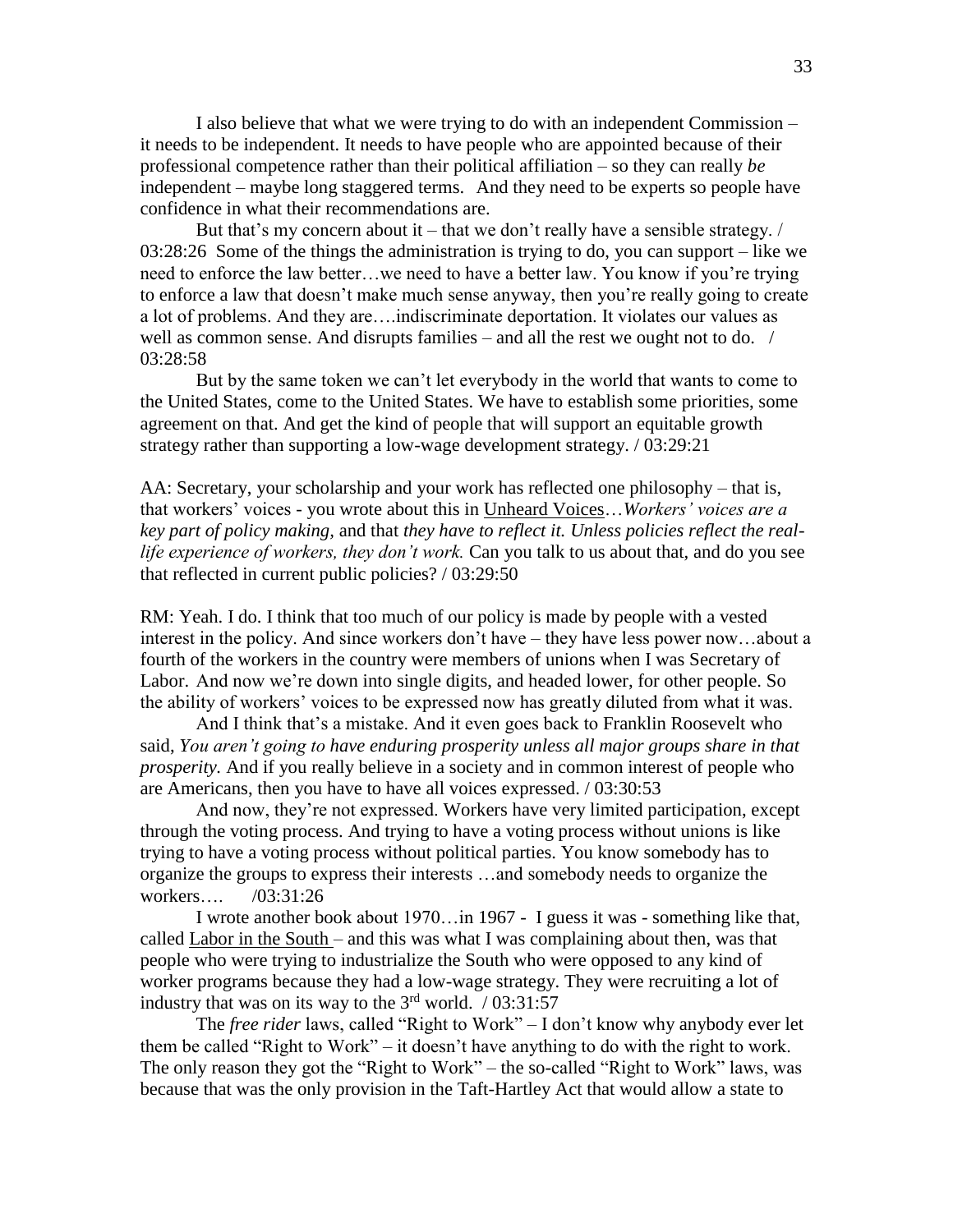override the Federal Labor Law if it was harder on unions than the federal law. / 03:32:29 And so they invented this thing called "Right to Work".

Texas was one of the first to pass one. And all the arguments about it had nothing to do with union security – and had everything to do with: if we pass this law, employers will come to Texas. Industry will come to Texas. That's what you get when you have a low-wage strategy. Now some places in Texas decided not to go that way, and they're doing very well – Austin is doing very well, because we didn't adopt a low-wage development strategy, and I'm worried about the country adopting a…..what I thought then was that we would get convergence – that the South would become more like the North in labor protections, labor laws and all the rest of that. / 03:33:24

I was right about the convergence, but the North became more like the South – that's the way that convergence has taken place. And they adopted these *free rider* laws, that if you had a way to explain to people, many fewer people would support those laws.

And you'll notice that when they put it on the ballot, and not leave it to the legislature, they're less likely to pass – because you've got time to debate and see what it's all about. And so what you do – it's a *free rider* argument…you're telling the world that workers have elected to have a union, the law requires the union to represent everybody in the workplace or it would be unconstitutional, and people who benefit from the democratic process that has been exercised should be required to pay something to support it. Is that fair or not? / 03:34:30 Well almost everybody would say that's fair, to require you - if you're benefitting from something, that you ought to got to pay for it.

Now what that's got to do with free speech - and right of people to work, is a different matter. But we also know, and research evidence shows that, that if you can create a situation where people *don't* have to pay, many won't. And that will weaken the institution that you're trying to protect. It would be like if you say to a city or county – *pay taxes or not. If you don't want to pay 'em, don't pay 'em*. You don't have to think long about what would happen in a situation like that.

So I think our democracy is being weakened by not having stronger worker voices. / 03:35:29

AA: And what is your - what are your thoughts about the path to union revitalization – strengthening those voices?

RM: Well, several things. One: what I would say to people in the labor movement…*get ready.* As Abraham Lincoln said, *I'll get ready and my time will come*. There will come a time, and it could not be far off, when there will be an explosion of opportunities for workers to organize. That's the way it's always been – you know it's never been slow. The American labor movement doubled in size in one year - 1986 – when the AFL was organized. It doubled in size I think in 1937 when you start to get…a lot more workers would like to be members of unions than are members of unions, but they're afraid they'll lose their jobs if they join, or there's great resistance and therefore they don't want to do that. So if you just have free opportunity to do it… / 03:36:40

Now if you've got heavy unemployment and scarce jobs, workers are *more* afraid to try to exercise their bargaining rights, then they're likely to have in the world we're moving into…we're going to be in a world where there will be many fewer workers relative to jobs – that's demographics. It's kind of built in. / 03:37:07 And that will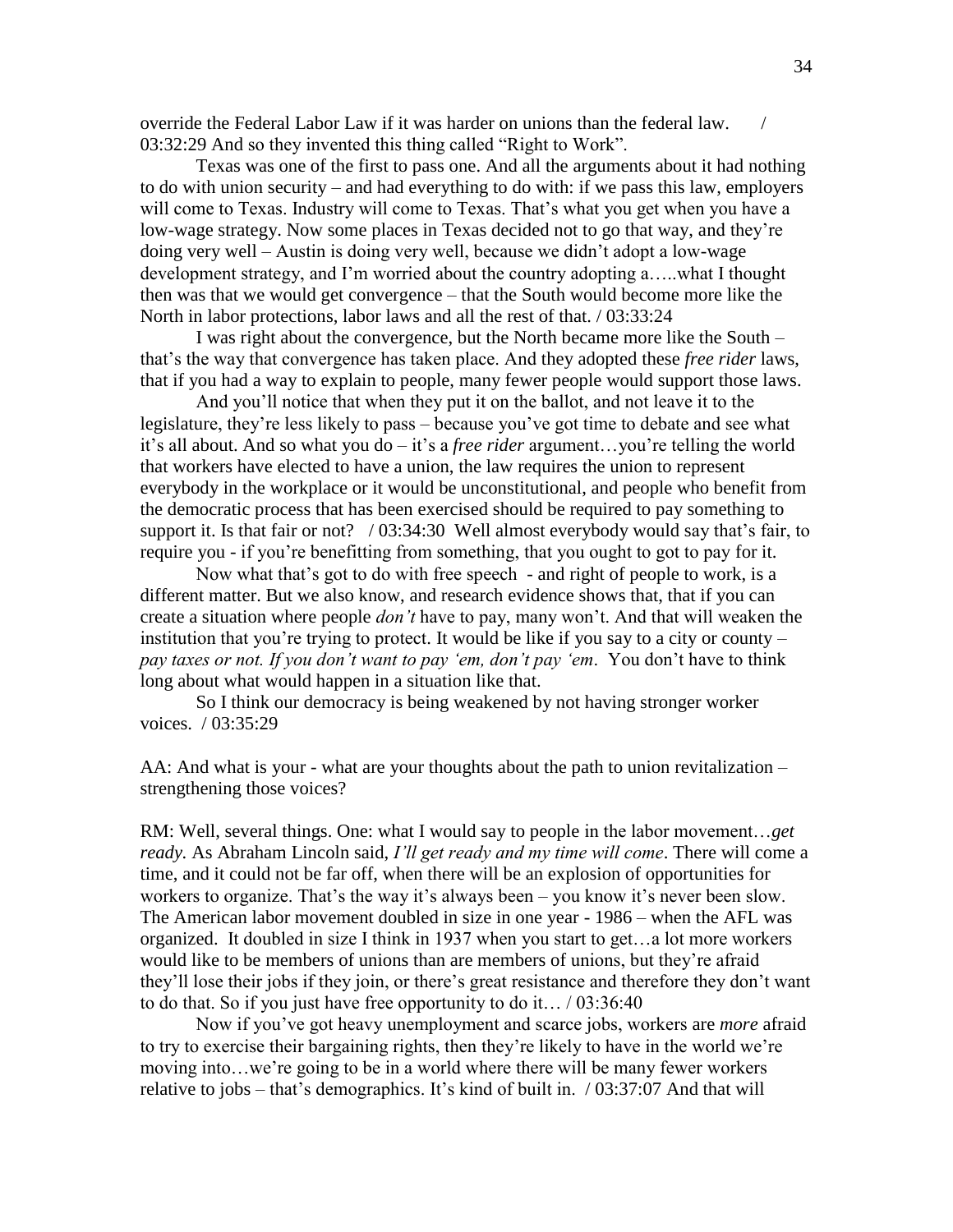strengthen the ability of unions to organize. It will because employers will resist paying higher wages and benefits – health care – they'll make everybody a contractor - or deny you benefits.

So unions could do a lot, and not necessarily collective bargaining unions. I think supporting groups like the *Workers Defense Project* here in Texas is a good thing for the unions to do. They don't have to go through the NLRB collective bargaining process, which is stacked against workers' ability to organize.  $/ 03:37:51$  As you know, the right to organize is constitutionally guaranteed and therefore anti-worker forces have great trouble telling you you can't organize. But collective bargaining is *not* protected.

But some kinds of bargaining and political action… unions can make good use of the social media to organize workers. They don't have to go to factory gates now to organize them. So I think – my sense of it is, that public policy should mainly make it possible for people to organize and bargain collectively. / 03:38:40 We ought not to *require* that they organize and bargain collectively, but if they want to do it they ought to have an accessible way to do it. And that's not true now. So unions and supporting groups like the Workers Defense Project…my sense about any kind of campaign is you need to organize your friends and disperse your enemies. / 03:39:11

And unions will have a lot of friends. It's turned – the public support for unions is increasing. And of course the other thing is - my advice to 'em is - *be democratic*. *You know you're supposed to be collecting the voices of the people and presenting that to the political process and to employers. If you're not doing that, if you're not really representing all workers in your jurisdiction, then you're not doing your job. / 03:39:46 So do your job. Represent workers.*

And we don't have to be restricted to the requirements of the law now, because since we couldn't pass the law in spite of our efforts to pass labor law reform…we had got an acceptable law through the House of Representatives with almost a 100 vote majority – and had 59 votes in the Senate, but couldn't break a filibuster.  $/ 03:40:18$ 

AA: What happened there?

RM: With the filibuster?

AA: Yeah.

RM: Well, you see people will say, Democrats controlled both houses of Congress, and the White House, so why couldn't you pass labor law reform? Well the first answer is, a lot of the Democrats were cheating the Republicans out of dues all the time anyway – so many of them were still there, and they were inventors of this slogan "Right to Work" and strongly in favor of the Right to Work laws… / 03:40:56 …strongly in favor of using low labor standards as a development device. And they saw we were going to take that away from them. So we only got one …most Senators in 1978 from the South, were Democrats. There were only about 4 Republicans, as I recall. And we only got one of those Democrats – Jim Sasser of Tennessee – and we had people – well-regarded, like Dale Bumpers of Arkansas, we couldn't get his vote on that.

We couldn't get any of the - both Louisiana Senators were Democrats, including Russell Long, son of Huey. And Russell said he would be the  $61<sup>st</sup>$  vote, but not the  $60<sup>th</sup>$ . /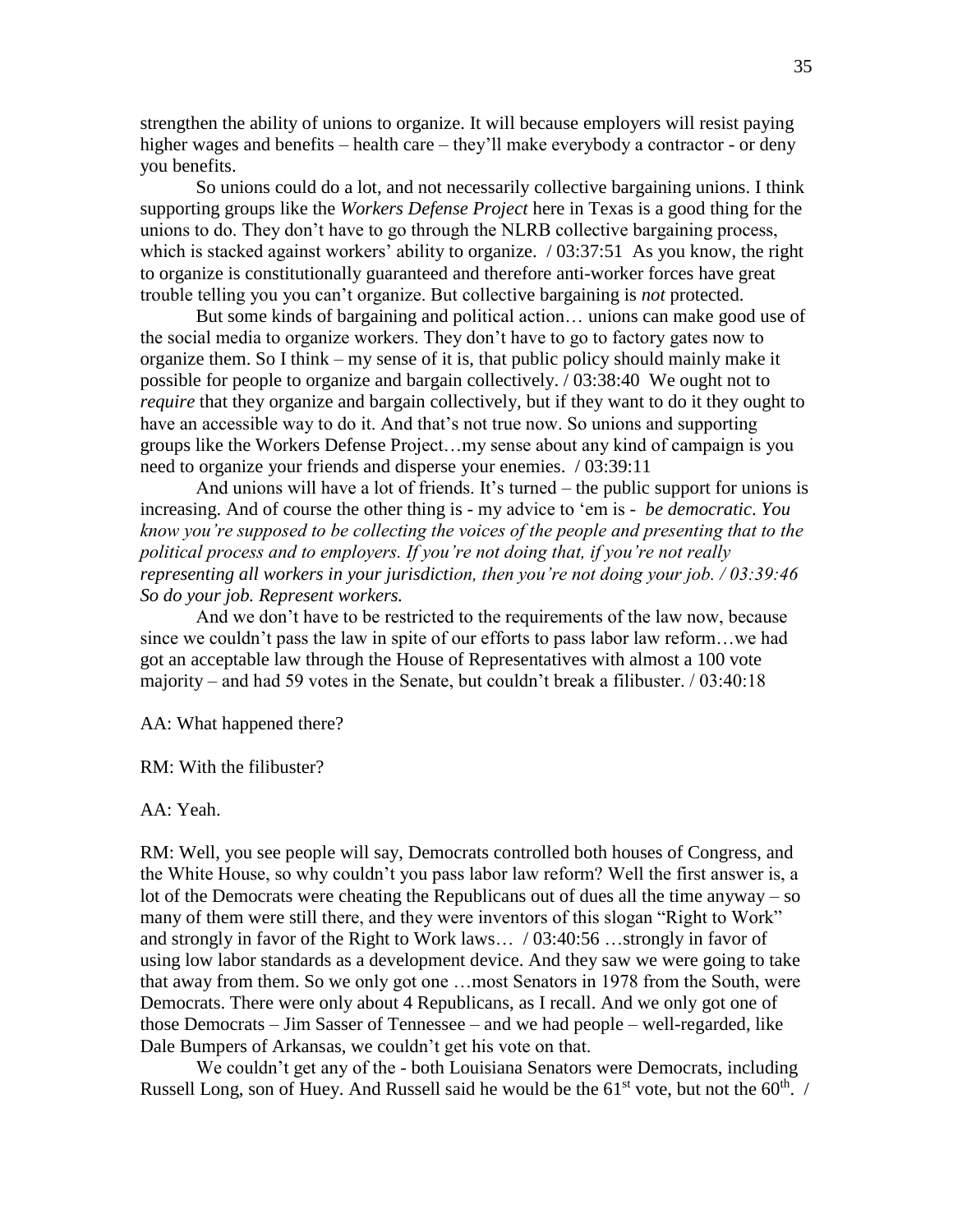03:41:51 So there was great resistance at that time. And we were beginning at that time to believe that the free markets would solve all problems – you didn't need unions…that was an anti-union thing…in fact the National Association of Manufacturers formed a Council for a Union-free Environment – either "Council" or "Committee" - I can't remember which, but I told them – that was an abomination!!  $/ 03:42:26$ 

But when I talked to say German employers, or Scandinavian employers, they'd ask me: *Explain that to us…you've got the only labor movement in the world that embraces capitalism, and the capitalists are trying to destroy it!* And I said – *don't ask me to explain it, 'cause I can't.* They don't - they're looking out for narrow interests – but not the interests of the country – which is I think in their long-run interest. / 03:42:59

So the answer is – even though it looked like we had a comfortable majority in the Senate…we had a comfortable majority in the House – just like it is now, and we had no problems in the House. But we couldn't break the filibuster. And the reason we couldn't break the filibuster…I figured that Senators representing about 15% of the population of the United States blocked the will of Senators representing 85% of the population of the United States on the labor law reform. Well that shows you we've got a structural deficiency in our democratic system by allowing filibusters to prevent the will of the people from … / 03:43:52

I'd joined a group after I left government to do a way with the filibusters, and one of the first volunteers I got to do that was Goldwater. You know he said, *You're absolutely right - we can't make the system work as long as you've got the filibuster*. So he signed up early, in a bipartisan effort.

So anyway, part of the answer was a structural problem, part of it was interests – that is, the National Right to Work Committee and Right to Work people had done a good job of confusing the issue – by what they called it in the first place. They won the PR battle with the name...if they'd called it "Free Rider" arguments – "Free Rider" bills, which is what I wanted to do, you'd get fewer votes. / 03:44:44

But then it went downhill, because the weaker you got, the harder it was to prevent those laws from being passed. But I think one strategy for the unions: put it on the ballot. You know – mount a campaign, like they did in…Missouri – and people will vote against it. If you get a campaign, explain what it is,…if anybody asks you if you believe in the right to work – what are you gonna say? *Absolutely.* If they ask you if you believe people ought to pay for benefits they receive, you'll get fewer "yeses". / 03:45:26

## PAUSE

RM: 03:45:19 - Ok Ana, you asked a question, you can ask it and answer it.

AA: The question is: if you would explain Senate Bill 744 - the 2013 Immigration bill.

RM: Well the strongest parts about the bill in my view was the "Adjustment of Status". We would adjust the status of unauthorized immigrants who had been in the country for a stipulated period of time and had stayed out of trouble with the law – hadn't committed serious felonies. It also beefed up the regulatory process, which you always had to do, and that was a good thing to do – we needed to deal with that.  $/ 03:46:23$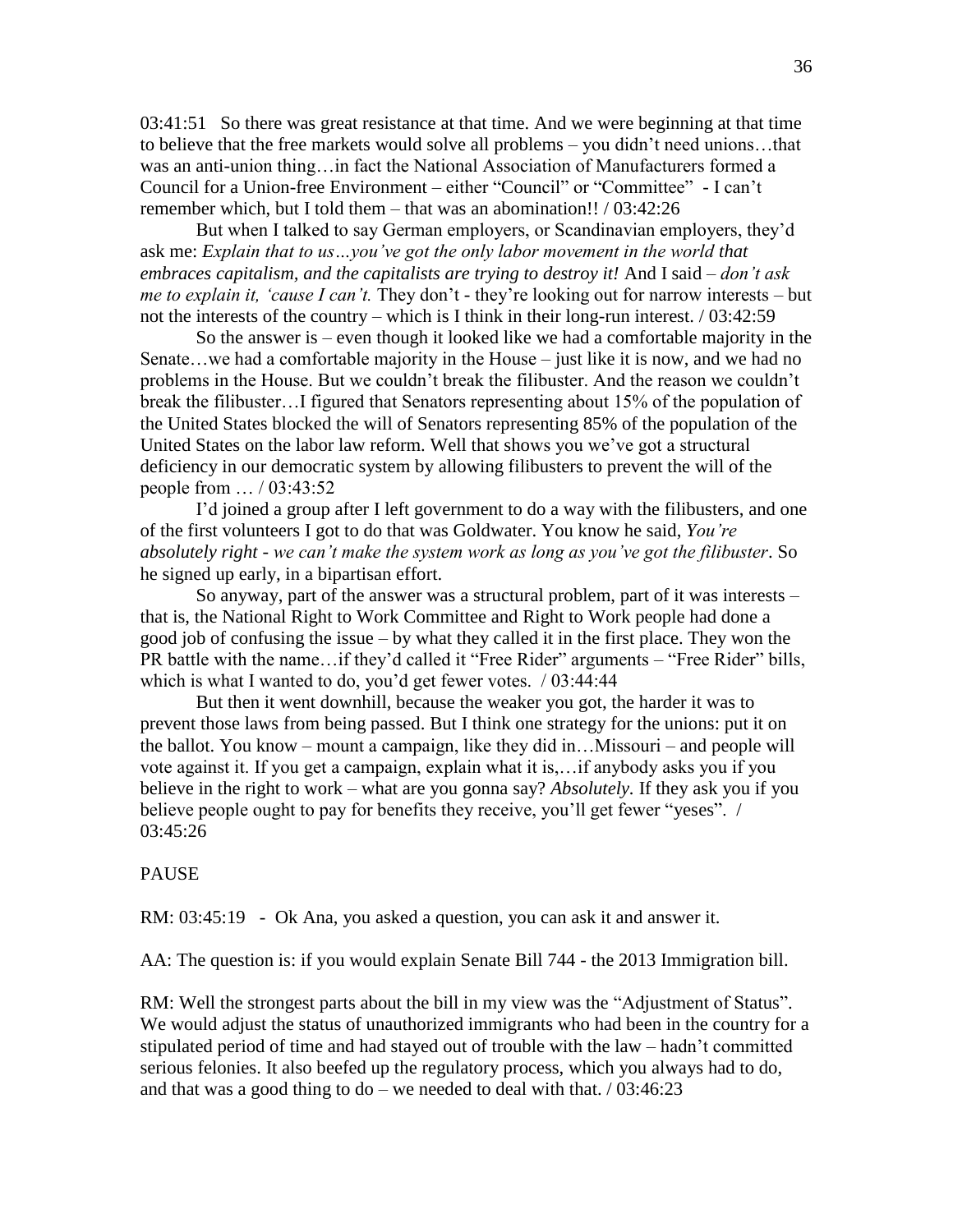We opened the door to being able to get my Commission, by calling it a Bureau in the Department of Homeland Security. My objection to that was, in the first place, that's hardly independent, the kind of independent commission you need…secondly, Homeland Security knows very little about labor markets. When we tried to get data from them about labor market immigration, they didn't have it. They got all this data - but they didn't know anything about…

AA: …Right. And that was Senator Schumer who fought it…

RM: …labor market aspects of that, so not a good place to have it. The most important reason not to have it in Homeland Security is they will regard immigration as a regulatory problem - a law enforcement problem – and not a labor market problem. At least the labor market part of it should be at least in an independent agency or in the Labor Department...but what they did was to put it in the  $-$  for political reasons  $-$  put it in the Department of Homeland Security. / 03:47:35

So anyway, I think those are the principal provisions of that law that made it pretty good. We also have moved somewhat towards tightening up the identification problem.

AA: And that we worked on creating a new type of worker visa that was not fully temporary…

RM: Oh yeah…

AA: …but had the ability to …

RM: Well my view about the temporary worker programs is that you should reform them, but you ought not to create any more. What I would have done is made some reforms in each one of them. I think for example temporary worker programs ought to specify more explicitly about what is "temporary" – what the time period is, and they contemplate doing some of that. / 03:48:29

AA: Ok – So, just in closing, another defining feature of your career, Secretary, has been that you've been such a teacher and mentor to so many people, including myself…and I wanted to see if you could share some words of advice for those who might be contemplating going into this world of work – whether as economists, or labor lawyers, or organizers - or even thinking of just running for office within their unions. Can you share some reflections and advice that you would give? / 03:49:09

RM: Well first thing I would tell them is it's a good field to get into. I don't know any field of economics where you would feel you were able to make a contribution. The other part of advice I would give to them is educate yourself…acquire knowledge about what's going on, and more important than that - acquire skills that will enable you to analyze and decide problems … / 03:49:47

One of the books I co-authored was called, Thinking for a Living - and I think in any field these days you've got to do a lot more thinking about what you're doing – be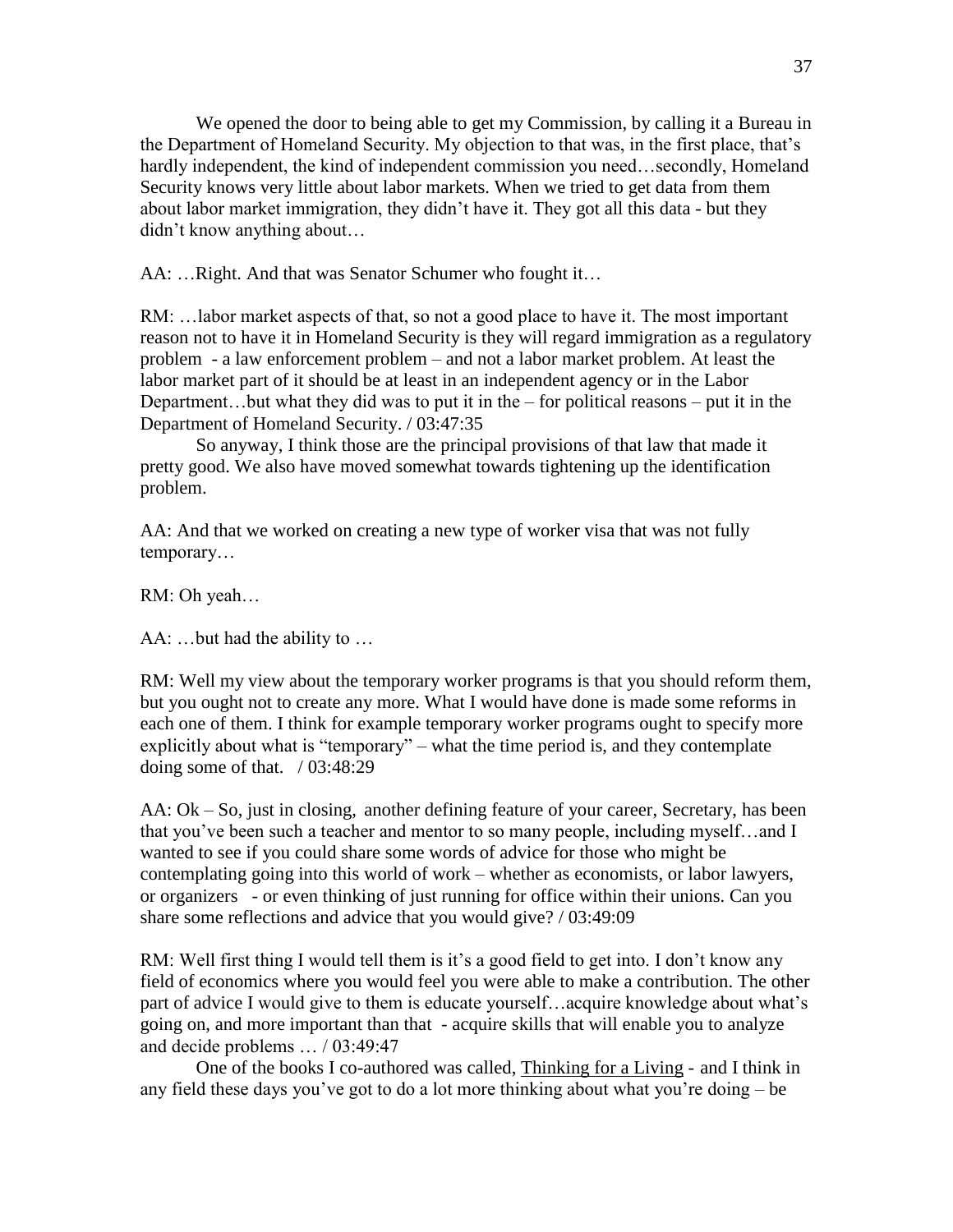sure you want to get into that. And you have to recognize that there are conflicts. That is, there's a conflict in our immigration work between what is a good thing to do from a humanitarian perspective, and what is a good thing to do from an economic and political perspective. And you have to recognize - and you can't let any of those dominate. If you did - if you let the humanitarian part dominate, *you'd say all right – open the borders*. The Republicans accuse Democrats of believing in open borders. But I've never seen a Democrat who believed in open borders.

But that's a humanitarian thing and you can relate to that. But that's an important part of what you need to be doing, as much as you can, to have people who will agree on those values. / 03:50:55 and have the skills to separate those out and to come up with solutions to problems on the basis of facts, evidence – and it can be a good career.

As I mentioned, I started out to be a lawyer. I would have been a lousy lawyer, but I think getting into labor economics was exactly the right thing to do. And the value of it I would say to people who were thinking about labor economics, is that it brings all of the parts of economics together. That is, there's a robust theoretical component, which is what I started out thinking I would do, then I decided well, that doesn't really have a lot to do with improving the conditions of anybody or really understanding what's going on in the world. You need to know that first, but I really want to understand how to deal with workers' problems…how to improve wages, working conditions…and combat discrimination against people. And no other area does that. / 03:52:18 No other area of economics does that. And therefore I found it to be a satisfying career.

And as you say, one of the things you can do, and one of the reasons I founded the Center, was you can magnify what you do through your teaching, and writing and the like, so you're not just out there in the wilderness all by yourself. / 03:52:41

AA: Thank you. Is there anything else you want to add?

RM: No I think that's it.

# **PAUSE**

RM: / 03:52:55 - There's some disagreement of course about the reasons for the decline in union membership. Some few economists, conservative economists, would say they were mainly products of the industrial era and therefore have no relevance to the present. I think that's wrong - and that they do. As long as you've got workers, workers should have organizations to represent their interests.

Another reason for the decline as I mentioned is the development of this "free market fundamentalism" as an ideology. It's not really a science, because it doesn't meet the requirements of science – but is the belief theoretically by economists that unions are bad for the economy – they interfere with the market. And the extent to which that's spread caused kind of political opposition to unions, as people said, *well they're not necessary.* / 03:53:59

Now in the 1930s - the reason to have unions – they put it in the National Labor Relations Act –"to prevent periodic recessions and depressions." And you didn't have any trouble convincing people in the 1930s that that was the important thing for unions to do. It was called the High-wage Purchasing Power idea. And that caused me to be taught,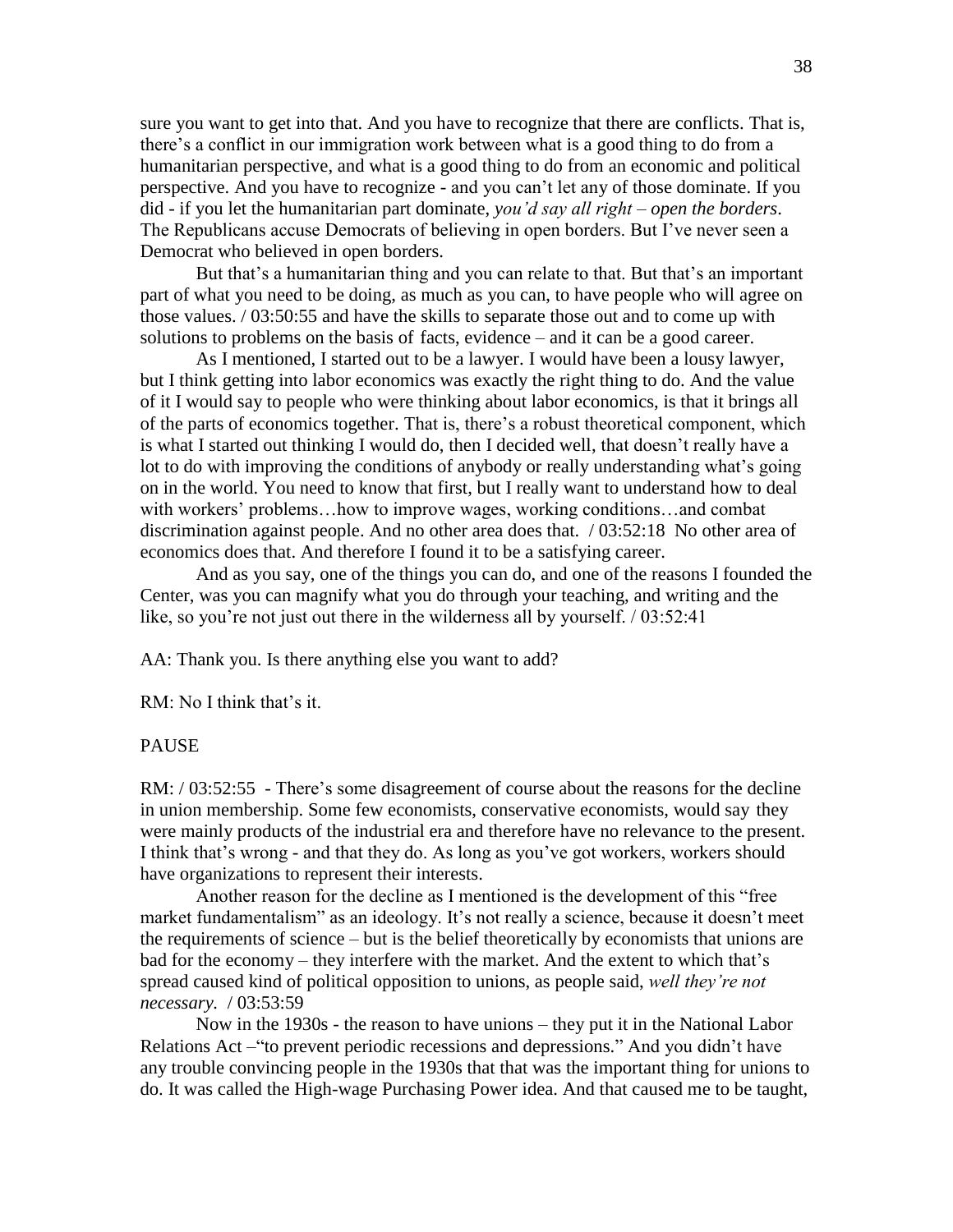in Mississippi schools in the 1930s and '40s, that unions were good for the country. Because we'd been practicing for the Depression 50 years before it finally came. / 03:54:42 … and people understood that if workers didn't have money - that was part of the New Deal – we must have the New Deal for the forgotten people, in labor and agriculture. That's where it came from.

And the New Deal for labor: money. Demand. That's what would keep the economy going. And once that no longer became the dominant issue – the dominant issue today is not how you prevent recessions and depressions, though that's still important. The dominant issue today is: how can people have relatively full employment and rising wages, and how can we have equitable distribution - if you're as I am and think inequitable distribution is wrong. / 03:55:32 Well that old theory about what the union was for – the High-wage Purchasing Power doctrine – no longer fits the new requirements. So the unions have to come up with a new rationale for why unions are good for the country. / 003:55:50

And my view about that is  $-$  that the rationale now is: that that's the only way you're going to *have* equitable growth – is for somebody that represents the workers to see to it that you have an equitable distribution of the benefits and costs of change. And that's more sustainable than having greater inequality. / 03:56:18 Because in a democracy, inequality is not sustainable. You will have a plutocracy before it's over if you don't deal with that. / 03:56:28

And so I think unions stressing the democratic…the part that caused them trouble making that argument – same thing that caused the founders of the country to have trouble, is that what they did was so different from what they said that people had trouble believing it. But what I found is that the people that believe it most are those that have been excluded. They're the ones who *really* believe in freedom, equality and justice. And the people that are resisting it are those that said they believed in it all along. / 03:57:05

Well, a union can articulate that for people …so I would say that the rationale for unions is have an equitable growth and a healthy democracy. / 03:57:20

#### *PAUSE*

AA: Secretary, another issue that you dealt with as Labor Secretary were strikes. Can you talk to us about what the administration policy was and what happened.

RM: / 03:57:41 The basic policy, if you believe in collective bargaining, which I do, and did then – is you let the parties solve their own problems. That's part of the genius of collective bargaining - you can fit the solution to the nature of the problem. And if the government intervenes, then bargaining tends to get weakened, because if one party believes it can get more from the government than from the other one, then they won't bargain. So we adopted a policy early of staying out of strikes – except if it's in the national interest. / 03:58:18

Now part of what we had to do with that - after our fiasco with the coal strike – was to develop better information about strike impact. I created a task force within my office that would …long before any negotiation was completed…to get the facts about what the impact is likely to be. So when the Secretary of Transportation came in and said we needed to intervene in the Teamsters' negotiation, because if they close down all the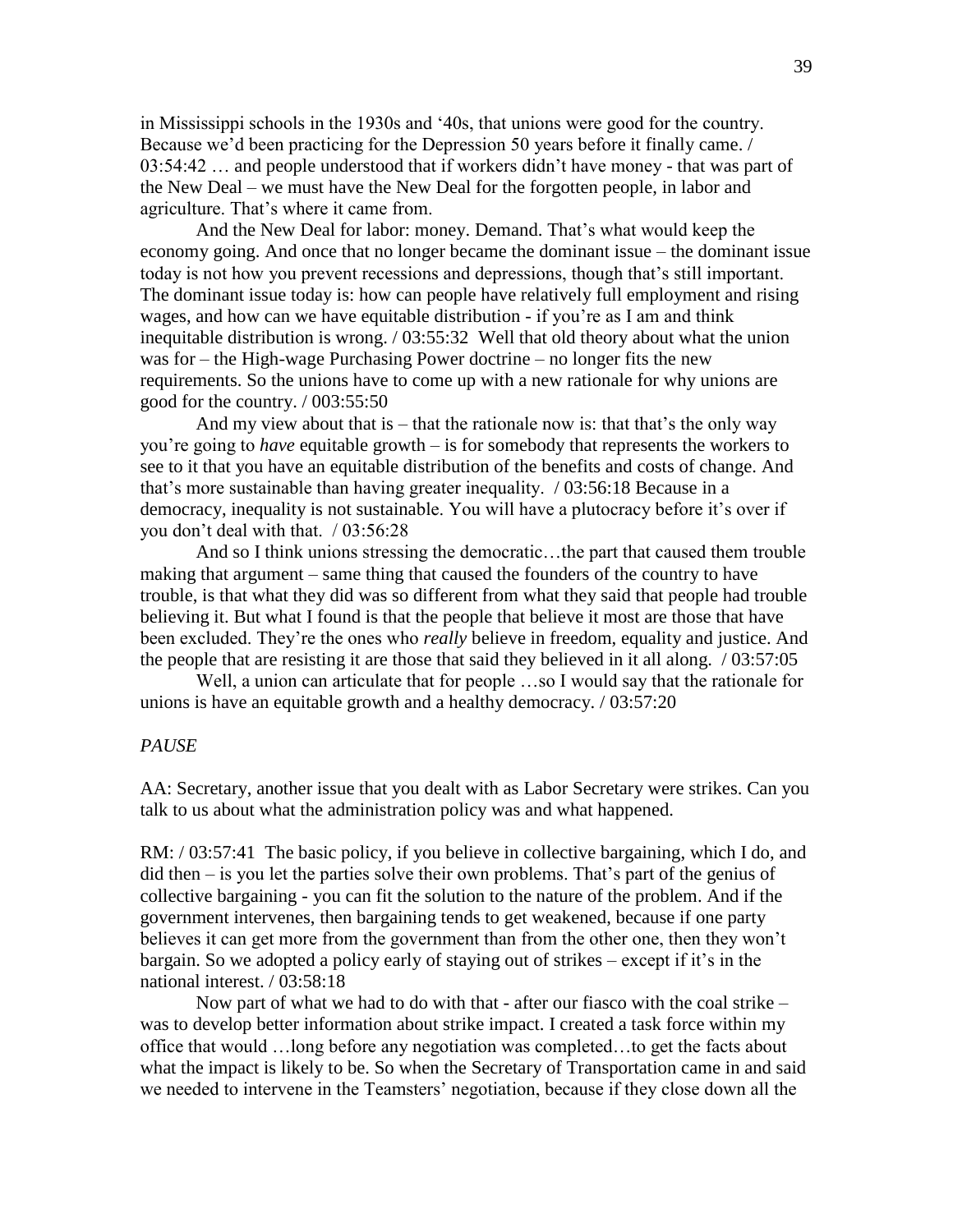trucking lines, we're going to have great trouble…I could say first: *if we don't get involved, the people won't even know they had a strike. But if we do get involved, they will.* /03:59:02

## AA: What was the fiasco of the coal strike?

RM: Well, the fiasco was - we got involved! And we didn't want to get involved. The President didn't want to get involved – I didn't want to get involved. So I wanted them to solve their problem. I did not believe it was a national emergency. But one day Jim Schlesinger came – Secretary of Energy – came to a Cabinet meeting, and said if we don't involved – he had this data to show it was going to cause great trouble.

And we got involved, and what was predictable is what happened. That is the cost of settlement went up, the parties quit dealing with each other. The union was weakly led at that point – this is before Rich Trumka was there. / 03:59:56

And they had weak leadership, because they had the strongest leadership in the labor movement during the 1930s with John L. Lewis. And no saplings grow in the shade of a giant oak. And John L. Lewis once told me that democracy almost destroyed his union, and he wasn't going to have any more of it. When I asked why he had all of his Southern district under trusteeship, he said the idiots that our people elected sold them out. / 04:00:27

So he didn't have a strong belief in democracy, and when I asked him why he didn't create a Fair Practices and Anti-Discrimination Committee like Walter Reuther did, his answer was: if I wanted to avoid the problem, I'd do what Walter did – because I'm the Fair Practices - and he hit his chest like this – in this union, and down in the coal mines we're *all* black. / 04:00:54 And you're not worried about what color they are you're worried about what they're gonna do when the going gets tough.

And therefore they didn't develop a lot of democracy, and they had weak leadership then. And then of course the biggest problem that extended that strike – I think it was 111 days – a long time for a strike – is that the company people thought they could get more from us than they could from dealing with the union, and the worst thing they did was to lie. / 04:01:32 We entered into an informal agreement – with people there and then I went and sold that …the president of the union said you've got to sell it to the bargaining committee - a committee of about 20 -30 people, maybe even more than that – he says I had to go and sell it to them, and I did. I said, here's the settlement that we've come up with…took it back now to finalize the deal with companies.

And the spokesperson for the companies said, *well we didn't ever agree to that*. Because what they thought then was that I had gotten the deal so easily that if they hold out, they could get more. / 04:02:19 You know, I could go back and sell some other thing to them that I didn't sell on the basis of our first agreement.

And then I told 'em – *nothin' doin'*. We're going to stick with this agreement, and that what we finally settled. But then I had trouble with  $it$  – when the union bargaining committee found out that the company was reneging on our agreement, they got mad, so they weren't as eager to settle now. So you really had a mess on your hands, all around. / 04:02:54

And you also - because of the anger by the coal miners, there was a real threat of violence in the coal fields. Jay Rockefeller, who was then Governor of West Virginia,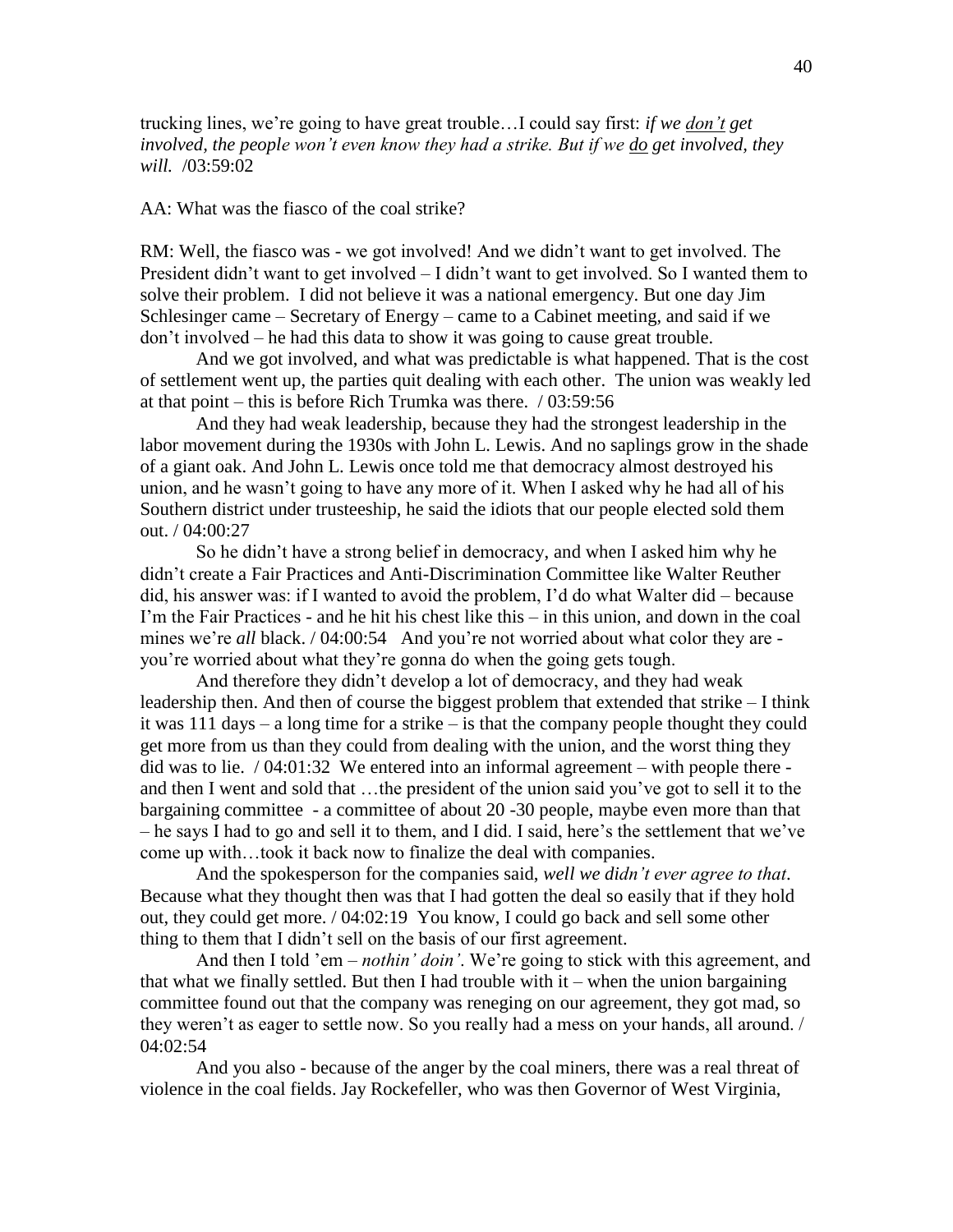called me and he said: *We can't enforce the law in West Virginia, because the law is enforced by local sheriffs and they're elected by these strikers - and we're likely to have a serious problem. You need to figure out some way to deal with that.*

So what we did was to invoke the Taft-Hartley Act – and knowing all along it wouldn't last, but would last long enough to get things settled. And the way I did that we sent marshals into the coal fields, and told the local union leaders*: I'm your marshal – I'm watching you - if you try to commit violence, we will arrest you*.

And we had enough coal above ground to overcome any inconvenience on the supply side. And told the union leaders: you've got to prevent the violence. If not, the federal government will get involved in this. / 04:04:21

And that's how we got it settled. But think of how messy all that is. If had just let the people resolve it…so that was the fiasco that was created by inadequate information to start with.

So what I did then was to create a Strike Impact Committee - a task force within my office - and we knew with high probability what the impact of any strike would be, so when companies would call me and say, *what are you going to do about our strike?* – I would say: *you said the magic word. It's your strike, not mine. And I don't know why we should get involved in it.* The Long Island railroad did that. / 04:05:04

So anyway, that was the basic strategy we used to try to strengthen collective bargaining. The other way we strengthened collective bargaining was through appointments. I appointed people who believed in it, like Howard Samuels and others. And the Tripartite committees, as you know, gave credibility to the unions in decisionmaking both within the government and within the companies, and that helped them with their membership – to say, we're working on problems for you, we passed the Civil Service Reform Act – Title 7 of that. It gave federal employees, the first time in history, the legal right to organize and bargain collectively.

And then we tried to pass the Comprehensive Immigration Reform - and I actually went out and campaigned against Right to Work laws… / 04:05:56 …to the consternation of the National Right to Work Committee – and helped get one defeated in Missouri I think, and Kansas, and other places.

So that's how we strengthened collective bargaining – that's how we dealt with these strikes. And a strike has a legitimate purpose. The legitimate purpose is to get things out in the open, so you can resolve them. If you don't contain it, then they could get out of hand. That was what was happening to the coal strike. The best way to deal with strikes is to prevent 'em. Have the parties bargain in good faith, reach a settlement, and then … / 04:06:42

The other thing we did was to agree to strengthen FMCS – the Federal Mediation and Conciliation Service. / 04:06:44 – appointed people there who understood the institution and believed in it. And appoint good people to the National Mediation Board, National Labor Relations Board…so that the answer is we worked pretty hard at strengthening and protecting collective bargaining and preventing strikes, but not intervening unnecessarily unless in *was* in the national interest.

And under the rulings of the…about the only time you can justify intervention is national security. And I didn't see any national security in the coal strike…I didn't even see a serious problem to start with in the coal strike, until we got involved in it. But once we got involved in it, it became a huge mess. / 04:07:42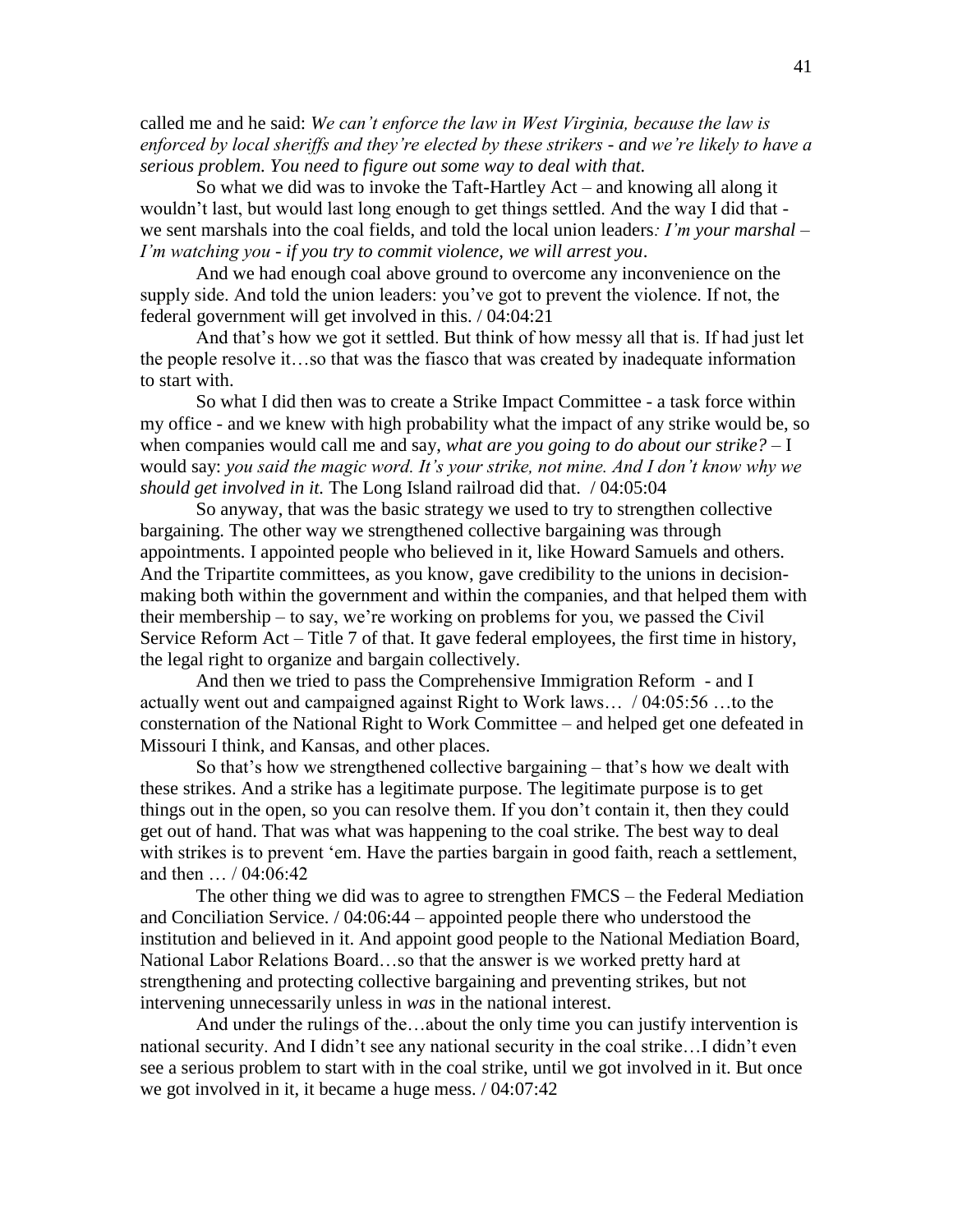# *PAUSE*

AA: 04:07: 47 - Secretary – final question. With regard to the current President, Donald Trump: what are your thoughts his policies, his impact on unions, on workers, on how he got elected – anything else you want to share.

RM: Well, the first thing I would say it, it's unfortunate that he got elected. It's also unfortunate that Democrats and Republicans didn't pay attention to the problems that a lot of workers faced through time – and that's the reason I wrote that book: Unheard Voices. It was predictable that you would get such an outcome if you ignored serious problems that workers faced.

The good thing about the Trump administration is that he's focused attention on those problems. The bad thing about it is he doesn't understand the problems, he's assigned false causes. He understands very little about international trade, for example – and the trade deficits. Its not a sign of failure because you're running a trade deficit with a particular country; you're not going to solve the workers' problems of displacement through tariff policy – that's what he's led people to believe you can do.

And he's not going to solve the problems with coal miners with tariff policy – or with "trickle-down economics" – which Republicans have always used, and has never worked anywhere in the world… / 04:09:34 …if you cut taxes for the wealthy, somehow that's gonna trickle-down and make everybody – make workers better off.

Workers are not better off, and they understand that now. That's the reason they didn't make his tax cut a major issue during the 2018 mid-term campaign – is because it's not popular with workers. And it's not popular with workers to weaken their healthcare system, which is what they're doing – if they had repealed Obamacare.

One of the big lessons – and the reason OSHA is so important, is that one of the most serious problems of workers is healthcare. Not just on the job, but in their families and lives. That's one of the reasons John L. Lewis was such a strong leader – is because he paid more attention to health and safety than he did to wages. And there was never a cave-in that he wasn't there – communicating to the workers. / 04:10:48

Incidentally one of the ways we solved---one of the things the government did to try to solve that coal strike was to bring Mine Safety and Health into the Labor Department, and I guaranteed them we would do everything we could to prevent "brown lung" – to prevent cave-ins, to do a way with coal dust in the coal mines. And they believed it.

So health and safety is terribly important, and to weaken that is not in the best interest of workers. But ignorance is a serious problem, because what you *think* you're doing to help workers could make their condition much worse in the long run. And I think they're doing that.  $/ 04:11:37$ 

They're not addressing the real problems that workers face. And I think the other problem that workers will face is that, in order to pay his trade deficit – his tax cut, he had to run a huge budget deficit. That will drive up interest rates …that will cause the Federal Reserve to intervene…that will cause unemployment to go up. And none of that is in the best interest of workers. / 04:12:18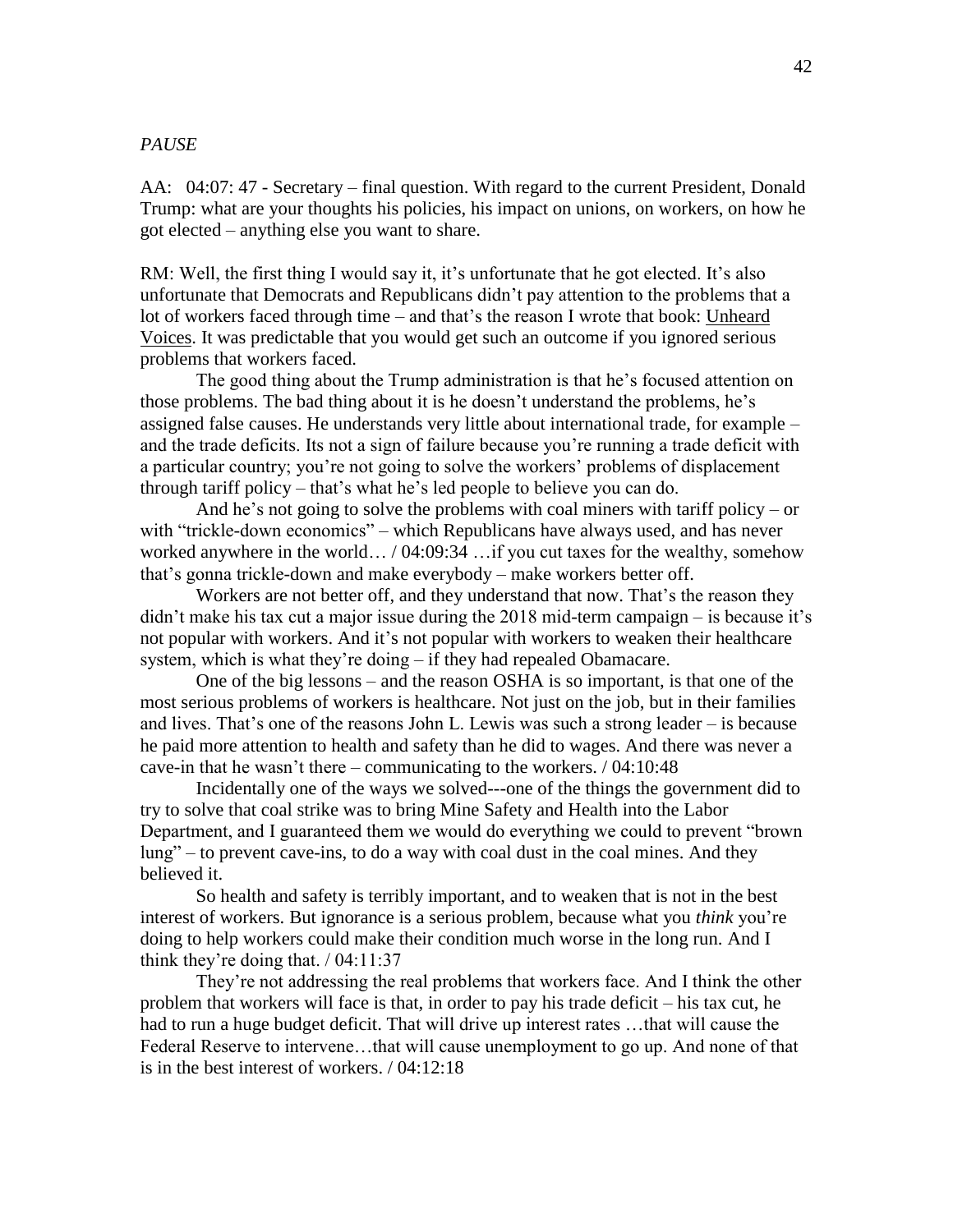On the immigration front, again, I think part of what he did makes sense. We need better enforcement, but we need smart enforcement. We don't need this kind of meat-ax approach to it, which is kind of based on a superficial understanding of the nature of the problem. / 04:12:38

One of the most important problems workers and their children face is education. Not just K through  $12$  – but adult education. One of the things we should do is make education as much a "free good" for everybody as you can; they're making it a more expensive good for everybody, and have been since Lyndon Johnson's time. / 04:13:04

So workers looking at their healthcare, looking at the kind of education their children are able to get, looking at the false causes they've assigned - *the unions are responsible for these bad schools* is their argument. Well that's nonsense. The unions didn't even invent "tenure." That was invented to prevent discrimination before teachers' unions were on the ground at all. / 04:13:34 To believe that you can solve the education problem through "free-market fundamentalism" will damage workers greatly. Because what you'll do is take your mind off ...they'll say well, if you create the Charter Schools and vouchers, that will cause poor people and lower income workers to have an option to go to a better school. Well why not have everybody going to a better school? Why not have fixed those schools that are not good? Why not have high standards for workers' kids?

Well the reason you don't have high standards for workers' kids is because the high-income people don't want to pay for it. If you had a proper allocation of resources, you wouldn't do it like the administration's trying to do it – you wouldn't allocate more money to the wealthy schools or to the ones that need it least…you'd allocate more money to the poor schools – which is what you ought to do. And which one of my groups is doing – the National Center on Education and the Economy. / 04:14:43

So the long and short of it is, workers have some psychological - an identity benefit they think, from following Trump. Some of them are racist, misogynist, xenophobes – and the rest of that. They get a good feeling out of listening to Donald Trump demonize immigrants…and as one of the candidates in the Florida race said about one of his opponents…/ 04:15:23 - he says, *Is he a racist? No, but the racists think he's a racist.* With these kind of dog-whistles…that's not good for workers. Workers need to be unified in a democratic system to understand the reality of - we're a multi-cultural, multi-racial society and are *going* to be, and it has huge benefits. And that the only way to realize the benefits is to prevent the divisiveness and the conflict that the Trump administration is perpetuating and strengthening as we go along. / 04:16:04

So I think that….the other thing they've done on the positive side is to focus the attention of the population about the nature of the problem. And that's the reason the mid-terms turned out as well as they did, and I think …I don't know the whole…but I think in 2020 we'll get a better government - a better administration. And this time around I hope whatever government we get won't ignore the problems that a lot of people have. / 04:14:44

And also, to disrespect people - I think that's a mistake. A huge mistake. The coal miners have serious problems. You ought not to disrespect them. Auto workers, steel workers have serious problems. And my experience was, if you give them a rational explanation for what their problems are and what we can do to help with it, they will accept that. I haven't had any trouble convincing workers that it's better to have high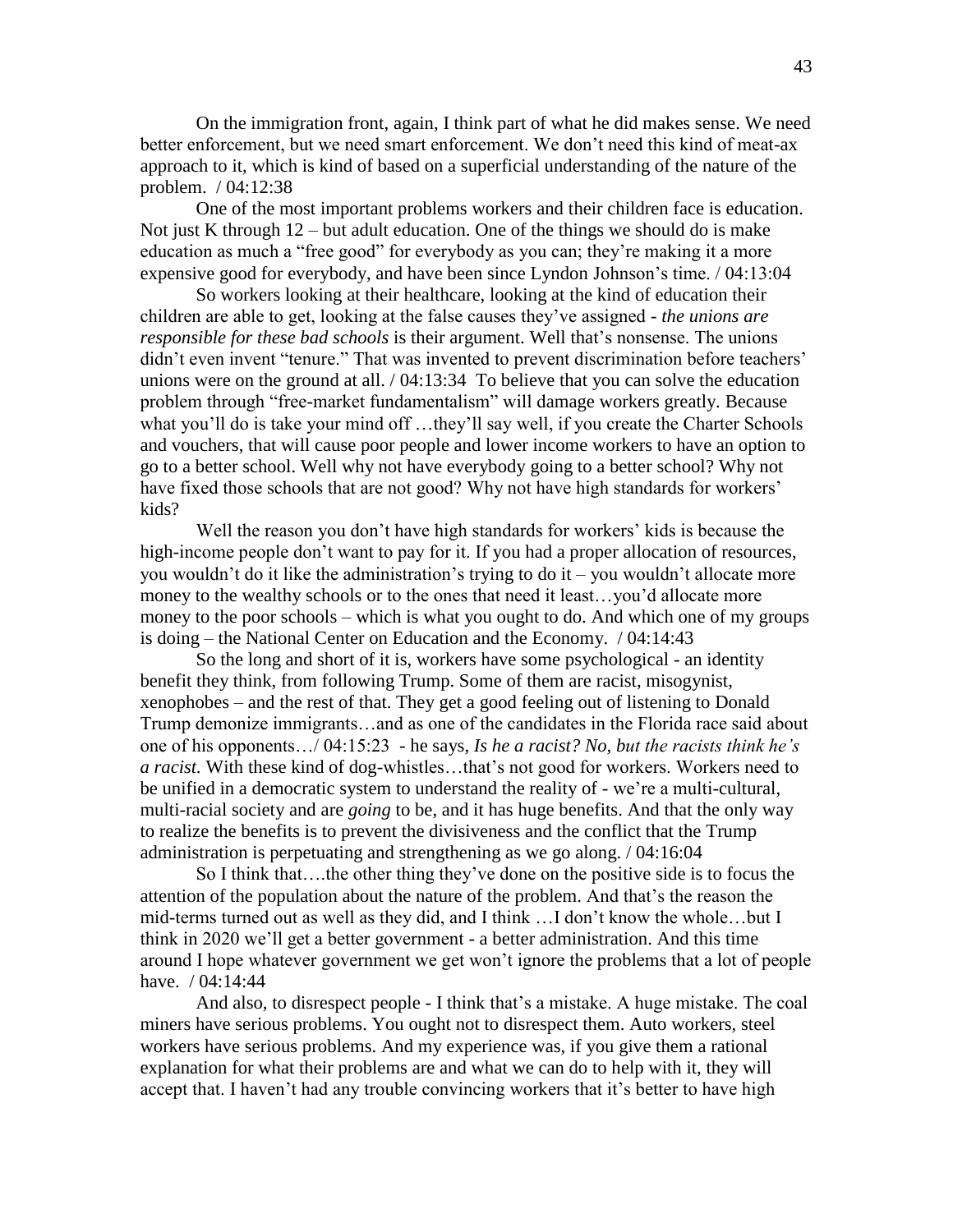wages than low wages! Or that a safe and healthful workplace is better than one that's not. Or – that people that get along with each other will have a better life than people who are constantly fighting with each other. And if you follow the administration's policies, you'll be fighting with each other. And you can't see the end of it. / 04:17:44

You know – what's the solution to a multi-cultural, multi-racial society that doesn't have a common principle holding it together – a common set of values holding it together? You'll get chaos…and then ultimately an autocratic or plutocratic result. People will …if things get bad enough, people will accept the totalitarian solution to it. And that's what the Chinese are banking on. / 04:18:18

\_\_\_\_\_\_\_\_\_\_\_\_\_\_\_\_\_\_\_\_\_\_\_\_\_\_\_\_\_\_\_\_\_\_\_\_\_\_\_\_\_\_\_\_\_\_\_\_\_\_\_\_\_\_\_\_\_\_

## END OF RAY MARSHALL'S INTERVIEW

\* \* \*

Interviewer Ana Avendano re-asks several questions (camera reverses / looks at her)

(Chat with cameraman)

 $AA: -04:19:01$ 

Secretary would you please share with us your thought on – what was your role as Secretary of Labor?

RM: Well my role was to protect and promote the interests of American workers.

AA: 04:19:22

During your time as Secretary of Labor, what were employers' attitudes about safety and health regulation?

RM: well…

*Chat with cameraman*

AA: 04:19:50

Secretary, can you share with us: what was management's attitude toward safety and health regulation?

RM: Well, there were different managers and they had different attitudes, but our job was to get them to support our position.

AA: / 04:20:16 *(doing first Q again)*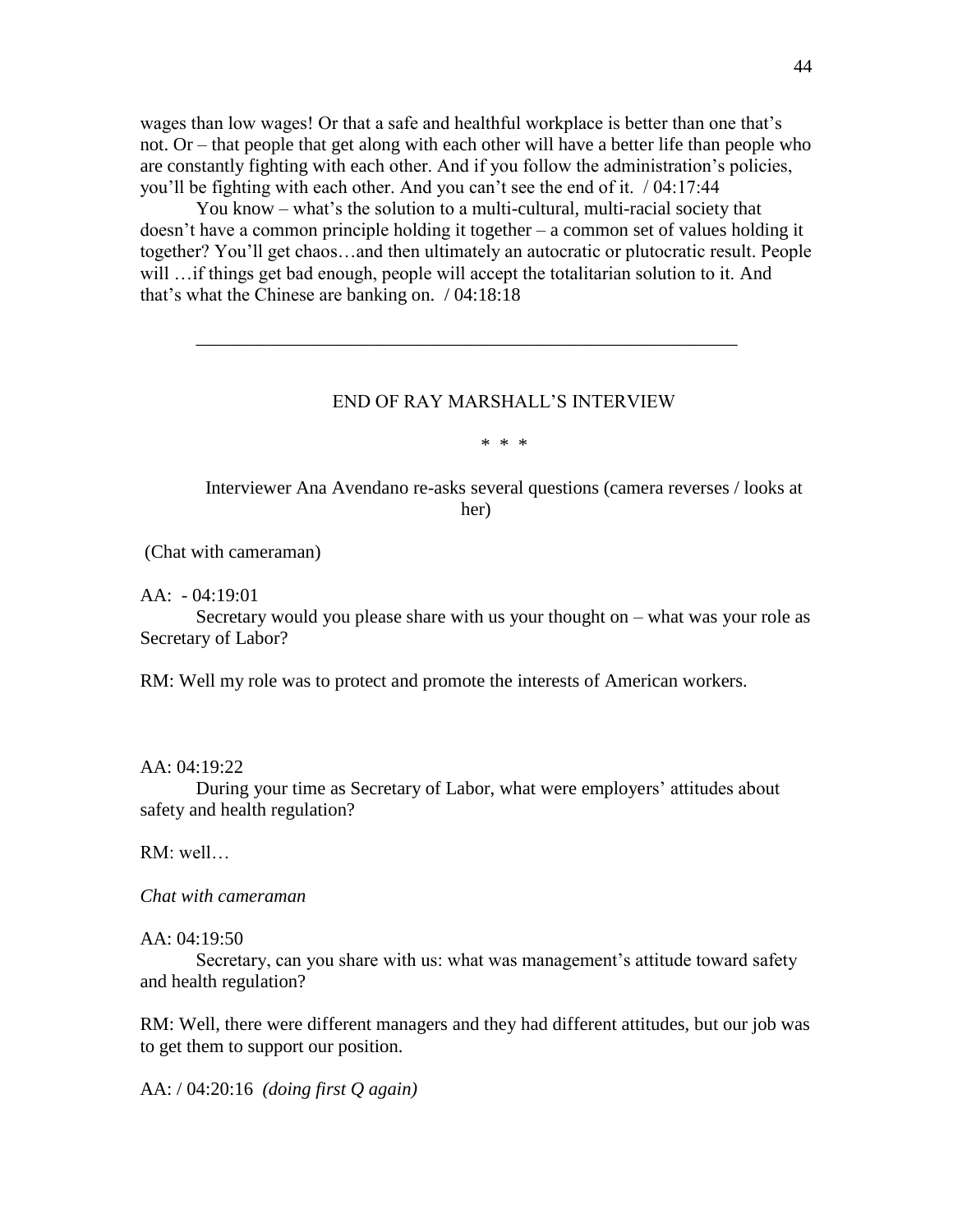Secretary, would you share with us your experience…or, what was your role as Secretary of Labor.

RM: To protect and promote the interests of American workers.

#### AA: / 04:20:35

When you were Secretary of Labor, women and people of color were just starting to come into the workforce in larger and larger numbers. Can you talk about what initiatives and other programs that you created to address that?

RM: I spent a long time talking about that.

# AA: 04:21:00

Secretary, can you talk about your efforts with regard to outreach in connection to apprenticeship programs?

RM: That was one of the best social inventions of the 1960s I think.

#### AA: 04:21:23

Can you please share with us your thoughts on  $-$  what is the path to union revitalization?

RM: The path to revitalization is for the unions to understand the present situation and do what they can to improve the conditions of workers.

# AA: 04:21:54

And Secretary, during your time as Labor Secretary, your administration had to deal with some big strikes. What was your practice and what was your experience with these strikes?

RM: We mainly tried to stay out of them, unless they were in the national interest - and then we went all out to try to resolve them.

#### AA: 04:22:30

Would you share your thoughts on what President Trump's policies are – what impact they have on working people today?

RM: Some of his policies will bring attention to problems, but few of them will do much to solve them.

#### AA: 04:23:02

Can you please share your thoughts on the importance of workers' voices in a democratic society?

RM: Yes, workers have a very important role to play, and workers' organizations have an important role to play.